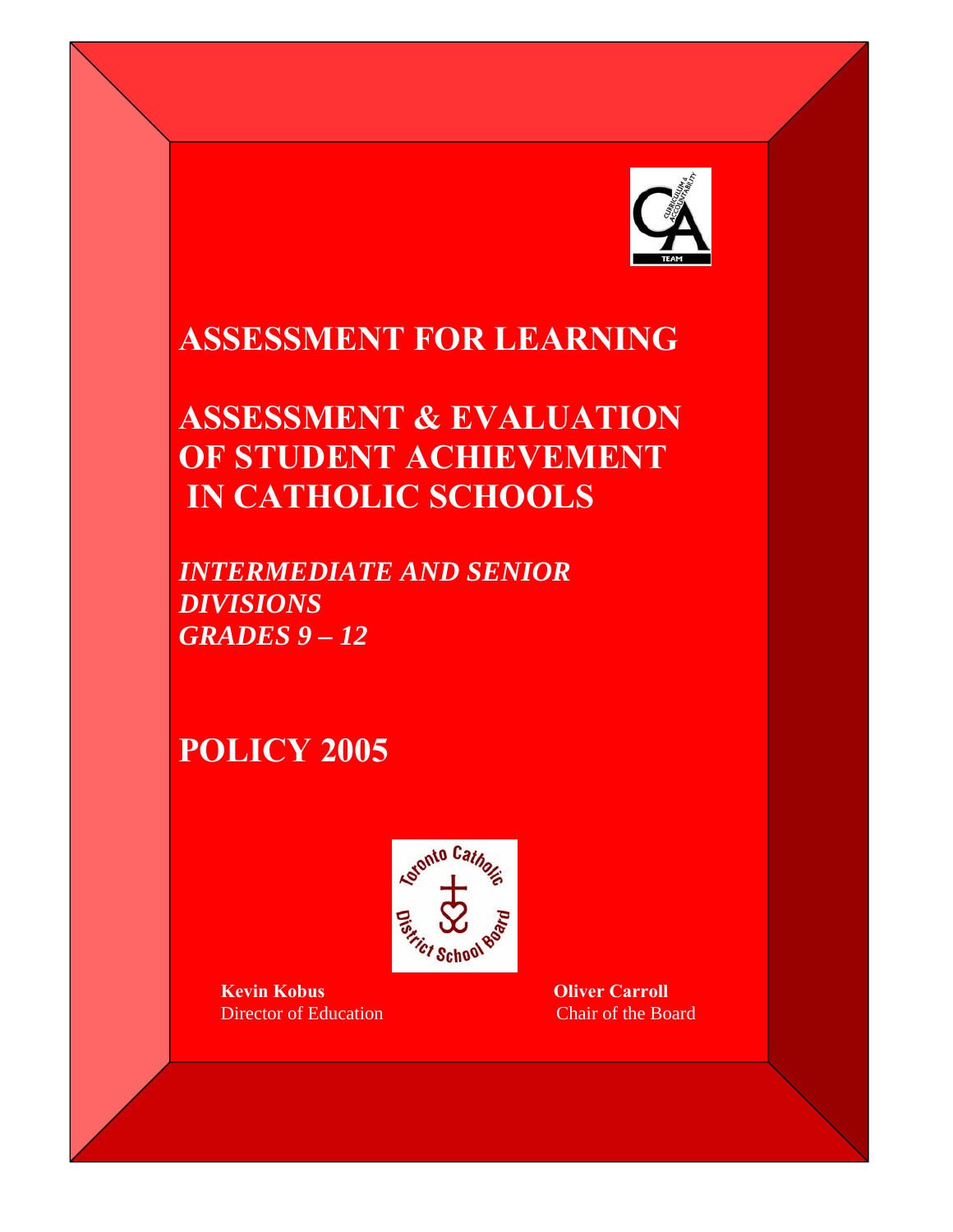

TABILIT CURRICULUM & ARIT CURRICULUM & ACCOUNTABILITY UM 8 ACCOUNTABILITY UM 8 ACCOUNTABILITY CURRICULUM & ACCOUNTABILITY CURRICULUM & ARIL CURRICULUM & ACCOUNTABILITY CURRICULUM & ACCOUNTABILITY CURRICULUM & ACCOUNTABILITY CURRICULUM & ACCOUNTABILITY CURRICULUM & ACCOUNTABILITY CURRICULUM & ACCOUNTABILITY CU**RRICHS** UM & AC**COUNTY** CURRICULUM & ACCOUNTABILITY CU **team** 4 &

## ASSESSMENT FOR LEARNING

# ASSESSMENT & EVALUATION OF STUDENT ACHIEVEMENT IN CATHOLIC SCHOOLS

*INTERMEDIATE & SENIOR DIVISIONS Grades 9 - 12*  POLICY 2005

**CURRICULUM & ACCOUNTABILITY TEAM** 

**Kevin Kobus Coliver Carroll Chair of the Board Director of Education Chair of the Board Chair of the Board Chair of the Board Chair of the Board Chair of the Board Chair of the Board Chair of the Board Chair of the Board** Director of Education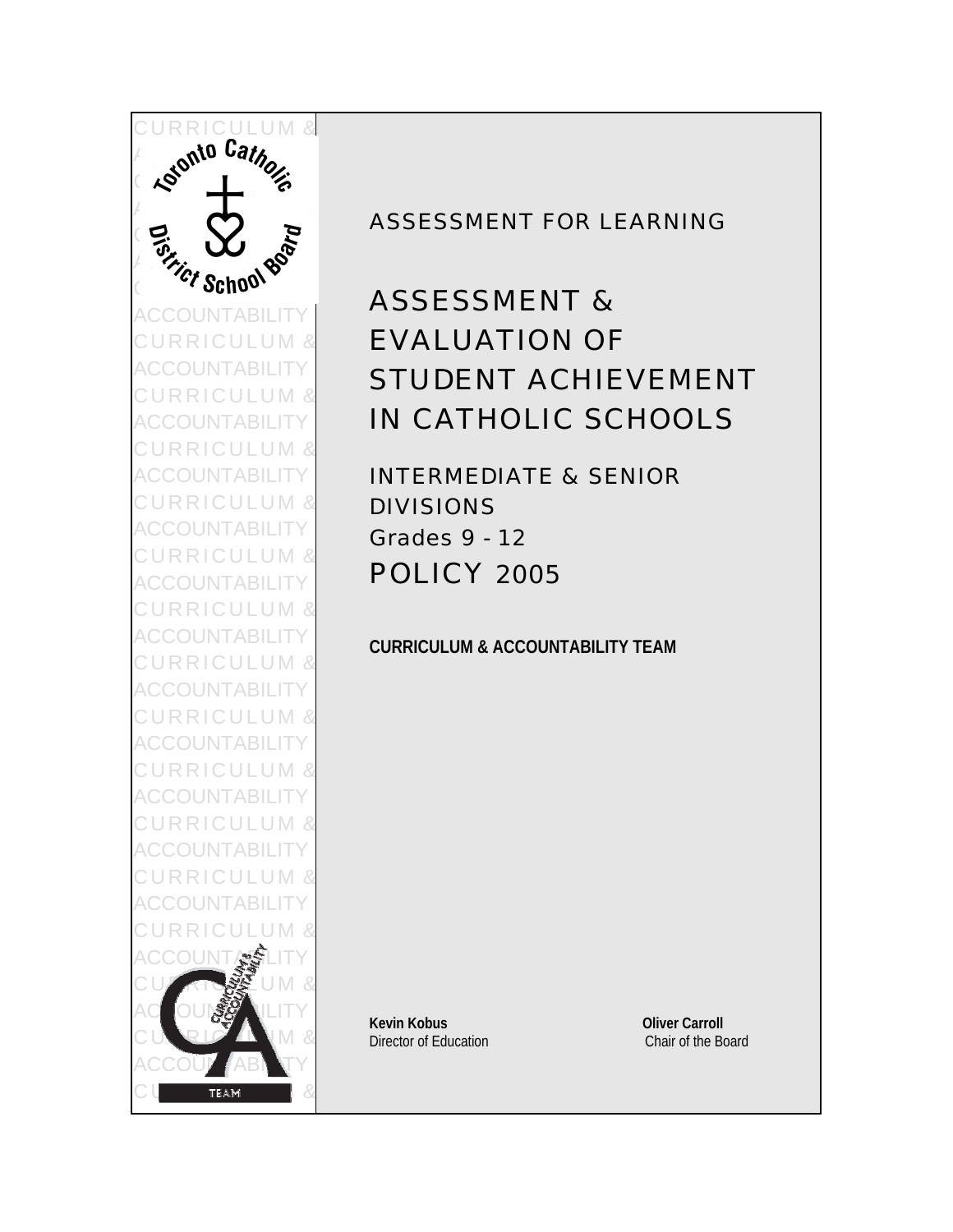## **TORONTO CATHOLIC DISTRICT SCHOOL BOARD TRUSTEES 2005-2006**

### Wards

- $\mathbf{1}$ . Joseph Martino
- $2.$ Ann Andrachuk
- $3.$ Sal Piccininni
- 4. Mary Cicogna
- 5. Maria Rizzo
- **Christine Nunziata** 6.
- $7.$ John Del Grande, Honorary Treasurer
- 8. Oliver Carroll, Chair
- Catherine LeBlanc-Miller,  $9.$ Vice-Chair
- 10. Barbara Poplawski
- 11. Angela Kennedy
- 12. Paul John Crawford
	- Ashley Pereira, Student Trustee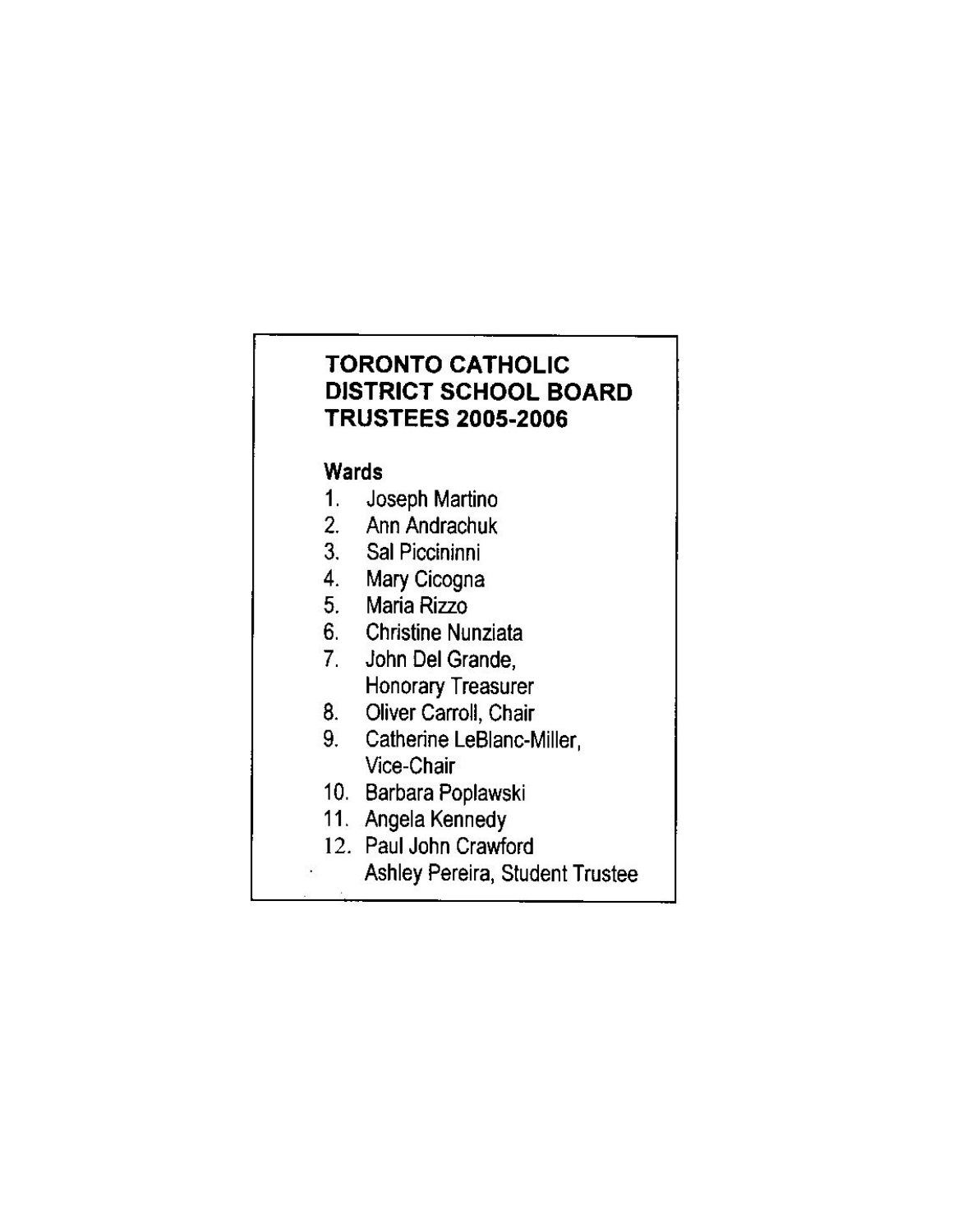

ARIT CURRICULUM & ACCOUNTABILITY CURRICULUM & ACCOUNTABILITY CURRICULUM & ACCOUNTABILITY CURRICULUM & ACCOUNTABILITY CURRICULUM & ACCOUNTABILITY CURRICULUM & ACCOUNTABILITY CURRICULUM & ACCOUNTABILITY CURRICULUM & ACCOUNTABILITY CURRICULUM & ACCOUNTABILITY CURRICULUM & ACCOUNTABILITY CURRICULUM & ACCOUNTABILITY CUPRICUS SEUM & AC<mark>countability</mark> CURRICULUM & ACCOUNTABILITY CURRICULUM TEAM

#### ASSESSMENT FOR LEARNING

# ASSESSMENT & EVALUATION OF STUDENT ACHIEVEMENT IN CATHOLIC SCHOOLS

# *INTERMEDIATE & SENIOR DIVISIONS: Grades 9 - 12*

### **POLICY**

## 2005

*The information in the following pages is intended to support local school planning in the context of the priority initiatives and on-going services which are available to schools from the Curriculum and Accountability Department.* 

This document was produced by the Curriculum & Accountability Team

**Mark Fenwick**  Superintendent of Education Curriculum & Accountability Team

© Toronto Catholic District School Board, 2005 80 Sheppard Avenue East, Toronto, Ontario M2N 6E8

**Kevin Kobus Oliver Carroll Director of Education** Chair of the Board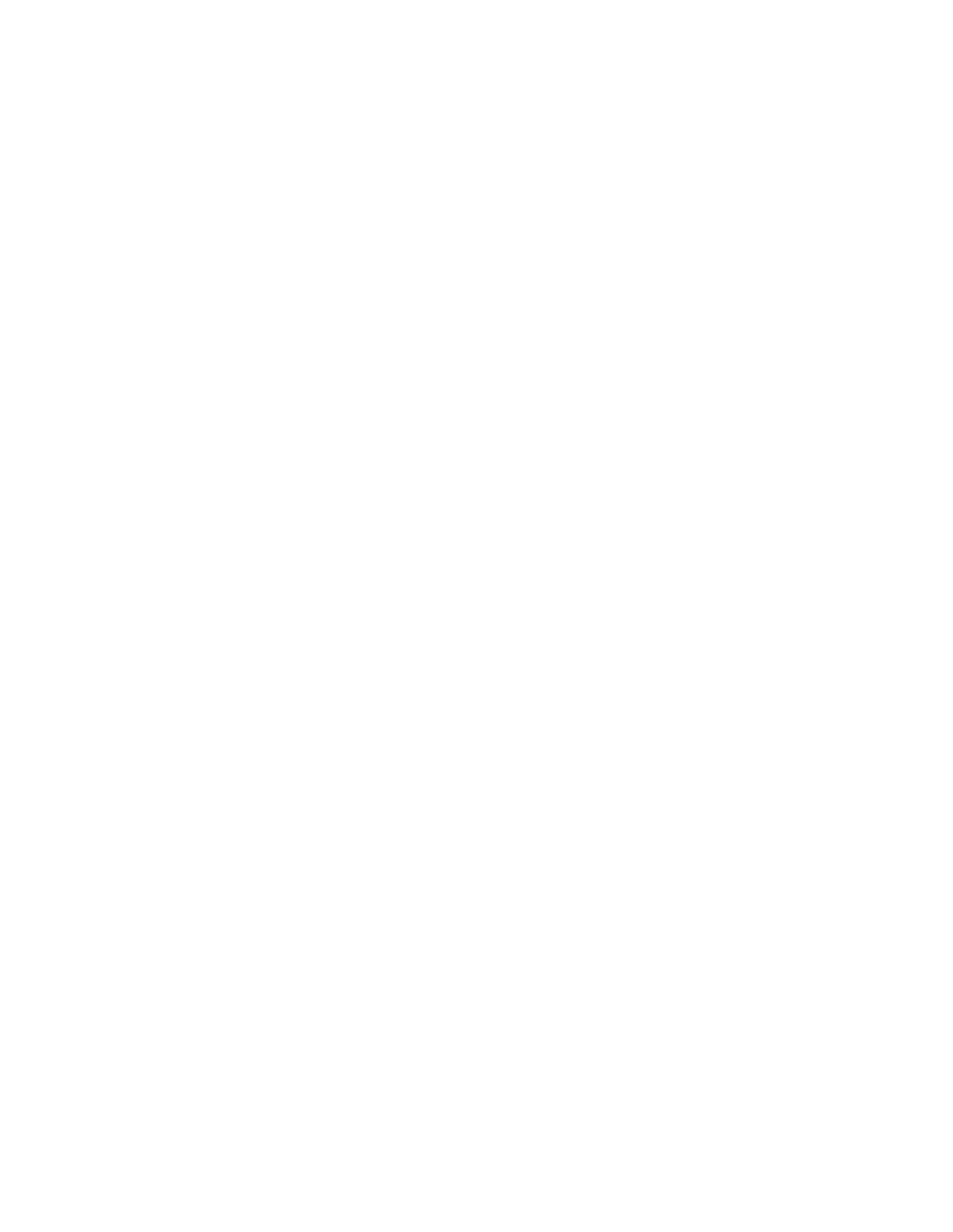# **ASSESSMENT & EVALUATION POLICY REVIEW COMMITTEE 2004 – 2005**

## **Chairs:**

**Angelo Bolotta**, **Principal - Cardinal Carter Academy for the Arts** 

**Vincent Citriniti**, **Principal** 

**- Pope John Paul II Catholic Secondary School** 

**John Ryall**, **Coordinator** 

**- Assessment for Learning** 

**- Department of Curriculum & Accountability** 

# **Members:**

**Tish Amico, Resource Teacher - Fast Forward, Success For All Nicolas Bianchi, Principal - St. Robert Catholic Elementary School** 

**Mark Brighton, Academic IT Teacher - Department of Curriculum & Accountability**

**Mary Cairo, Language Arts Resource Teacher - Program / Special Services Department** 

**Michael Colella, Coordinator**

**- Program / Special Services Department** 

**John Morgan, Educational Researcher - Research Department** 

**Dianne Parwicki, Principal - Father John Redmond Catholic Secondary School** 

**Marina Vanayan, Senior Coordinator - Research Department** 

# **Superintendent:**

#### **Mark Fenwick**

**- Department of Curriculum & Accountability**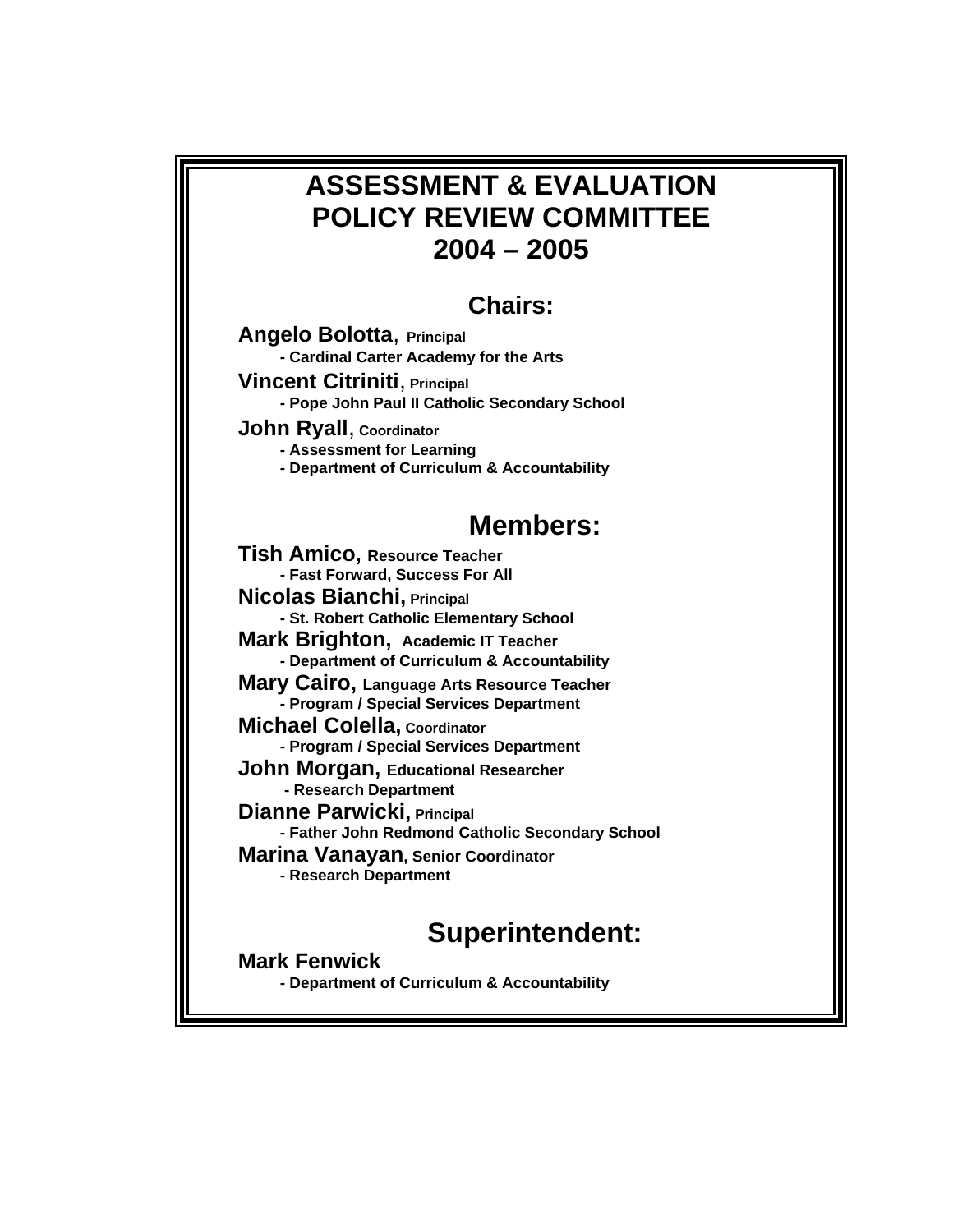# **Table of Contents**

| PURPOSE AND SCOPE OF THIS DOCUMENT  ii                               |  |
|----------------------------------------------------------------------|--|
|                                                                      |  |
| Seven Principles of Highly Effective Assessment3                     |  |
|                                                                      |  |
|                                                                      |  |
|                                                                      |  |
|                                                                      |  |
|                                                                      |  |
|                                                                      |  |
|                                                                      |  |
|                                                                      |  |
|                                                                      |  |
|                                                                      |  |
|                                                                      |  |
|                                                                      |  |
|                                                                      |  |
| SECTION 8: Communication and Reporting 16                            |  |
| SECTION 9: Accommodations and Modifications17                        |  |
|                                                                      |  |
|                                                                      |  |
| FORMAT 1: TFJ 20: Hospitality and Tourism Technology  25             |  |
|                                                                      |  |
| FORMAT 4: ICS 4M: Computer and Information Science  35               |  |
|                                                                      |  |
|                                                                      |  |
|                                                                      |  |
|                                                                      |  |
|                                                                      |  |
|                                                                      |  |
| Homework Guidelines of the Toronto Catholic District School Board 47 |  |
|                                                                      |  |
|                                                                      |  |
|                                                                      |  |
|                                                                      |  |
|                                                                      |  |
| Roles and Responsibilities in the Homework Partnership: 51           |  |
|                                                                      |  |
|                                                                      |  |
|                                                                      |  |
|                                                                      |  |
|                                                                      |  |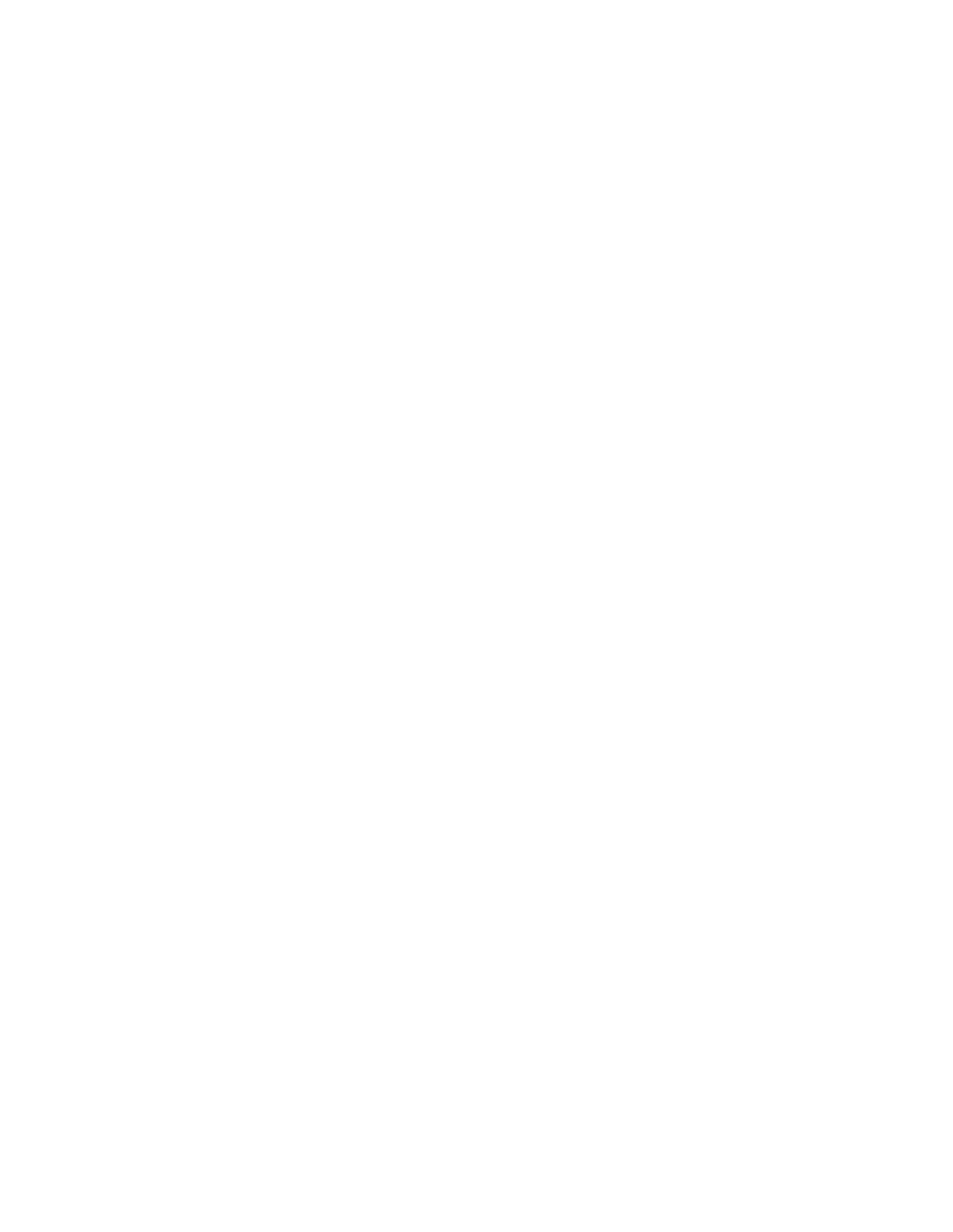# **FOREWORD**

Issues and questions revolving around good and valid assessment and evaluation practices are on-going in all enlightened schools, school boards, districts and jurisdictions. Three of the enduring issues involve the balance between consistency and standardization, accountability and compassion, and the use of marks vs. levels.

Researchers and practitioners such as Grant Wiggins, Michael Fullan, Richard DuFour, Richard Stiggins, Lorna Earl, Ken O'Connor, Tom Guskey and Jay McTighe have been sought after internationally to assist in the attempt to identify ways to assess and evaluate the abilities, achievements and growth of students which will be seen as accurate, fair, effective and comprehensive.

We search for strategies that will encourage excellence without discouraging those who find the path to what is generally perceived to be academic excellence, more difficult to travel. We search for strategies that will help us identify, address, nurture and build on the particular strengths, learning styles and multiple intelligences of our students.

The current focus on "Success For All" accentuates the fact that good assessment is not intended to be a way to separate the wheat from the chaff. It is intended to be an aid for teachers to find ways to help all students develop and grow to intellectual and behavioural maturity. We encourage assessment for learning, not merely of learning. It is intended to be a way to help students to discover what exactly they must do to mature and succeed, and to encourage and inspire them to take those steps. Reports of student failure and drop out rates are evidence that there is a lot of work yet to do.

This is not a time to stand pat, to revert to past practice or to hesitate to try new ways.

That wide ranging and on-going search makes clear that there is no one way, no complete answer, no magic bullet available to us. If that were so, our vast collection of books, periodicals, journals and research studies could be filtered down to one or two volumes.

However, there is a growing sense of commonality in recent literature on the principles of good assessment, on good and effective practices, on strategies we should be adopting and those we must cease to use.

The purpose of this document is to add form to that function.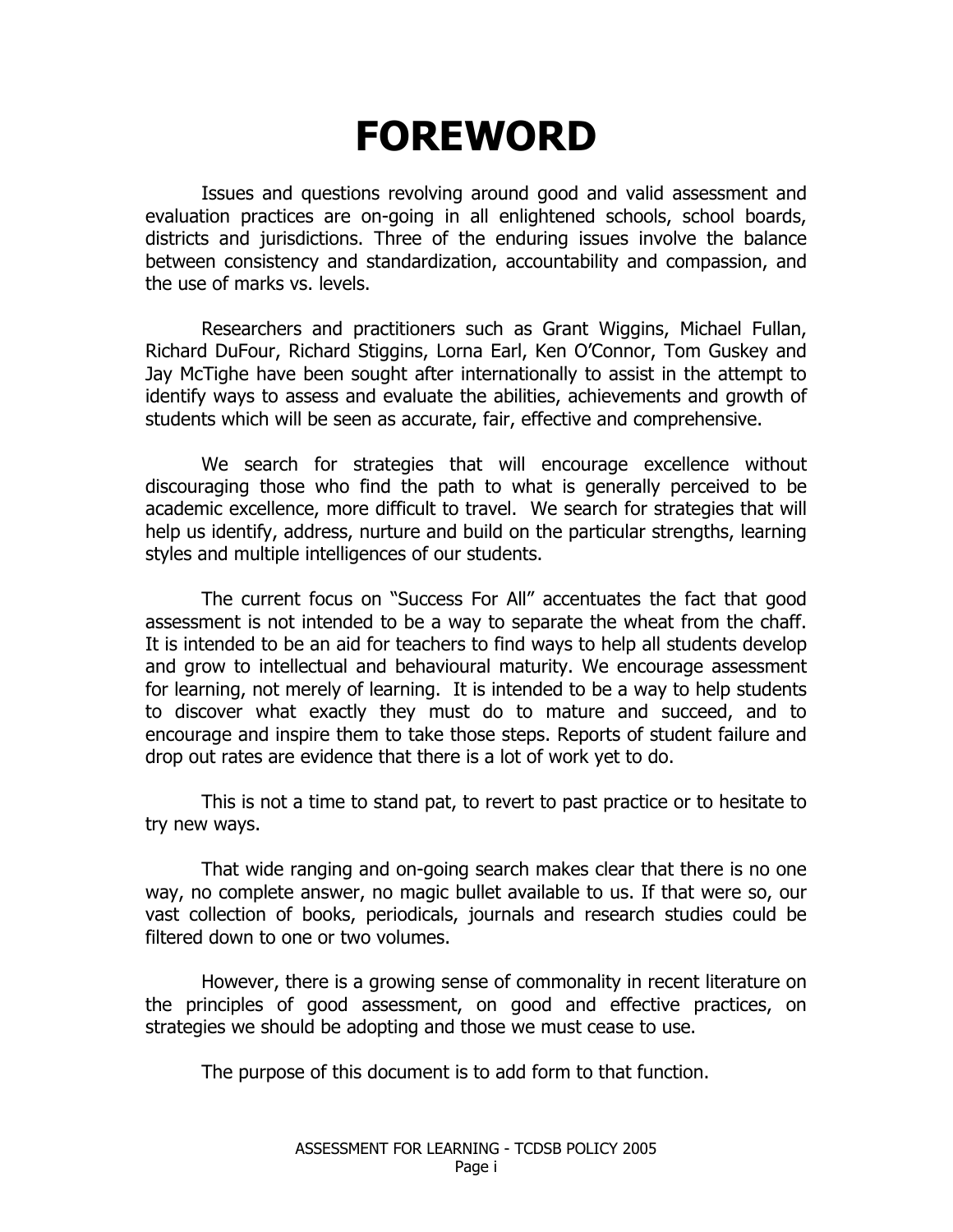# **PURPOSE AND SCOPE OF THIS DOCUMENT**

Upon completion, this document will be a clearer statement of the policies on student assessment and evaluation that the Toronto Catholic District School Board will apply in all of its schools at the intermediate and senior levels.

It builds on the 2001 TCDSB Resource Document: Assessment of Student Achievement in Catholic Schools, and the 2003 TCDSB Policy Document: Evaluation: Intermediate and Senior Divisions, Assessment of Student Achievement in Catholic Schools.

This document is consistent with all current Ministry Policies. Where those policies are open to interpretation in practice, this document attempts to take positions and make interpretations that will increase consistency in practice and expectations in all TCDSB schools for all students.

It is the position of this document that students in all of our schools have the right to have their work and accomplishments assessed and evaluated on the basis of common standards and through a use of comparable evaluation practices. An evaluation grade in one school should have the same meaning to parents, students and teachers as that same grade would in another school.

That sense of consistency and commonality is intended to assist schools in validating their evaluations of student achievement, and to provide schools with an additional, not the only, clear standard by which they can measure their own level of effectiveness.

At the same time, the policies have been written in such a way that schools, departments and teachers will be able to adapt them to the particular needs of their schools, classes and students.

Further refinements and specific interpretations are clearly left to be made by subject associations, individual schools, and local subject departments.

The document is intended to be a help for schools and teachers who may have questions regarding the extent to which they are expected to use their own skills, experience and professional judgement in the design of their courses, teaching/learning strategies, assessment strategies and evaluation tools.

In short, it attempts to strike a balance between standards and straightjackets.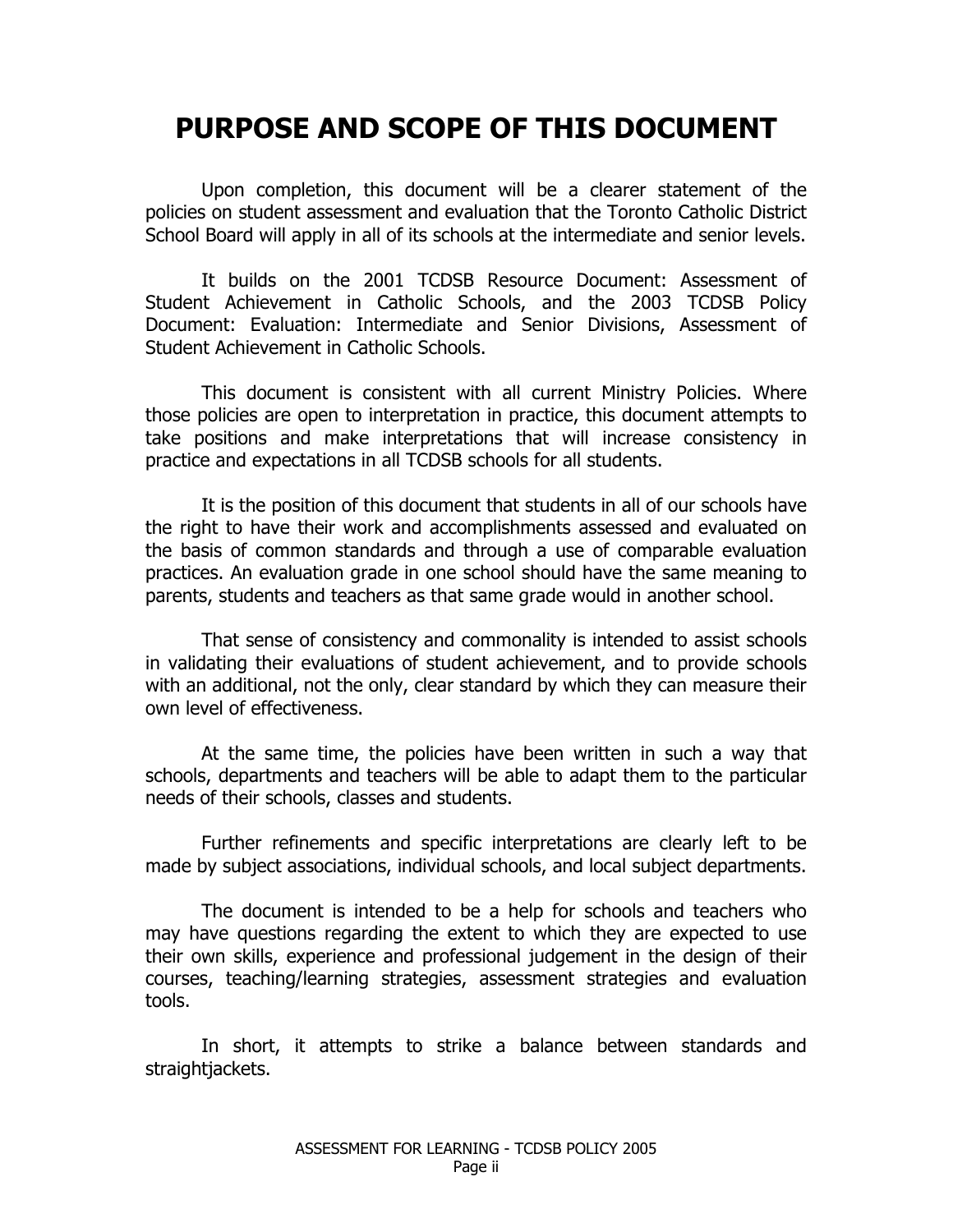To that end, the document begins with a statement of Guiding Principles. These principles are not to be an add-on. They are to be the residual, fall-back position and support for all of our decisions. It is important for the effective use of this document that those principles be read, discussed and carefully considered at the outset. It is in alignment with those principles that the rest of the policy statements must be interpreted and implemented. All of our policies must be - and must be seen to be - subject to and consistent with those principles.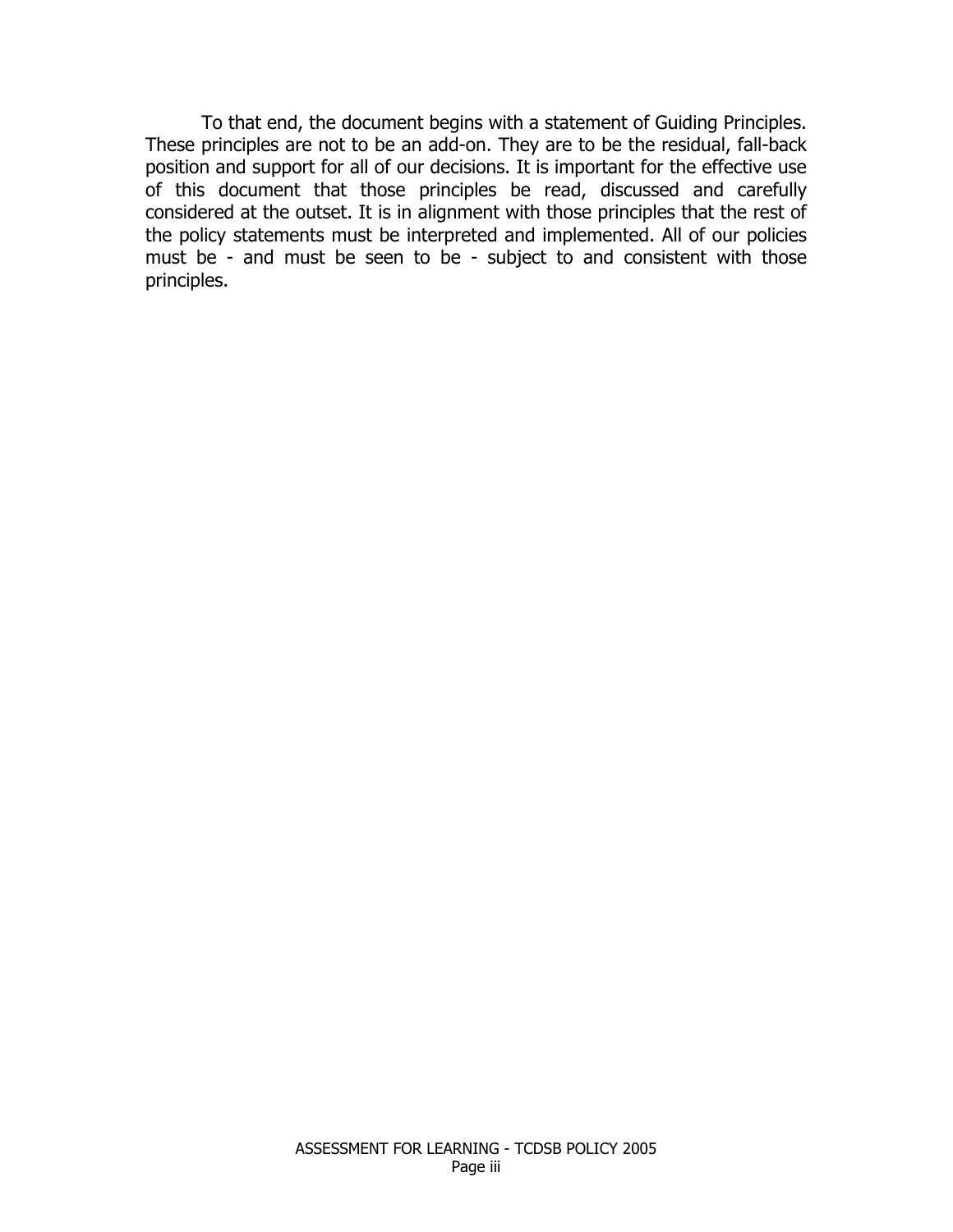ASSESSMENT FOR LEARNING - TCDSB POLICY 2005 Page iv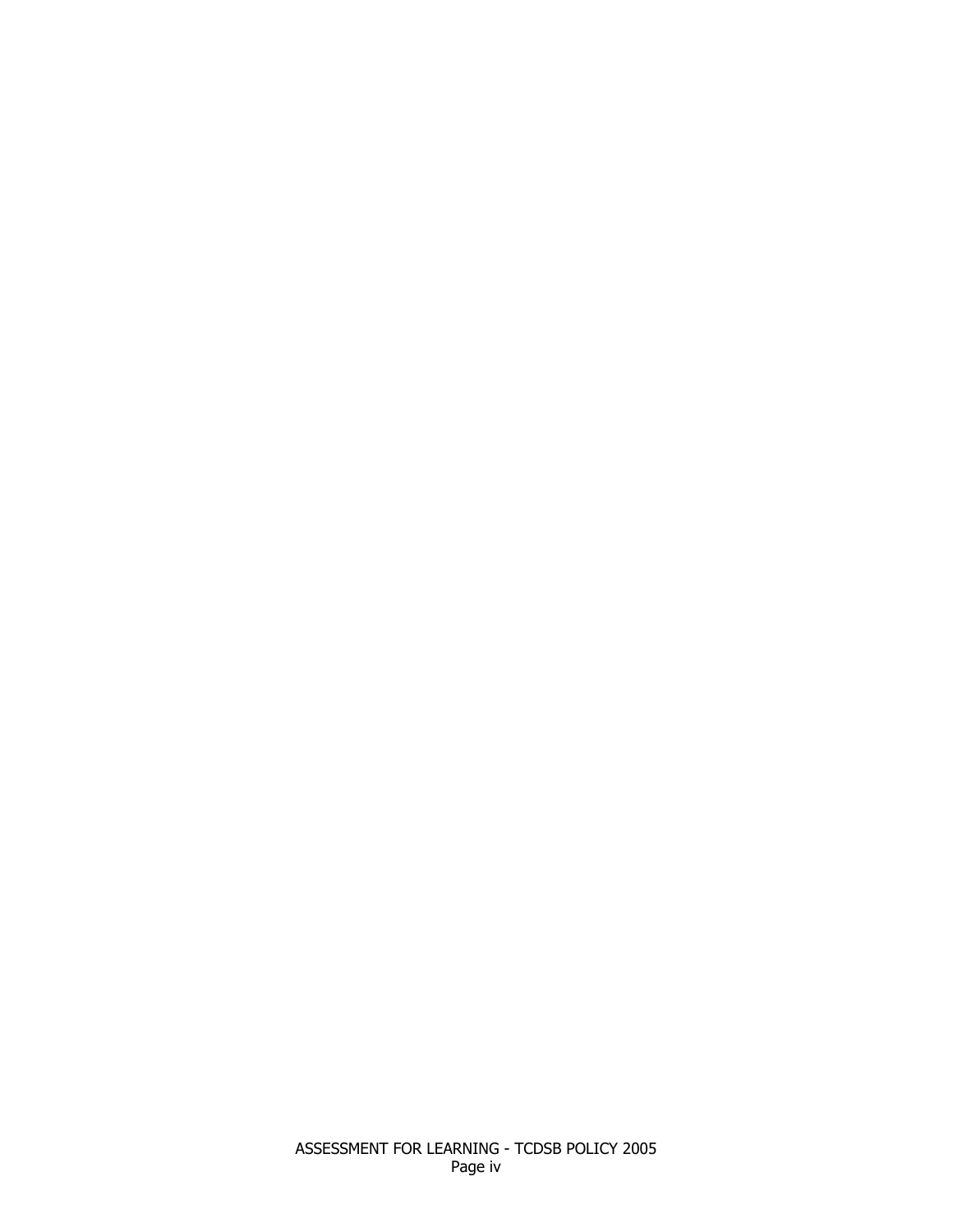# **Guiding Principles**  Educative Assessment in Catholic Schools Intermediate & Senior Divisions

The dual mandate of Catholic Education creates a responsibility to educate mind, body and soul. This mandate includes the promotion of a world view and moral life that integrates and informs all elements of the curriculum. Curriculum planning for Catholic schools must respect all learning expectations mandated by government policy, which clearly outlines what students should know and be able to do.

In addition to meeting Ministry of Education expectations, programs of study developed for Catholic schools must also design down from the **Ontario Catholic School Graduate Expectations** (Institute for Catholic Education, 1998). These graduate expectations resulted from an extensive two-year consultative process, involving all partners in Catholic education. They articulate:

- not only what we expect our graduates to know and do,
- but also what we expect our graduates to be as they continue their life journey as compassionate human beings, as contributing members of society, and as followers of Jesus Christ.

The assessment requirements outlined in Ministry of Education policy documents identify four focal achievement categories:

- 1. Knowledge and Understanding
- 2. Thinking
- 3. Communication
- 4. Application.

Given the holistic mandate of Catholic schools, a fifth assessment category is required on which to focus assessment:

5. Attitudes and values.

Although difficult to measure and grade, the development of positive personal values and a commitment to act from a set of Christian values can be observed over a period of time and progress can be reported anecdotally. The **Ontario Catholic School Graduate Expectations** serve as useful assessment benchmarks for formative teacher feedback relative to holistic personal development and growth.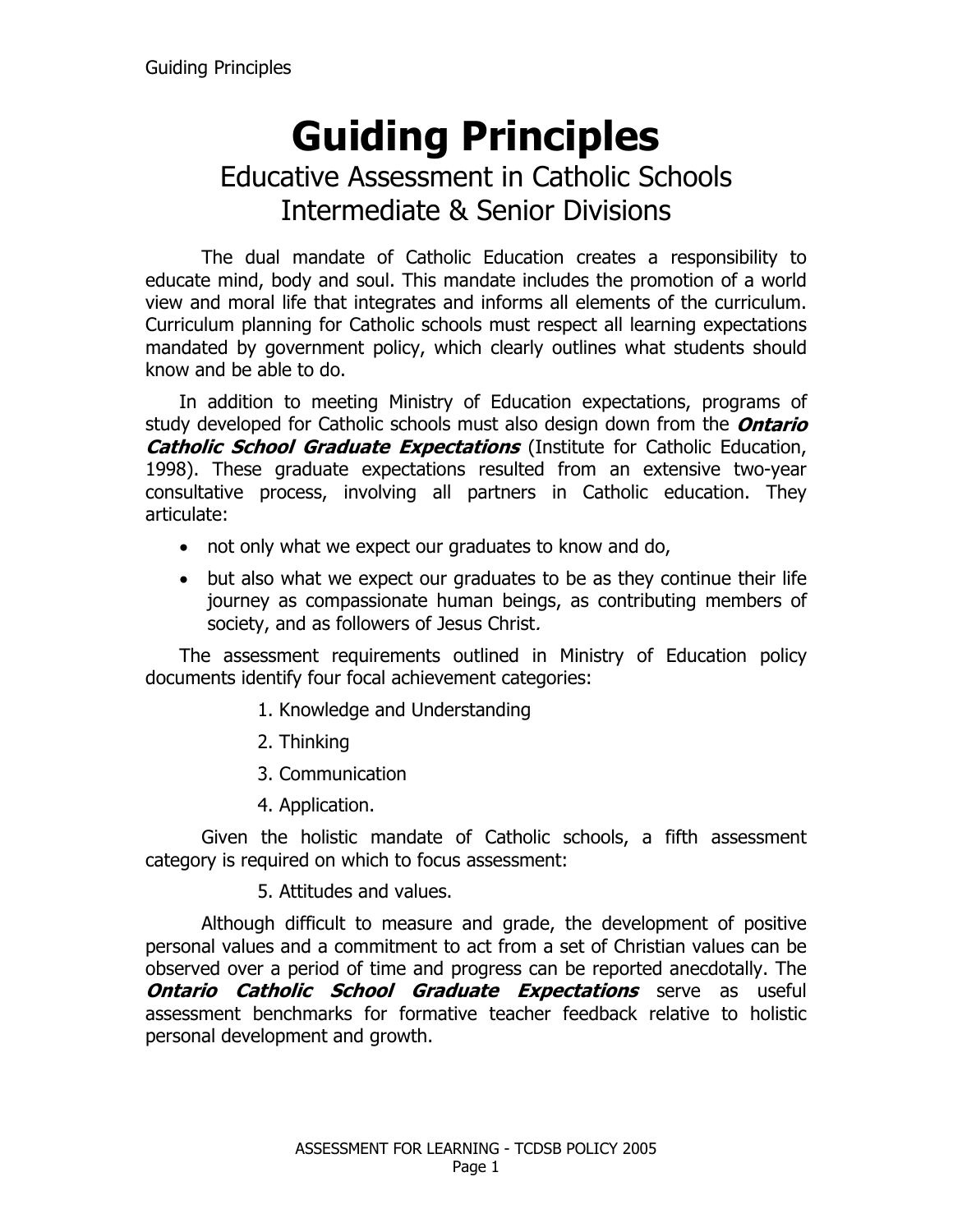This fifth category is intended for formative feedback only and not for the determination of marks and grades.

The principal purpose and the ultimate goal of all assessment must be to improve learning. This ultimate goal can be realized when students demonstrate the self-assessment required to be effective life-long learners.

Therefore, to be most effective, the assessment, evaluation and reporting of student achievement must be seen to be educative by all stakeholders.

Educative assessment promotes learning and personal growth. An educative assessment plan must include the following seven qualities:

- 1. Comprehensive
- 2. Valid
- 3. Informative
- 4. Equitable
- 5. Ethical
- 6. Collaborative
- 7. A pursuit of excellence.

The data obtained from an educative assessment plan that includes the above qualities can be used with confidence as a basis for professional judgments and important decisions.

Professional learning communities are invited to review and revise assessment practices relative to these seven principles. Given the current emphasis on increased accountability in education, it is imperative that teachers and schools work from an assessment plan that is seen to be both principled and effective.

It is the obligation of students to explicitly demonstrate their achievement of mandated learning expectations.

It is the obligation of teachers to provide the documentation required in order to support all professional judgments made by teachers regarding the full extent (breadth and depth) of student achievement.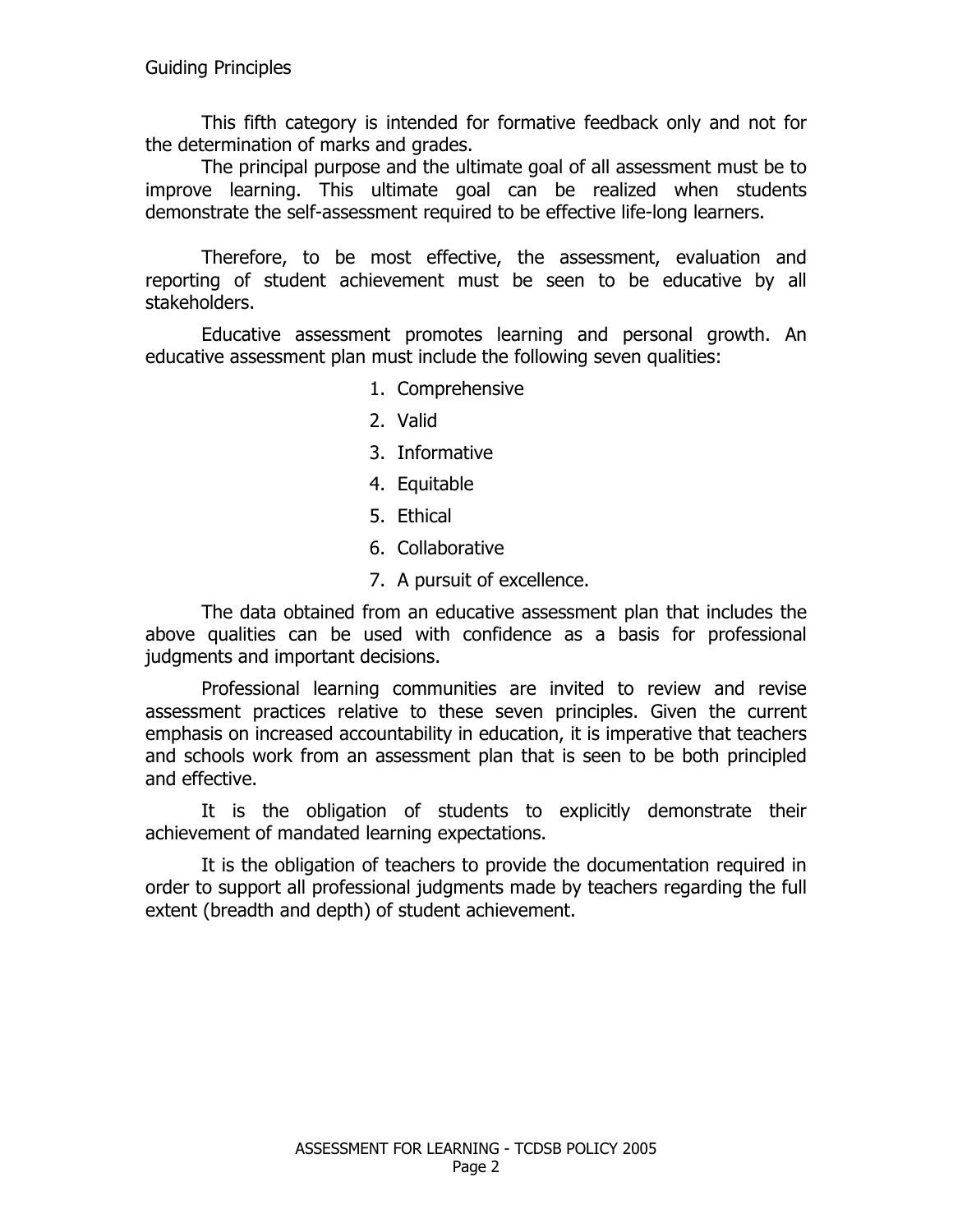# Seven Principles of Highly Effective Assessment

Effective assessment as outlined in the Assessment of Student Achievement in Catholic Schools (TCDSB 2001) is:

**Comprehensive –** Assessment should be based on a variety of data collected at regular intervals, in different situations.

**Valid –** Assessment should consistently and accurately measure the learning that it is intended to measure, produce evidence that is dependable and trustworthy and involve interpretation that is consistent with the intended purpose.

**Informative –** Assessment should provide information that is clear and understandable to all students, teachers, parents, schools and the school system.

**Equitable –** Assessment should be as free as possible from bias with regard to culture, developmental level, gender, socioeconomic background, language, learning style and other special interests and needs.

**Ethical –** The collection, maintenance, use and reporting of data should be conducted with sensitivity and discretion. Information should be kept confidential.

**Collaborative –** Assessment should be a co-operative effort in which each person has the opportunity to understand the purpose of assessment tools, interpretations, and reports.

**A Pursuit of Excellence –** Assessment should challenge students to discover and realize their full potential; challenge programs to be as effective as possible; reveal both strengths to be preserved and areas to be improved; assist students to become effective self-evaluators; and encourage educators to be reflective practitioners.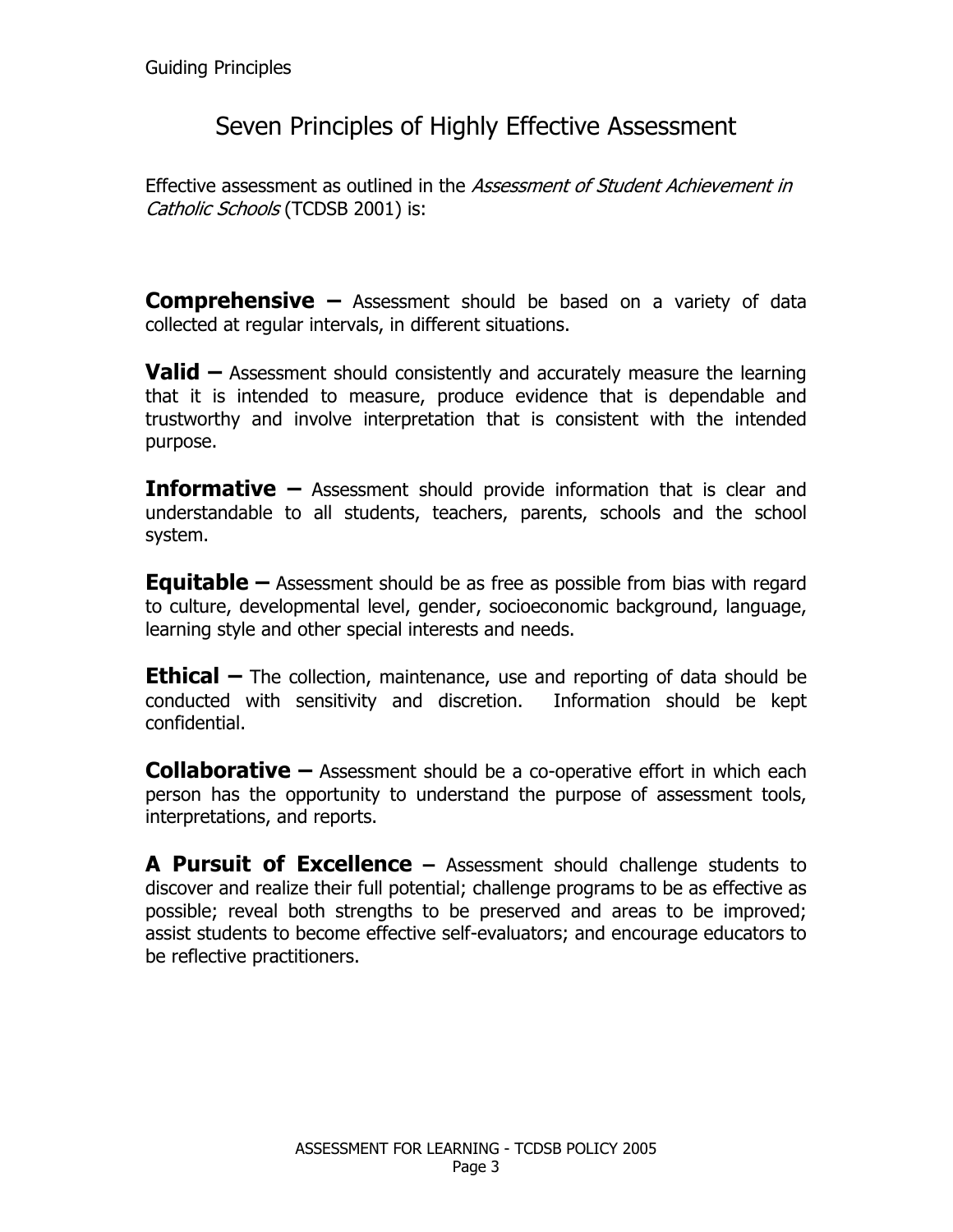# Effective Student Assessment is…

#### **Comprehensive**

- $\boxtimes$  Based on a variety of methods including different modes (self, teacher, peer), types (diagnostic, summative, formative) and strategies (paper and pencil tasks, performance tasks, personal communication tasks) and tools (marking schemes, rubrics, rating scales, etc.) to suit the learner and the learning expectations;
- $\boxtimes$  An ongoing integral part of the learning process to provide students with opportunities to demonstrate the full range of their learning;
- $\triangleright$  Balanced rather than primarily summative;
- $\triangledown$  Suitable for group and individual situations assessing both process and product while holding individual students accountable for individual achievements.

## **Valid**

- $\boxtimes$  Based on curriculum expectations (the content standards) and achievement charts (the performance standards) to address both what students learn and how well they learn;
- $\overline{\mathbf{y}}$  Based on categories (knowledge/understanding, inquiry/thinking skills, communication skills, and application skills) and achievement levels found in curriculum policy documents with the addition of a fifth category focused on attitudes/values and intended only for formative feedback;
- $\triangleright$  Linked to specific performance criteria that are observable, negotiated with and communicated to students as work is assigned.

#### **Informative**

- $\triangledown$  Useful in providing information for effective decision making by teachers, students and parents;
- $\triangledown$  Clearly communicated to and understood by all stakeholders (from the beginning);
- $\triangledown$  Planned and under regular review.

## **Equitable and Ethical**

- $\boxtimes$  Appropriate for all students, accommodating the needs of exceptional students and students who are learning English as their second language through appropriate accommodations and modifications;
- $\blacksquare$  Respectful of the varied backgrounds, abilities and needs of students;
- $\boxtimes$  Sensitive to different learning styles and multiple intelligences;
- $\triangledown$  Gathered and communicated with sensitivity and discretion.

### **Collaborative**

- $\boxtimes$  Seen as a challenging and satisfying opportunity for students to reflect on and assess their own learning and to set specific goals;
- $\triangleright$  Seen by students as an opportunity to demonstrate what they know, feel and can do.

#### **A Pursuit of Excellence**

- $\boxtimes$  A positive rather than punitive experience;
- $\triangledown$  Seen by all stakeholders as fair and necessary for learning and personal growth;
- $\boxtimes$  Aimed at both student and program improvement;
- $\boxtimes$  Seen as building on prior learning and promoting life-long learning and the requisite self-assessment;
- $\triangledown$  Inviting students to take calculated and creative risks, to learn from practice, and to redeem earlier deficiencies though additional effort focused on clear goals.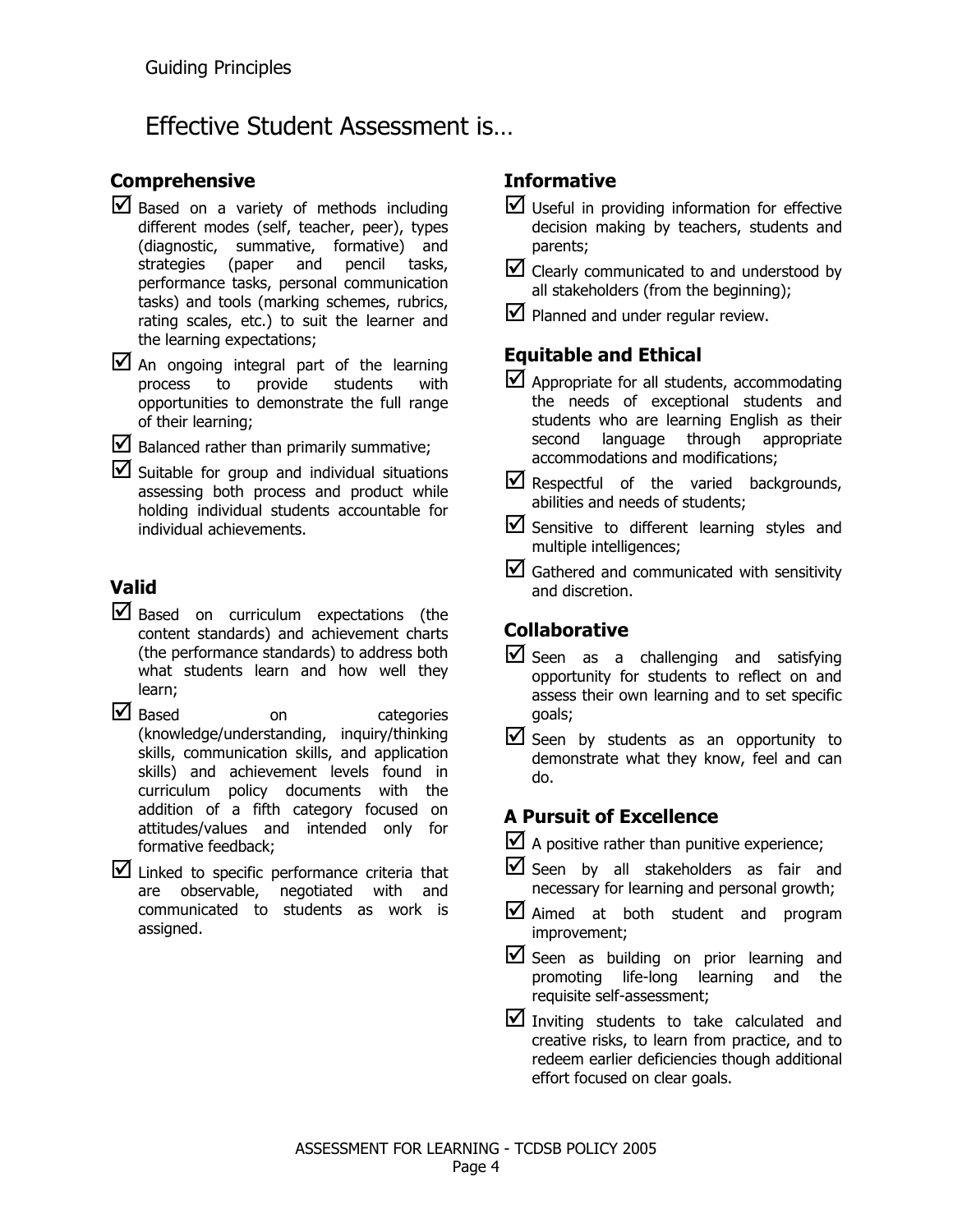# Three R's of Educative Assessment

Educative assessment promotes learning and personal growth. Learning and personal growth are best promoted when a school and classroom culture of **risk taking, revision and redemption** are seen to exist.

According to effective studies research, risk taking, revision and redemption are key components of any assessment plan intended to foster the growth and development of life-long learners. Redemption is an extremely important part of the Catholic faith tradition.



- □ Authentic challenges require students to take calculated risks.
- Students are most willing to take calculated risks when the assessment process is driven by feedback rather than by grading.
- The classroom should be the safest place to make and recover from a mistake.
- $\Box$  Students should be allowed to assess the effectiveness of their decisions.



- Difficult tasks must be broken down into manageable pieces, reviewed, revised and repeated to achieve mastery.
- **Important tasks are worth doing well.**
- Formative assessment provides feedback and leads to improvement and growth.



- □ Everyone has bad days!
- Marks should be awarded for achievement rather than deducted for failure.
- Effective "second chance" assessment requires students to work on a manageable number of identified deficiencies.
- Mistakes, that when corrected improve learning, should not be held against the student.
- When everything counts for marks, it is extremely difficult for a student to redeem earlier efforts and assume creative risks.
- The most consistently and recently observed levels of achievement should take precedence in the assigning of grades.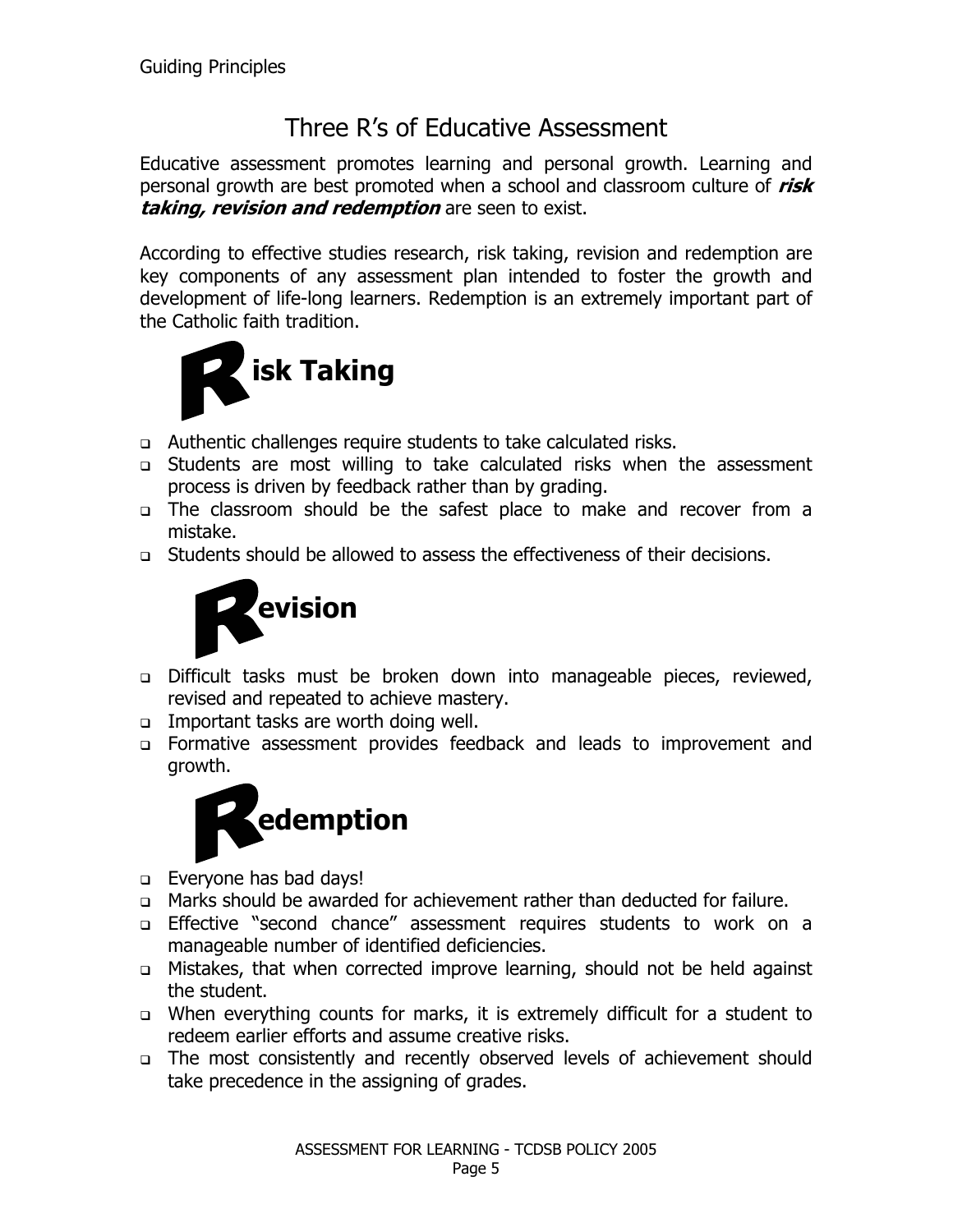# Addressing Late and Missing Assignments

Learning Skills and Curriculum Expectations should be given separate but equal status. To the extent possible, Learning Skills should not be included in the determination of a student's percentage grade.

TCDSB Policies are based on principles which recognize that:

- Under OSS, there has been a fundamental shift in perspective regarding late and non-submitted assignments.
- Deduction of marks and zero's do not improve learning or assist students who are already struggling with success in schools.
- Students' success and progress is based on what a student demonstrates. Zeros or Incompletes should be used to indicate that a significant expectation has not been demonstrated; not be given as a penalty.
- In the world beyond school, there are penalties for missed deadlines. If dealt with responsibly, there are also negotiated timelines, continuous intakes, review and re-do time, and consideration of individualized circumstances and consequences.

Policies dealing with late or non-submissions should be consistent but not inflexible and prescriptive. Schools and teachers may not establish a general policy which sets pre-determined mark deduction penalties for late assignments. Responses must take into account individual circumstances which recognize:

- differences between uncharacteristic, repeated and chronic behaviours
- legitimate explanations
- poor time management skills
- the lack of requisite skills or comprehension to complete work
- students who are working from IEP's and ESL/ELD learners
- differences between grade levels

The rationale for differing responses should be discussed with students at the beginning of each course.

Strategies must be consistent with the principles and policies of the Ministry of Education and the Toronto Catholic District School Board.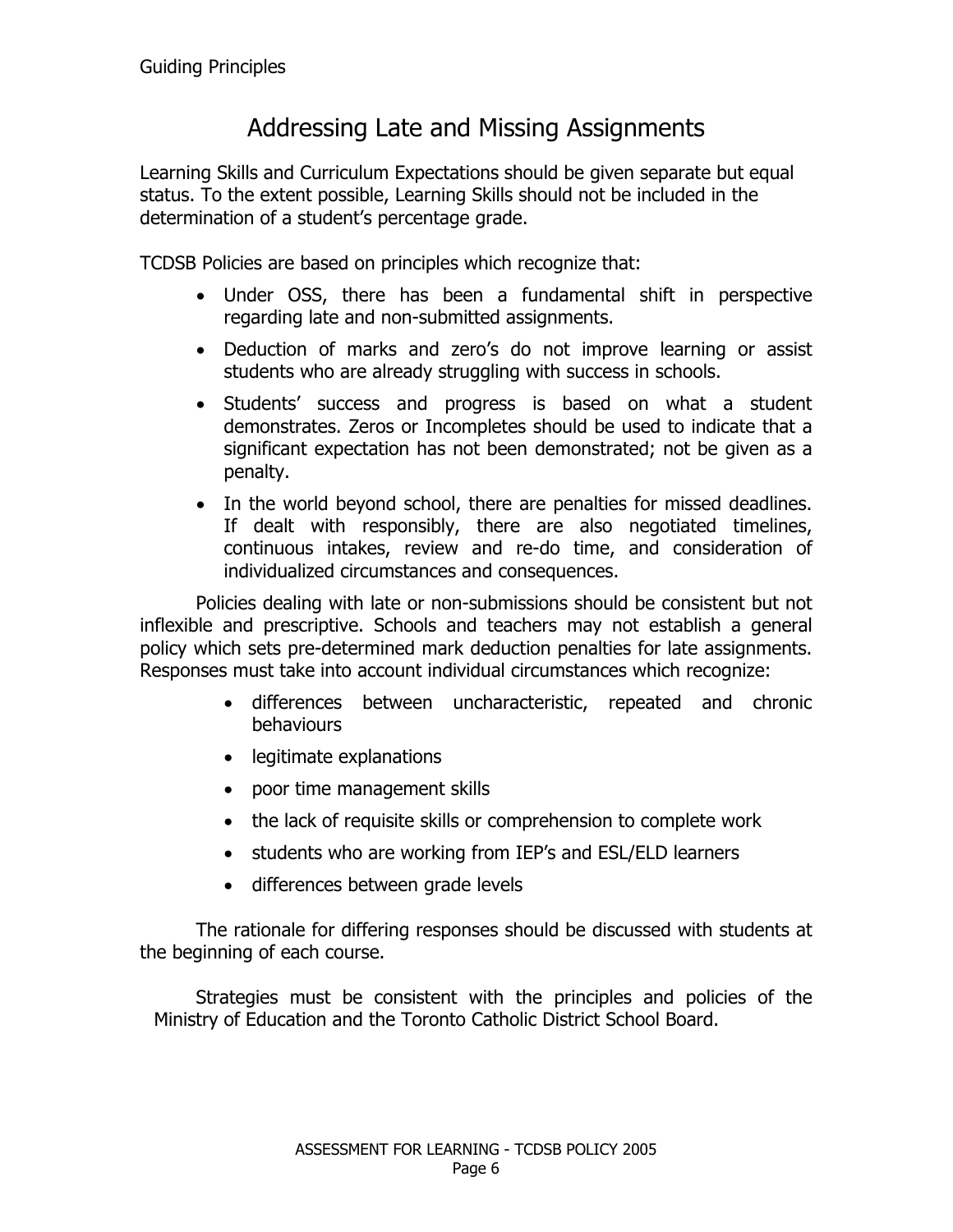# **Policy on Student Evaluation Introduction**

The Evaluation Policies of the Toronto Catholic District School Board are based on the following precepts, frameworks and goals.

- 1. The purposes of these policies is to:
	- i. Improve student learning
	- ii. Develop greater consistency in evaluation practice
	- iii. Provide clarity in reporting
- 2. The following policies and guidelines will be adhered to:
	- i. Ontario Secondary Schools, Grade 9-12, Program and Diploma Requirements, 1999.
	- ii. The Ontario Curriculum Grades 9-12: Program Planning and Assessment, 2000
	- iii. Guide to the Provincial Report Card, Grades 1-8, 1998
	- iv. Guide to the Provincial Report Card, Grades 9-12, 1999
	- v. The Ontario Curriculum, Grades 1-8
	- vi. The Ontario Curriculum, Grades 9-10
	- vii. The Ontario Curriculum, Grades 11-12
	- viii. The Ontario Curriculum, Grades 1-12, 2004: Achievement Charts (Draft)
	- ix. Ontario Catholic School Graduate Expectations
	- x. Individual Education Plans: Standards for Development, Program Planning and Implementation. Ministry of Education, 2000
	- xi. Transition Planning: A Resource Guide 2002
- 3. Subject to further clarification and specificity, TCDSB's Department of Curriculum and Accountability endorses the interpretation and application of the resource document *Policy to Practice (2003)* instituted by the Council of Directors of Education (CODE). The Policy to Practice document was funded by the Ontario Ministry of Education, written by a consortium of school boards and subject associations to reflect best practice.
- 4. Elementary schools are encouraged to use the resource document Effective Elementary Assessment and Evaluation Classroom Practices, 2005 produced by CODE in partnership with the Ministry of Education, in implementing board assessment and evaluation policies.
- 5. All teachers should be provided with a copy of Assessment of Student Achievement in Catholic Schools, Toronto Catholic District School Board, 2001.
- 6. These policies will be subject to on-going review, professional development and sharing of best practice.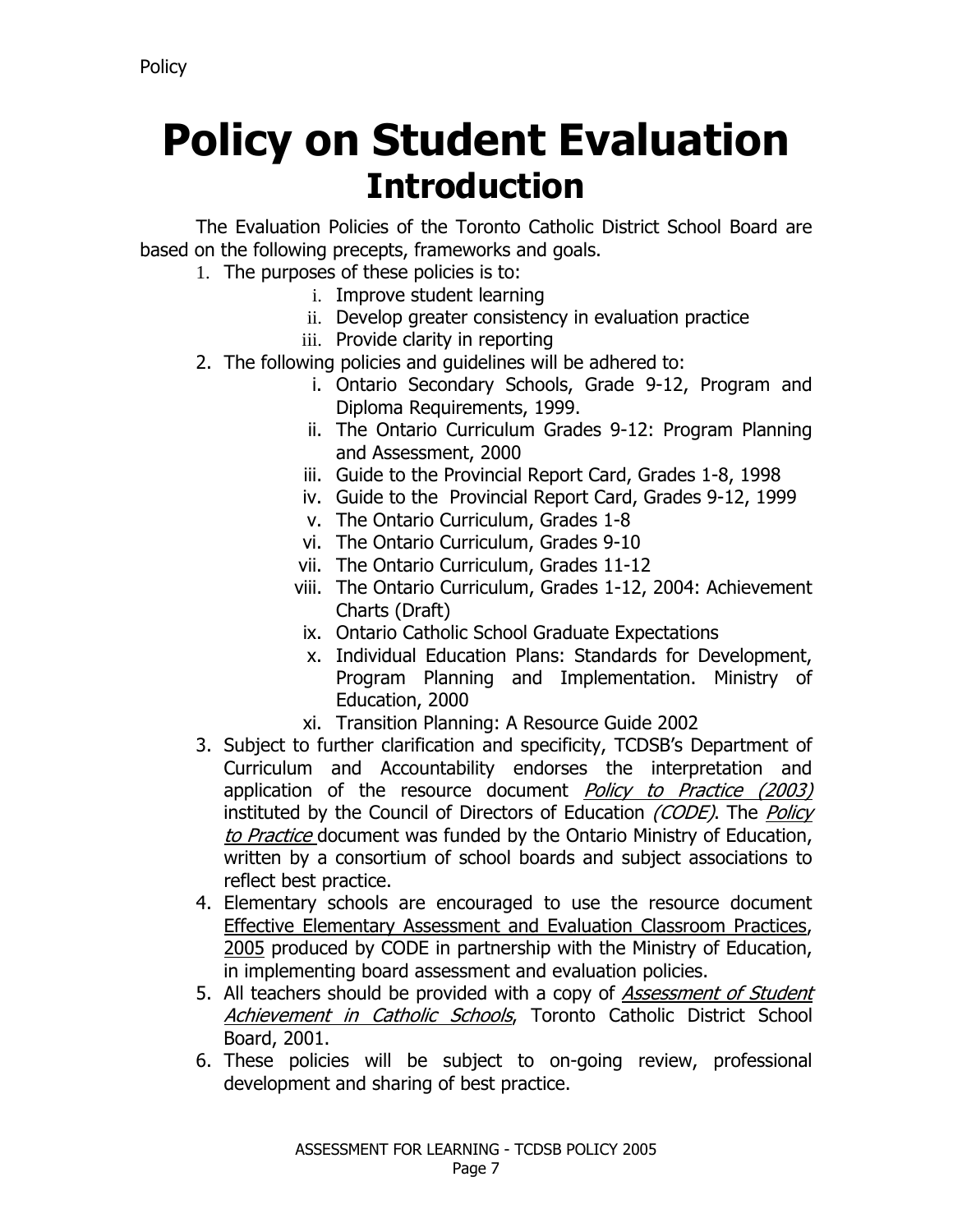**Policy** 

# **SECTION 1: Basis of Evaluation**

- §1.1 All teachers will use the subject-specific Achievement Charts in the curriculum documents and IEP's as the framework for assessing, evaluating, and reporting student achievement of the curriculum expectations. The achievement charts will provide a reference point for all authentic assessment practice, including the assignment of percentage grades when grading student performance at designated reporting times.
	- The Achievement Chart categories will be used explicitly as the basis on which teachers record, maintain and report their marks.
	- It is neither intended nor expected that all four categories be included in every assessment, or that the weighting of every individual assessment or evaluation be identical to the overall weightings of the course.
	- An electronic marks manager program, approved for use by the TCDSB and compliant and compatible with TCDSB assessment and evaluation policies and procedures, will be used for the recording of marks by TCDSB teachers.
- §1.2 Teachers will align authentic assessment practices with curriculum expectations by incorporating into their teaching practice a variety of appropriate assessment methods, strategies and instruments. As part of the authentic assessment process, students will be given a variety of opportunities appropriate to their learning needs to demonstrate what they know and can do. Teachers will select appropriate assessment methods and strategies which will allow them to directly assess, evaluate and track student achievement of the overall and specific expectations of the course related to the four categories of knowledge and skills:
	- knowledge and understanding
	- thinking
	- communication
	- application
- §1.3 Teachers will use ongoing "formative" assessment activities to monitor student performance and provide feedback in an effort to enhance and improve learning and instruction. Appropriate "diagnostic" assessment activities will be used, when required, to determine students' strengths and learning needs in order to plan, modify, adjust instruction or provide alternative learning opportunities. Teachers will track this data, using appropriate strategies (e.g., student files, portfolios, separate page in teacher's record book, teacher logs…). Teachers will refer to this formative data to support professional judgment in cases where the body of evidence provided by the student has been affected by such things as illness, missed assignments, etc. Teachers will also reference this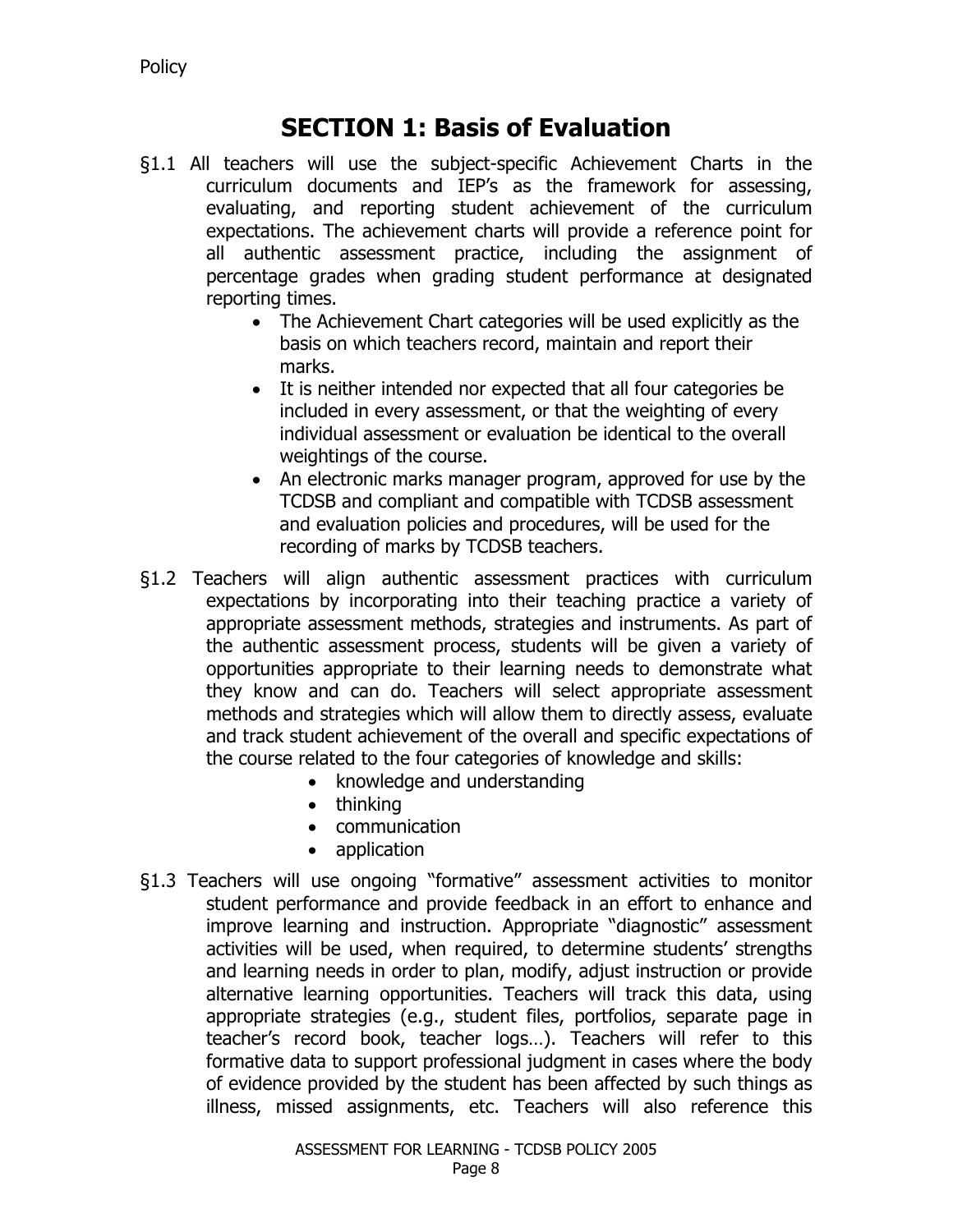formative data when discussing student progress and achievement at parent-teacher-student conferences.

- It is the obligation of students to explicitly demonstrate their achievement of mandated learning expectations.
- It is the obligation of teachers to provide the documentation required in order to support all professional judgments made by teachers regarding the full extent (breadth and depth) of student achievement.
- §1.4 The relative emphasis/weightings of the categories in the Achievement Chart will apply to all credit granting courses and be guided in accordance with the following listed in priority order:
	- i. For all courses in all subject areas across the TCDSB the relative emphasis/weightings of any of the four categories must not exceed 40 out of the possible 70 marks (57.14%) nor fall below 10 out of the possible 70 marks (14.28%) for the student reported course evaluation;
	- ii. Subject to §1.4i, Program Co-ordinators, in collaboration with the respective subject department heads, may further refine the upper and lower limits or establish specific relative emphasis/weightings of any of the four categories for any course and such limits will apply to all;
	- iii. The decision arrived at in §1.4ii, will be reviewed annually by the Program Co-ordinators, in collaboration with the respective subject department heads, at or near the end of each school year;
	- iv. Subject to §1.4i and §1.4ii, at the school or department level further refining of the upper and lower limits may take place to establish more specific relative emphasis/weightings of any of the four categories; in such cases, the limits must apply to all sections of the particular course.

# **SECTION 2: Learning Skills**

- §2.1 The report card has separate sections for reporting on the student's achievement of the curriculum expectations and for reporting on the student's demonstration of learning skills required for effective learning.
- §2.2 Although Learning Skills have a significant impact on achievement, the assessment and evaluation of Learning Skills is distinct from, and should not influence the determination of percentage grades unless they are specifically included in the Curriculum Expectations of a course and / or subject area (e.g., Health and Physical Education, Drama, Navigating The Workplace).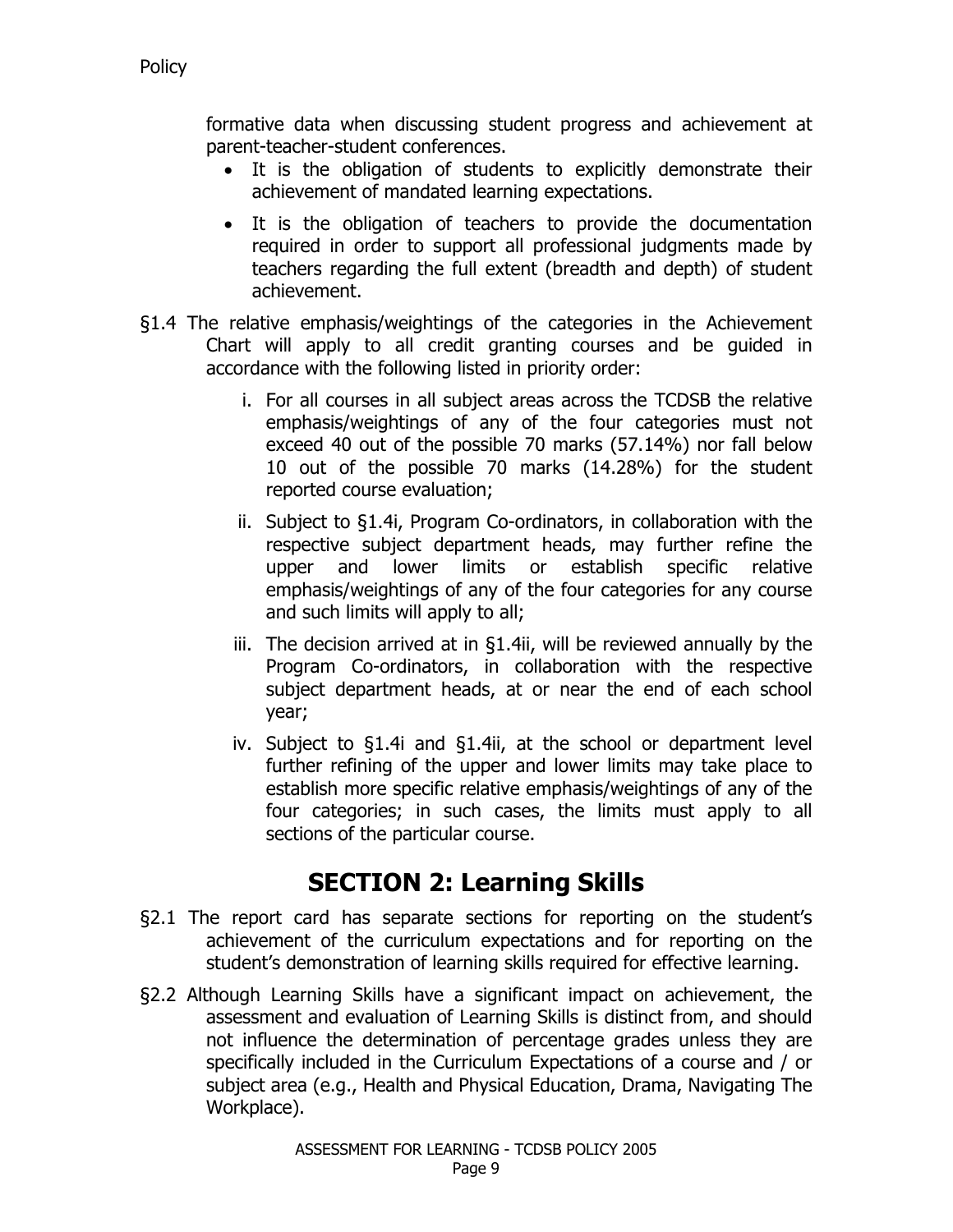**Policy** 

- §2.3 For each course of study, the teacher shall report on the quality of the learning skills demonstrated by the student in each of the categories identified on the report card (Works Independently, Teamwork, Organization, Work Habits/Homework, Initiative), using the following letter symbols:
	- E- Excellent
	- G- Good
	- S- Satisfactory
	- N- Needs Improvement.
- §2.4 Teacher comments related to Learning Skills should focus on:
	- strengths
	- areas for improvement
	- next steps.
- §2.5 Teachers must maintain appropriate documentation to support their assessment and evaluation of a student's Learning Skills.
- §2.6 Learning Skills must be reported for each course in each reporting period using the prescribed letter symbols.
- §2.7 Learning Skills should be communicated to students and parents as essential skills in a manner that highlights their importance as necessary for successful life-long learning and employment.
- §2.8 Criteria used for the assessment of the achievement of Learning Skills must be specific, clear and consistent.
- §2.9 Through explicit instruction and modeling, teachers must provide students with strategies for the development and achievement of Learning Skills.
- §2.10 The assessment of Learning Skills should be consistent with the Christian philosophy of redemption. Students must be given numerous and varied opportunities to develop, demonstrate and improve upon Learning Skills.
- §2.11 Given the mandate of Catholic Schools, the Ontario Catholic School Graduate Expectations provide an additional and required area for reporting. These can be observed over a period of time and can be reported anecdotally and, when available, as part of the comments section of each subject area on a Report Card. An Ontario Catholic School Graduate is expected to be:
	- A self-directed responsible lifelong learner
	- A discerning believer
	- An effective communicator
	- A reflective, creative and holistic thinker
	- A collaborative contributor
	- A caring family member
	- A responsible citizen.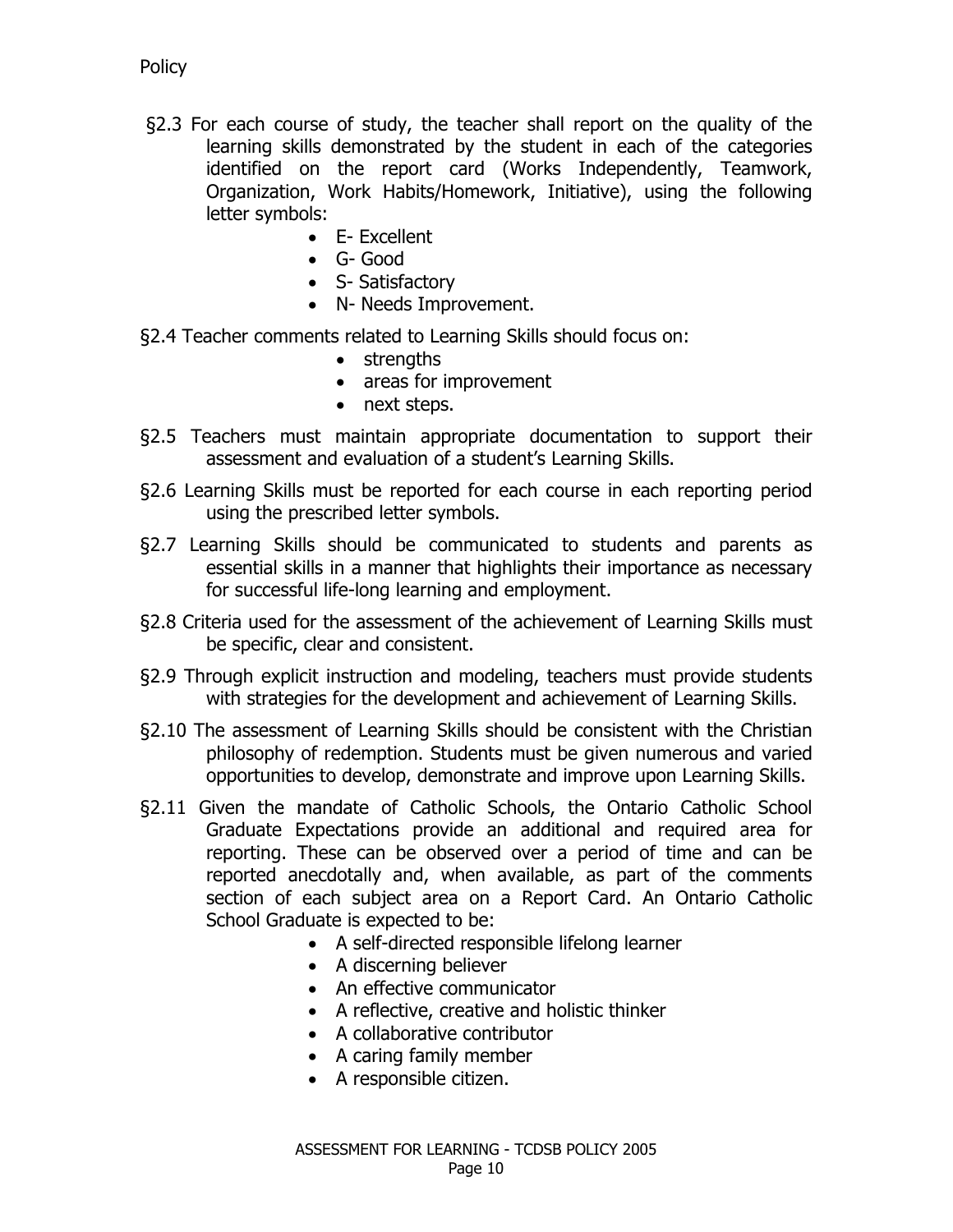- §2.12 Self and peer assessment may be used to improve a student's learning skills and for feedback, but not for the purposes of reporting on the report card.
- §2.13 Policies and behaviour expectations based on the Learning Skills must be communicated clearly to parents and students through the School Code of Conduct. These would include, but are not restricted to policies which refer to:
	- academic honesty
	- missed classes (in accordance with Ministry policy OSS 1999, Sections 6.1, 6.4)
	- missed assignments
	- submission of assignments beyond the deadline date.

# **SECTION 3: Course Evaluations**

- §3.1 Teachers will use assessment activities to determine students' strengths and learning needs and to plan and modify instruction or to provide alternative learning opportunities. Ongoing assessment will be used to monitor student performance and to provide feedback to improve learning and instruction. Assessment information will support the teachers' professional judgment in the determination of a percentage grade.
- §3.2 The report card provides a record of the student's achievement of the curriculum expectations in every course in the form of a percentage grade at particular points in the school year or semester. The percentage grade represents the quality of the student's overall achievement of the expectations for the course and reflects the corresponding level of achievement as described in the achievement chart for the discipline. A final grade is recorded for every course, and a credit is granted and recorded for every course in which the student's grade is 50% or higher. (The Ontario Curriculum Grades 9 – 12: Program Planning and Assessment, p.15)
- §3.3 The final grade for each course in Grades 9–12 will be determined as follows: (The Ontario Curriculum Grades 9–12: Program Planning and Assessment, p.15)
	- i. seventy per cent (70%) of the grade will be based on evaluations conducted throughout the course. This portion of the grade should reflect the student's most consistent level of achievement throughout the course, although special consideration should be given to more recent evidence of achievement.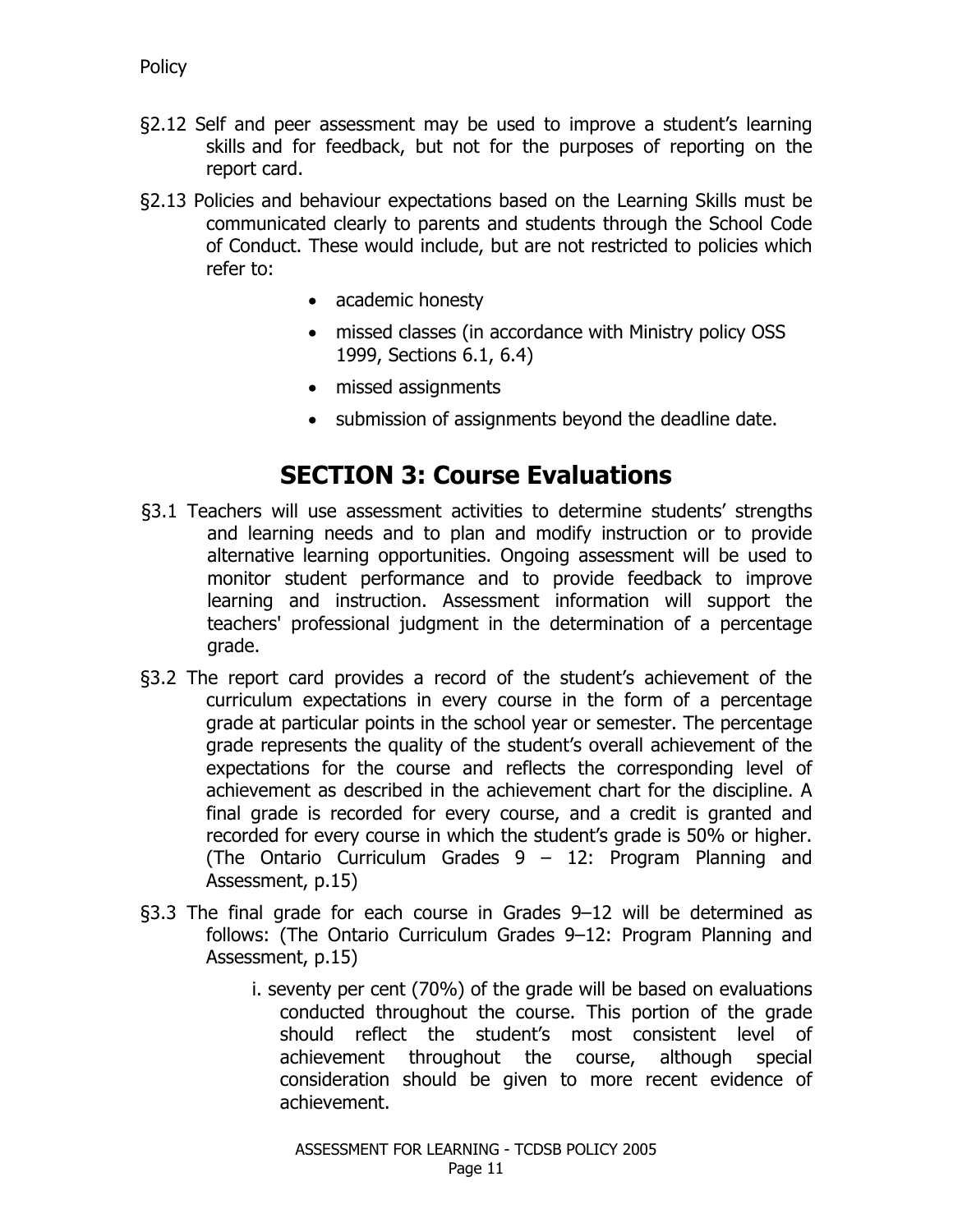- ii. thirty per cent (30%) of the grade will be based on a final evaluation in the form of an examination, performance, essay, and/or other method of evaluation suitable to the course content and administered towards the end of the course.
- iii. in all of their courses, students must be provided with numerous and varied opportunities to demonstrate the full extent of their achievement of the curriculum expectations, across all four categories of knowledge and skills.
- §3.4 For the seventy per cent portion (70%), teachers may adjust the grade accordingly to reflect any evaluation(s) that were missed and for which evidence of achievement of the expectations has not been provided through other means or activities.
- §3.5 Final evaluations (30%) must require students to demonstrate, through appropriate strategies, achievement of the key course expectations across the four Achievement Chart categories.

# **SECTION 4: Missed and Late Assignments**

- §4.1 While absences and lates significantly impact on student achievement, attendance and punctuality are learning skills and will not be used to determine the student's grade.
- §4.2 If a student is absent at the time of an evaluation, it will be considered as incomplete and will be treated as a missed or late evaluation. (See Appendix B)
- §4.3 In the case of late or missing evaluations, an "incomplete" will be reported until such time as the teacher determines that the final due date has passed and the expectation cannot be met. At that point, generally at the end of the course, the mark becomes a 0.
- §4.4 It is the responsibility of the student to explain to the teacher the reasons for late and missed demonstrations of achievement and undertake actions prescribed by the teacher to provide alternative demonstrations of achievement.
- §4.5 It is the responsibility of the teacher to assist students with poor Learning Skills such as poor time management and organizational skills in the prevention of late and missed assignments, including communication with students and parents on appropriate strategies. (See Appendix B)
- §4.6 For mid-course evaluation, calculations will be based on the student's term evaluations. The teacher will judge the extent to which the student has demonstrated achievement of the course expectations in each of the four categories and will assign a percentage to represent the student's most consistent overall achievement.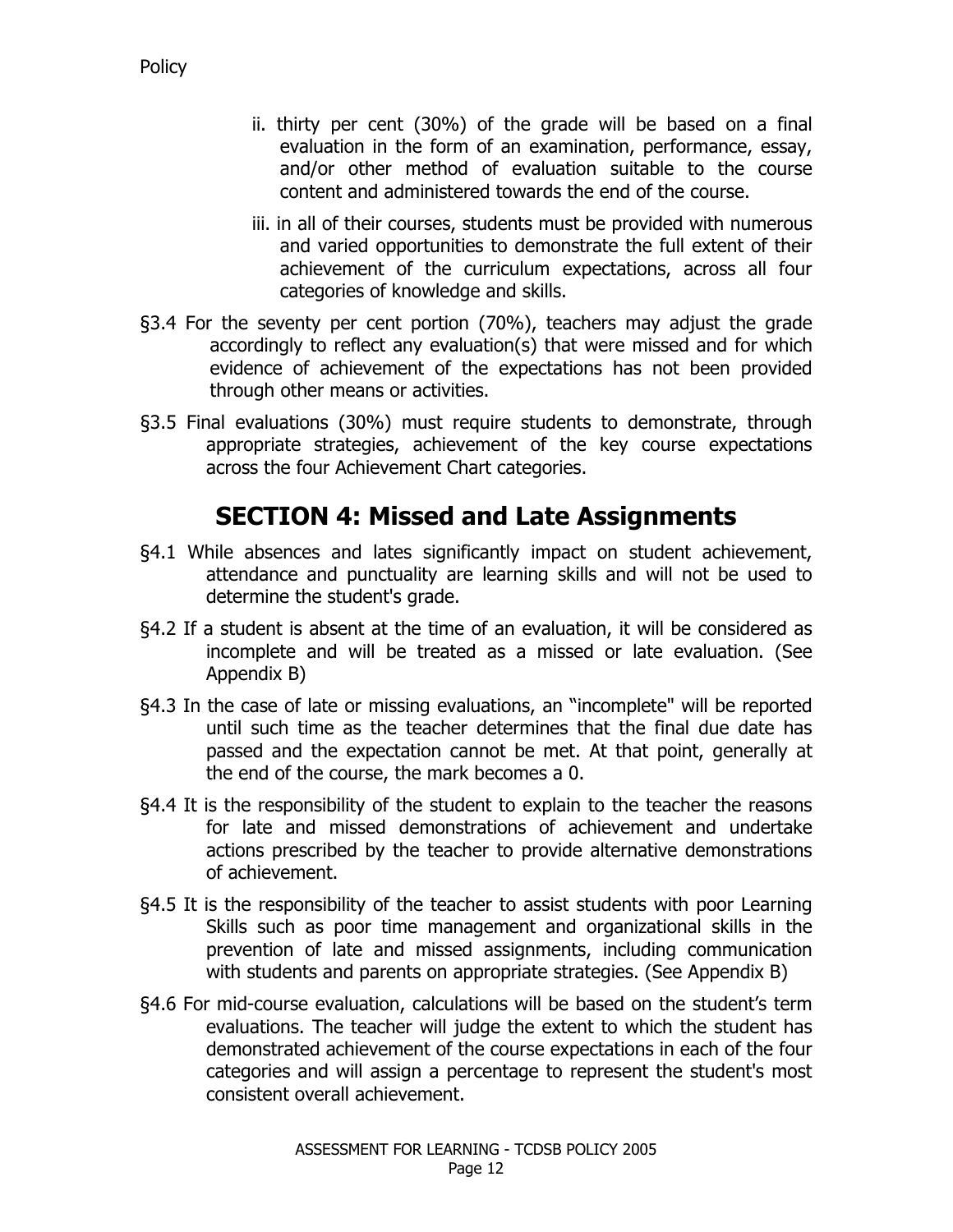- §4.7 If a student has missed one or more evaluations and an "incomplete" has been recorded to indicate that evaluation is incomplete, the teacher will review the student's progress and consider: whether the student demonstrated achievement of the expectations on the missed evaluations through other evaluations deemed appropriate by the teacher; the student's most consistent level of achievement on the completed evaluations with particular emphasis on those which are more recent; the student's motive or reason for the missed evaluations.
- §4.8 If, in the teacher's professional judgment, the student has demonstrated achievement of the missed expectations through other assessments; the teacher will determine that sufficient evidence has been provided to make a valid evaluation of student achievement. The teacher will determine the student's level of achievement based on this evidence.
- §4.9 If, in the teacher's professional judgment, the student has not demonstrated achievement of the missed expectations through other evaluations and/or the student's motive or reason for the missed evaluations is unsatisfactory, the teacher will determine that insufficient evidence of achievement has been provided to make a valid evaluation of student performance. The teacher will consider the student's most consistent overall level of achievement on completed evaluations and will use professional judgment to adjust the level and corresponding percentage to reflect the lack of demonstrable evidence of achievement.
- §4.10 At mid-term reporting, or at any other reporting period prior to the final grade, a teacher will be provided with two grades to present to the student and/or parents.
	- The true running average This will calculate the mark translating all of the incompletes into zeros.
	- The running average This will omit the incompletes. It will indicate the potential mark if the incompletes are completed at a level equivalent to the completed assignments.
- §4.11 For the final grade, barring extenuating circumstances and the teacher's discretion, all incompletes will be translated to zero. The mark appearing on the report card will reflect the true running average.

# **SECTION 5: Term Evaluation**

- §5.1 Seventy percent of the report card grade consists of evaluations that reflect the relative weightings of the Achievement Chart categories for that subject.
- §5.2 Evaluations of units may use a variety of strategies: tests, performance tasks, multi-media presentations, portfolios and personal communication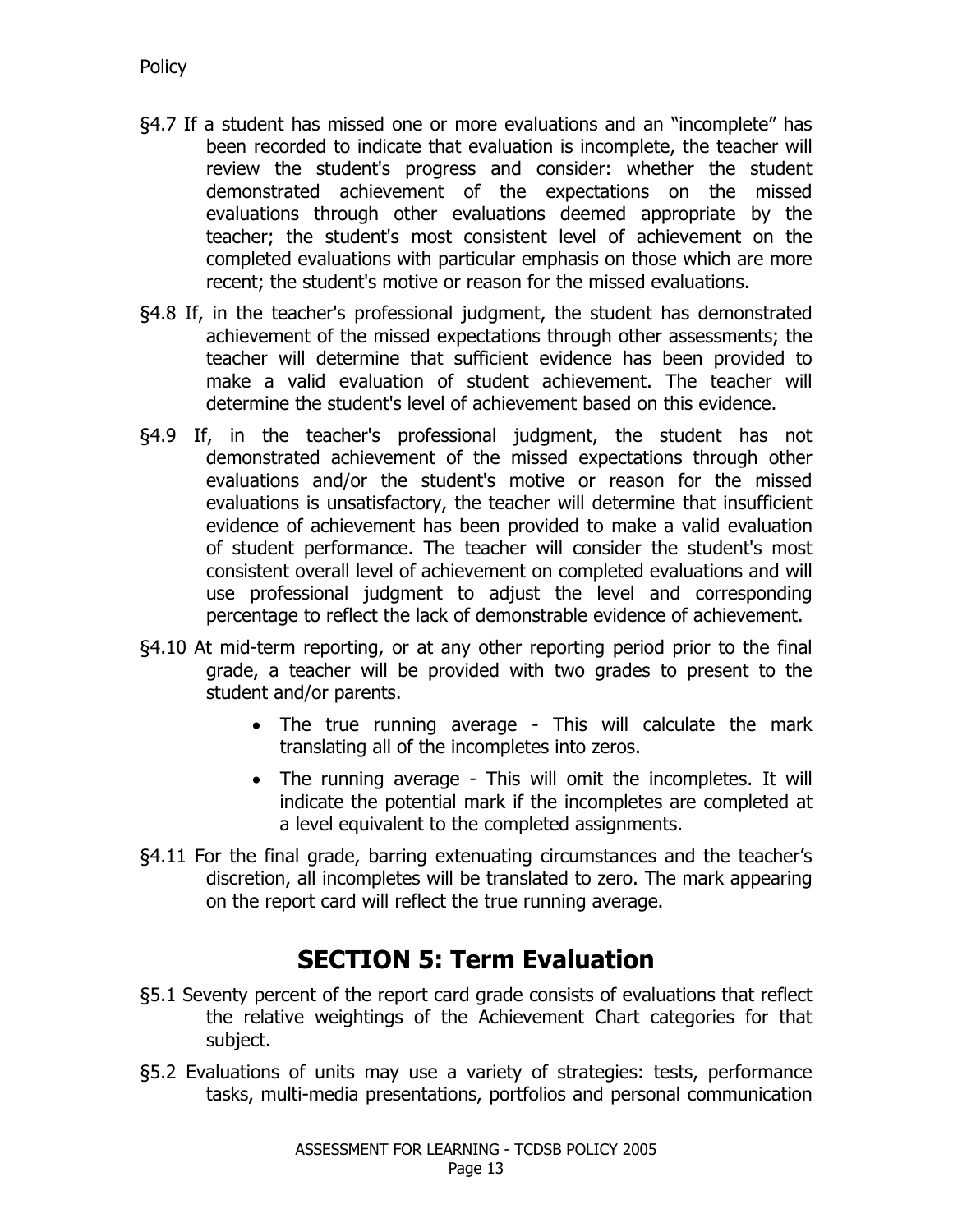tasks. They provide opportunities for students to demonstrate their achievement of the Overall and Specific Expectations of the course.

- §5.3 Teachers will use the Achievement Chart and Overall and Specific Expectations to determine the criteria for evaluation. Teachers who are teaching different sections of the same course will develop and use common evaluation tools. Teachers should develop, in collaboration with colleagues and/or students, rubrics and other tools for use in evaluations. The criteria for evaluation will be determined at the onset of instruction and will be shared with students.
- §5.4 The focus of the evaluation shall be on the achievement of the overall expectations.

# **SECTION 6: Final Evaluation**

- §6.1 The final evaluation will consist of one or more activities appropriate to the expectations and Achievement Chart categories, and may include a variety of evaluation strategies (e.g., report, essay, examination, interview, presentation, and portfolio). The final evaluation activity may be spread out over a period of time. This means approximately 3-4 weeks (for a semestered timetable) and 6-8 weeks (for a nonsemestered timetable) prior to the formal evaluation schedule
- §6.2 The final evaluation(s) require(s) students to demonstrate, through appropriate strategies, achievement of the key course expectations across the four Achievement Chart categories. The emphasis placed on the four categories of the Achievement Chart categories in the Final Evaluation must reflect the emphasis given to each category in the Term Evaluation.
- §6.3 The achievement chart weightings used for the final thirty percent shall be consistent with those used for the previous seventy percent.
- §6.4 If a student misses or does not complete the course culminating activity and/or final examination, a zero may be assigned and used in the calculation of the final mark. However, in cases where there is an extenuating reason for the missed evaluations, the teacher, in consultation with school administration, will determine whether it is appropriate to provide either an opportunity for an alternate evaluation or adjust the final mark with due consideration given to the reason for the missed final evaluation.
- §6.5 The end of course final mark on the report card will be determined by a mathematical calculation. In all courses, seventy percent of the final mark will be based on term evaluations. Thirty percent of the final mark will be based on the final evaluation(s).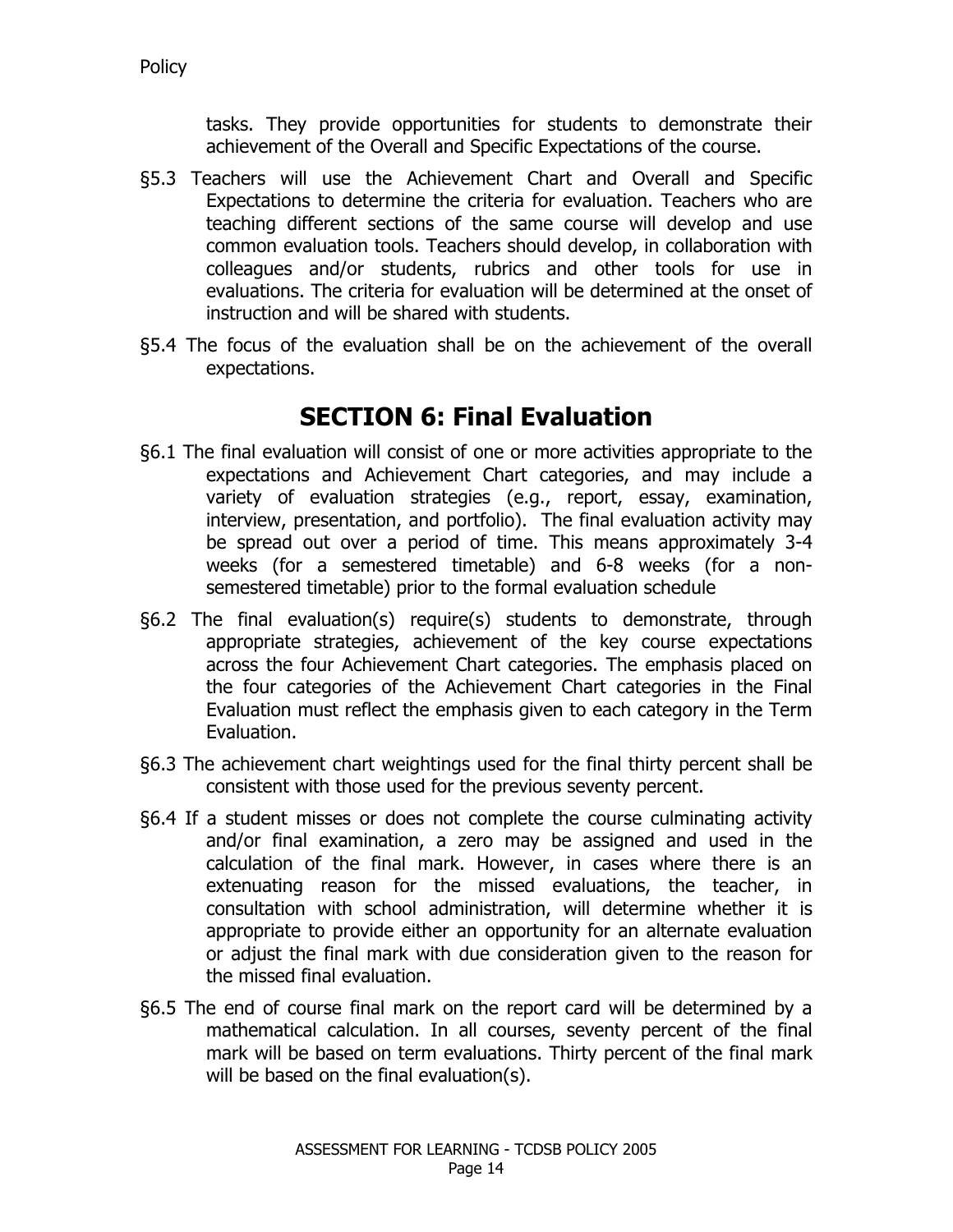Policy

§6.6 If the end of course mathematical calculation results in a final mark of 46, 47, 48 or 49%, the teacher, in consultation with the school administration, will adjust the mark as appropriate. If this consultation results in a final mark of 45%, a credit will not be granted. Students will be informed of alternate ways of earning the credit (summer school, night school, deferred credit, correspondence or distance education).

# **SECTION 7: Levels To Percentages**

§7.1 For the purposes of greater consistency across the Board and across subject disciplines, where a level has been used by a teacher to record a student's evaluation results and where a teacher wishes to translate those levels in percentage grades, the following guidelines must be used:

| <b>Ministry</b><br>Levels | <b>Ministry Grade</b><br>Range | <b>TCDSB</b><br>Levels | <b>TCDSB</b><br>Grade Range | <b>Summary Description</b>                                                               |
|---------------------------|--------------------------------|------------------------|-----------------------------|------------------------------------------------------------------------------------------|
|                           |                                | $4+$                   | $94 - 100 %$                |                                                                                          |
| 4                         | $80 - 100 %$                   | 4                      | $87 - 93%$                  | A very high to outstanding level of<br>achievement. Achievement is above the             |
|                           |                                | 4                      | $80 - 86%$                  | Provincial standard.                                                                     |
|                           |                                | $3+$                   | $77 - 79%$                  |                                                                                          |
| 3                         | $70 - 79%$                     | 3                      | $74 - 76%$                  | A high level of achievement.<br>Achievement is at the provincial level.                  |
|                           |                                | ვ.                     | $70 - 73%$                  |                                                                                          |
|                           |                                | $2^{+}$                | $67 - 69%$                  |                                                                                          |
| $\mathbf 2$               | $60 - 69 %$                    | $\overline{2}$         | $64 - 66%$                  | A moderate level of achievement.<br>Achievement is below but is                          |
|                           |                                | $2 -$                  | $60 - 63 %$                 | approaching the provincial level.                                                        |
|                           |                                | $1+$                   | $57 - 59%$                  |                                                                                          |
|                           | $50 - 59%$                     | 1                      | $54 - 56%$                  | A passable level of achievement.<br>Achievement is below the provincial                  |
|                           |                                | $1 -$                  | $50 - 53%$                  | standard.                                                                                |
|                           | Below 50%                      |                        |                             | Insufficient achievement of curriculum<br>expectations. A credit will not be<br>granted. |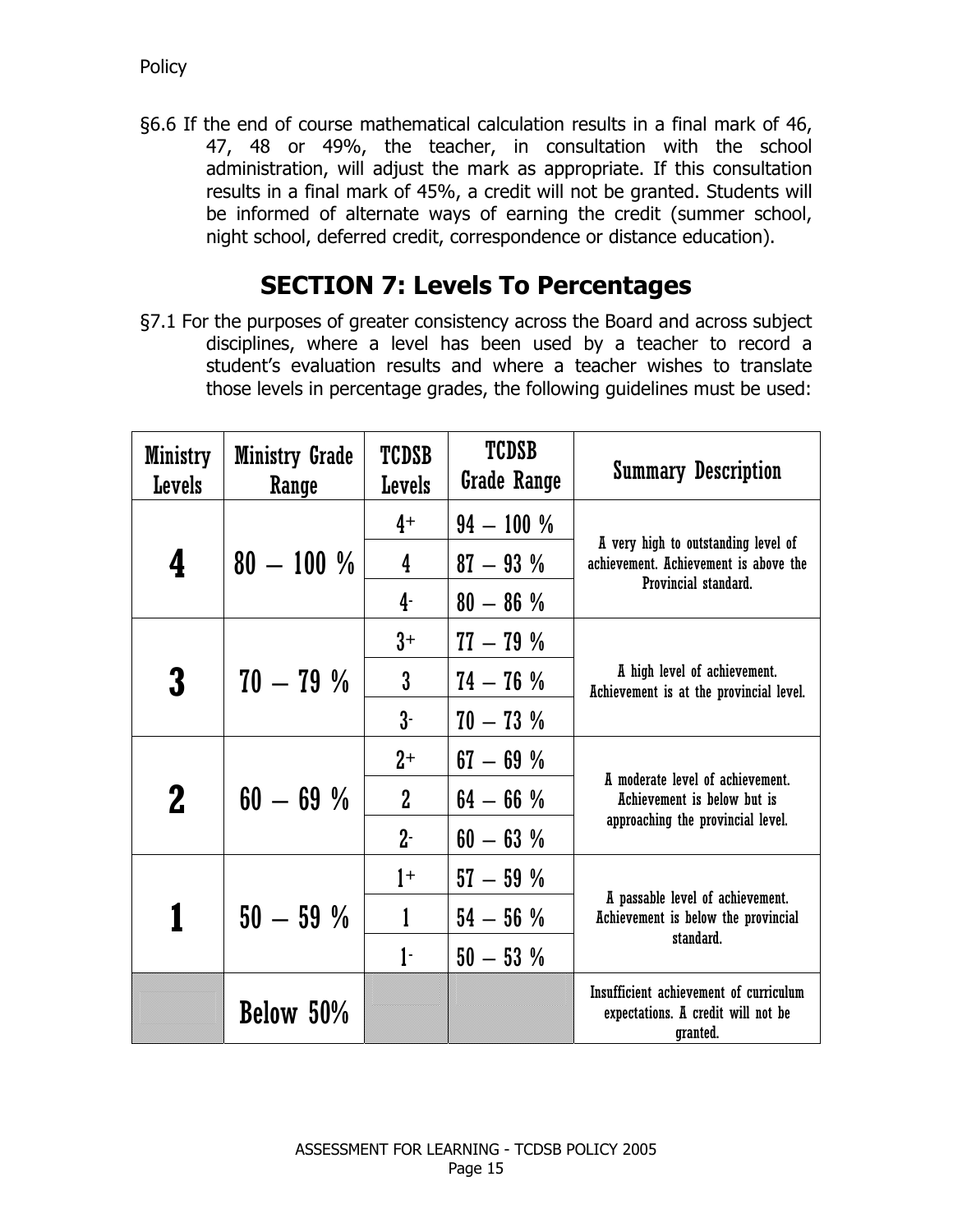# **SECTION 8: Communication and Reporting**

- §8.1 At the beginning of each course, students will receive Course Information Sheets. All courses will use the generic template, Course Information Sheet (CIS) developed by the Board.
	- **IF In consultation with subject Department Heads a decision** must be made whether a CIS for a course will be standardized centrally, or completed through individual school subject departments. The CIS must be identical for every section of a particular course within a school.
	- Schools, subject/disciplines, and departments may supplement the information outlined on the CIS with more materials specific to their school, subject/discipline, department and course.

The Course Information Sheets summarize:

- ii. The course description taken from the Ministry of Education Curriculum Policy Guide for the specific course;
- iii. The order of instructional delivery and duration time of units or strands;
- iv. The overall curriculum expectations or description of strands or units which must include the overall expectations for the course;
- v. The student evaluation criteria identifying the relative emphasis/weightings for both term and final evaluation;
- vi. The types of assessment and evaluation formats used in the course;
- vii. The main resources for the delivery of the course;
- viii. Any policies and procedures specific to the course. (See Appendix A – Course Information Sheet)
- §8.2 Teachers will report student achievement through the Provincial Report Card and a variety of formal and informal reporting methods, which may include interviews and conferencing, phone calls and letters to parents. Schools must also host (a) formal parent-student-teacher conference session(s) in each semester.
- §8.3 Teachers will engage students in the reporting process through the completion of the Provincial Report Card Response Form. Other strategies (e.g., three-way conferencing, student-led conferencing, student portfolios, etc.), may be determined by the school. The Response Form completed by the student and signed by the parent/guardian will be filed in the student's OSR. The Board will ensure that appropriate report card comments are available for teacher use, including those reflecting the Ontario Catholic School Graduate Expectations. The assessment and evaluation of learning skills is distinct from and shall not influence the determination of percentage grades. Teachers are encouraged, however, to include comments about the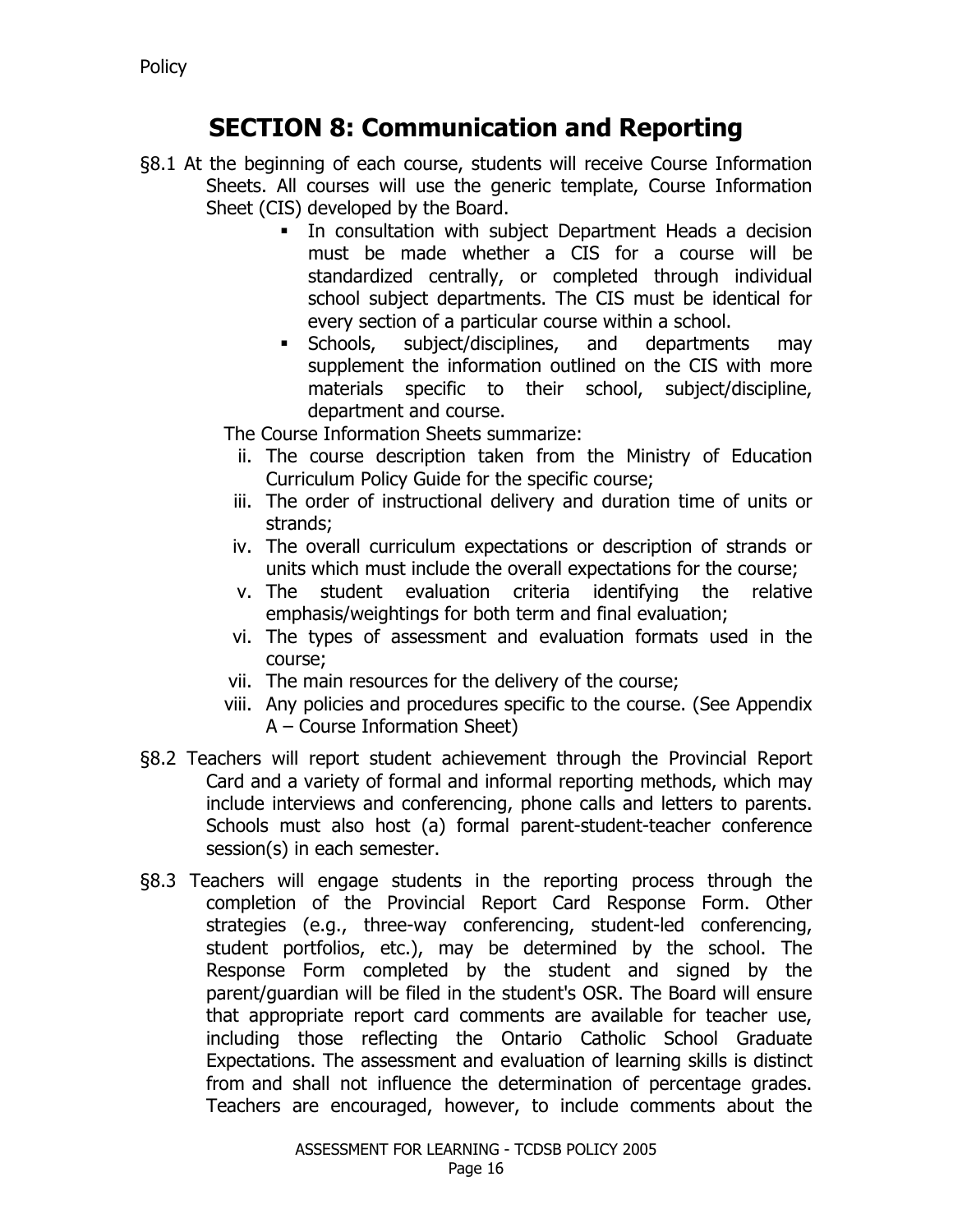student's learning skills in the "Comments" section of the report card. (See Guide to the Ontario Provincial Report Card Grades  $9 - 12$ , p.10).

§8.4 For the Report Card, teachers must select from the prescribed list of comments provided by the program coordinator, in consultation with the Department Heads responsible for that discipline.

# **SECTION 9: Accommodations and Modifications**

- §9.1 Every student identified as exceptional by an I.P.R.C. must have an I.E.P. An I.E.P. is not mandatory for non-identified students, but must be completed for students who are to be assessed using modified expectations for reporting on the provincial report card and/or alternative report form. An I.E.P. is also recommended for students who regularly require accommodations for instructional, environmental or assessment situations.
- §9.2 Accommodations refer to the teaching strategies, supports and/or services that are required in order for the student to access the curriculum and demonstrate learning. Accommodations DO NOT alter the provincial learning expectations for the grade level. Therefore, in cases where only accommodations are provided (and expectations are not modified or designated as alternative) DO NOT check the I.E.P. box on the student's report card.
	- **Instructional Accommodations** refer to changes in teaching strategies that allow the student to access the curriculum.
	- **Environmental Accommodations** refer to changes that are required to the classroom and/or school environment.
	- **Assessment Accommodations** refer to changes that are required in order for the student to demonstrate learning.
- §9.3 Modifications refer to changes made to the grade level expectations for a subject or course to meet the needs of the student. They include:
	- Expectations for a different grade level
	- Significant changes (increase or decrease) to the number and/or complexity of the learning expectations based on the I.E.P.
- §9.4 In evaluating student achievement for students on an I.E.P., teachers will assign a percentage/mark to reflect the student's level of achievement of the learning expectations as identified in the I.E.P. The I.E.P. box MUST be checked on the Provincial Report Card for modified or alternate programs.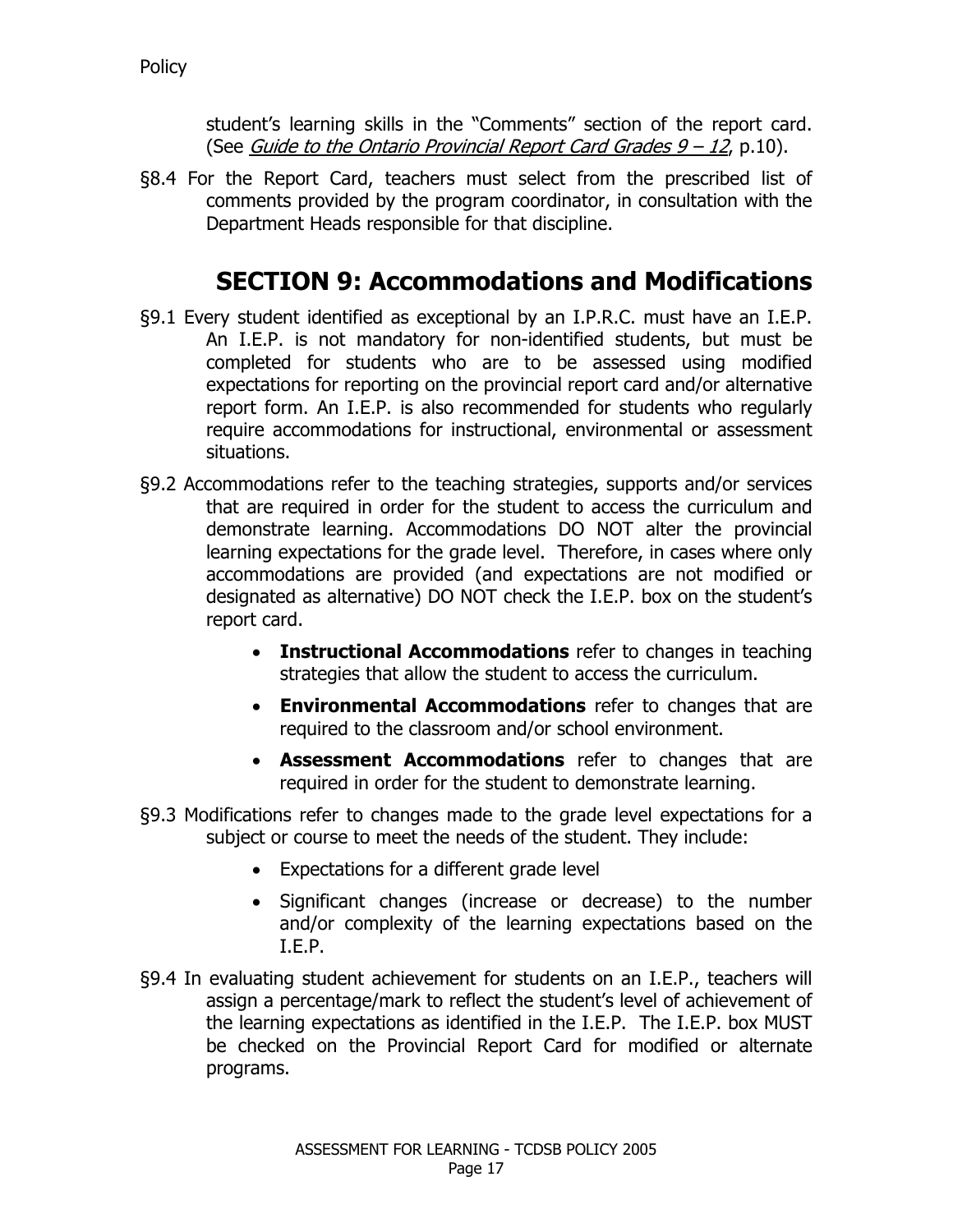- §9.5 If some of the student's learning expectations for a course are modified from the curriculum expectations but the student is working towards a credit, the teacher will check the I.E.P. box in the report card and will enter the comment – "Expectations for this course have been modified."
- §9.6 The comments on the report card must reflect the needs of the I.E.P. statements. They must reflect, and clearly state, the progress of the student when the appropriate modifications are in effect.
- §9.7 If the principal determines that the student's learning expectations are modified to such an extent that they do not meet grade level expectations or if the expectations are alternatives to the curriculum expectations, the following statement must be included in the comments section of the report card – "This grade is based on achievement of the expectations specified in the I.E.P., which differ significantly from the curriculum expectations for the course." A zero (0) will be entered in the "Credit Earned" column.
- §9.8 In those rare instances where none of the student's learning expectations are derived from the provincial curriculum expectations; teachers will use the TCDSB Alternate Report to record achievement relative to the expectations set out in the I.E.P. and comment on strengths, areas for improvement and next steps.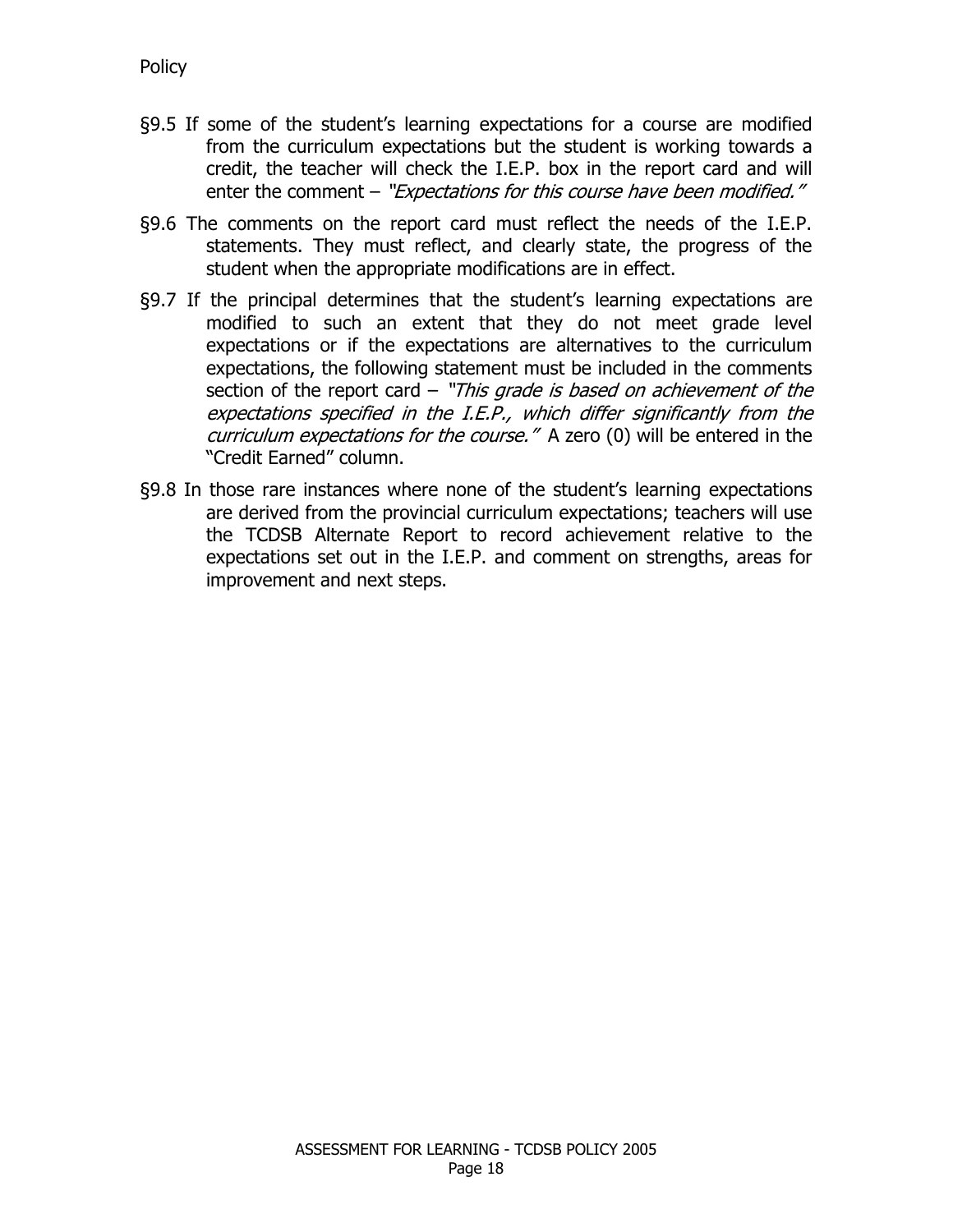# **Appendix A:**

## COURSE INFORMATION SHEET DEPARTMENT:

DATE: SECONDARY SCHOOL: DEPARTMENT HEAD: TEACHER:

| <b>Curriculum Policy Document</b> |                  |    |                 |                         |  |
|-----------------------------------|------------------|----|-----------------|-------------------------|--|
| <b>Course Title</b>               |                  |    |                 | <b>Course Code</b>      |  |
|                                   |                  |    |                 |                         |  |
| <b>Pre-requisite</b>              |                  |    |                 | <b>Grade &amp; Type</b> |  |
|                                   | $\Box$ Full Year | 0r | $\Box$ Semester | <b>Credit Value</b>     |  |

**COURSE DESCRIPTION (AS SPECIFIED IN MINISTRY OF EDUCATION POLICY DOCUMENT)** 

| Listed in order of instructional delivery |                                                                          |  |  |  |  |  |
|-------------------------------------------|--------------------------------------------------------------------------|--|--|--|--|--|
| <b>Strand / Unit Titles</b>               | <b>Overall Expectations (Unit Or Strand Description)</b><br><b>HOURS</b> |  |  |  |  |  |
|                                           |                                                                          |  |  |  |  |  |
|                                           |                                                                          |  |  |  |  |  |
|                                           |                                                                          |  |  |  |  |  |
|                                           |                                                                          |  |  |  |  |  |
|                                           |                                                                          |  |  |  |  |  |
|                                           |                                                                          |  |  |  |  |  |
|                                           |                                                                          |  |  |  |  |  |
|                                           |                                                                          |  |  |  |  |  |
|                                           |                                                                          |  |  |  |  |  |
|                                           |                                                                          |  |  |  |  |  |
|                                           |                                                                          |  |  |  |  |  |
|                                           |                                                                          |  |  |  |  |  |
|                                           |                                                                          |  |  |  |  |  |
|                                           |                                                                          |  |  |  |  |  |
|                                           |                                                                          |  |  |  |  |  |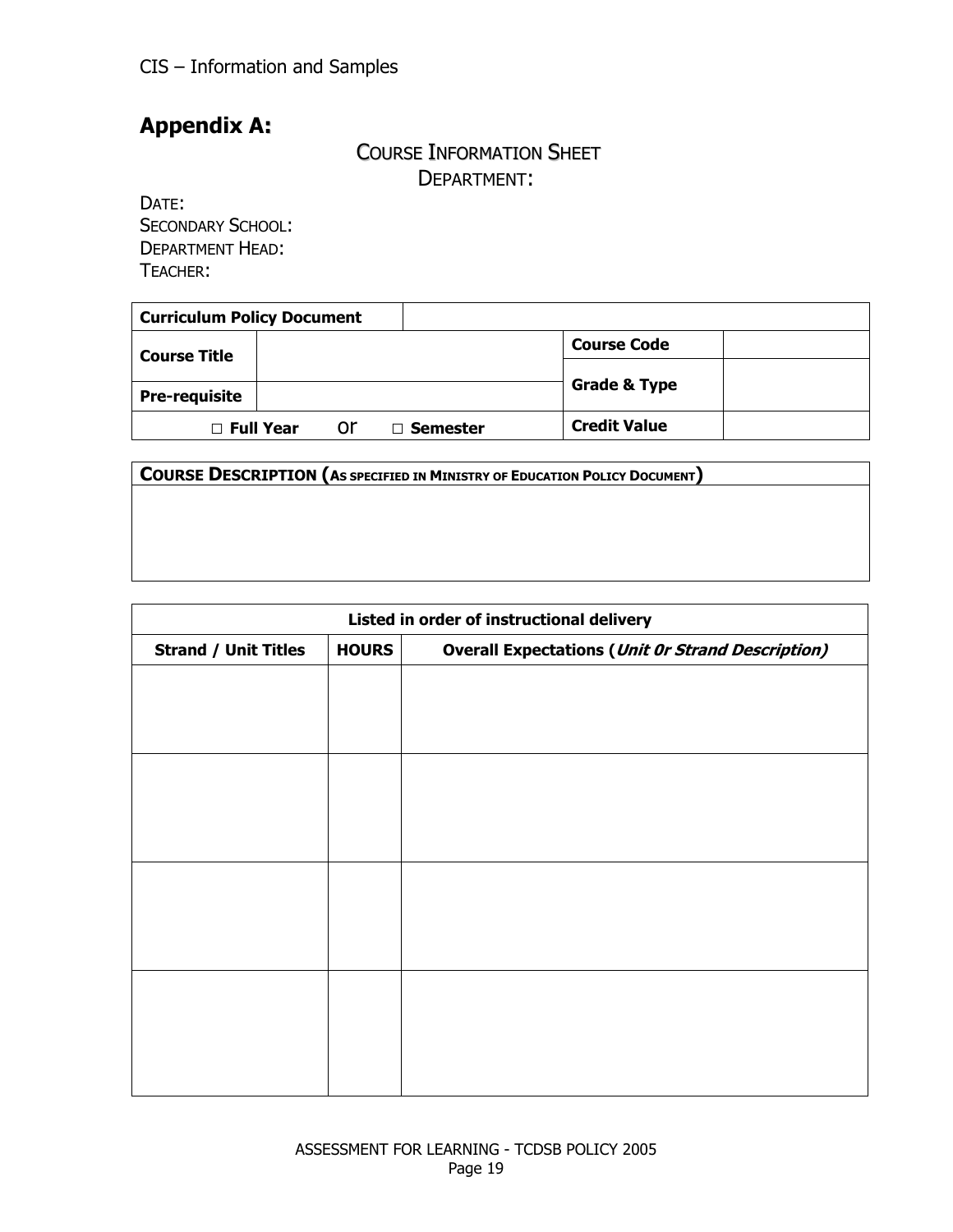## CIS – Information and Samples

| <b>STUDENT EVALUATION CRITERIA</b>                                                     |    |                                      |    |                                 |  |  |
|----------------------------------------------------------------------------------------|----|--------------------------------------|----|---------------------------------|--|--|
| <b>FINAL REPORT CARD GRADE</b><br>$FinAL - 30%$<br>$T$ ERM – 70%<br>CALCULATION - 100% |    |                                      |    |                                 |  |  |
| $10 \leq$ RELATIVE EMPHASIS / WEIGHTING $\leq 40$                                      |    | <b>RELATIVE EMPHASIS / WEIGHTING</b> |    |                                 |  |  |
| <b>KNOWLEDGE</b>                                                                       |    |                                      |    |                                 |  |  |
| <b>THINKING</b>                                                                        |    |                                      |    | <b>TERM TOTAL + FINAL TOTAL</b> |  |  |
| <b>COMMUNICATION</b>                                                                   |    |                                      |    | $=$ REPORT CARD MARK            |  |  |
| <b>APPLICATION</b>                                                                     |    |                                      |    |                                 |  |  |
| <b>TERM TOTAL</b>                                                                      | 70 | <b>FINAL TOTAL</b>                   | 30 |                                 |  |  |

| <b>ASSESSMENT AND EVALUATION FORMATS USED</b> |                    |              |  |  |  |
|-----------------------------------------------|--------------------|--------------|--|--|--|
| <b>WRITTEN</b>                                | <b>PERFORMANCE</b> | <b>OTHER</b> |  |  |  |
|                                               |                    |              |  |  |  |
|                                               |                    |              |  |  |  |
|                                               |                    |              |  |  |  |
|                                               |                    |              |  |  |  |
|                                               |                    |              |  |  |  |
|                                               |                    |              |  |  |  |
|                                               |                    |              |  |  |  |
|                                               |                    |              |  |  |  |

| <b>Resources</b> |  |  |  |
|------------------|--|--|--|
|                  |  |  |  |
|                  |  |  |  |
|                  |  |  |  |
|                  |  |  |  |
|                  |  |  |  |
|                  |  |  |  |
|                  |  |  |  |

| <b>Policies &amp; Procedures</b> |  |  |  |
|----------------------------------|--|--|--|
|                                  |  |  |  |
|                                  |  |  |  |
|                                  |  |  |  |
|                                  |  |  |  |
|                                  |  |  |  |
|                                  |  |  |  |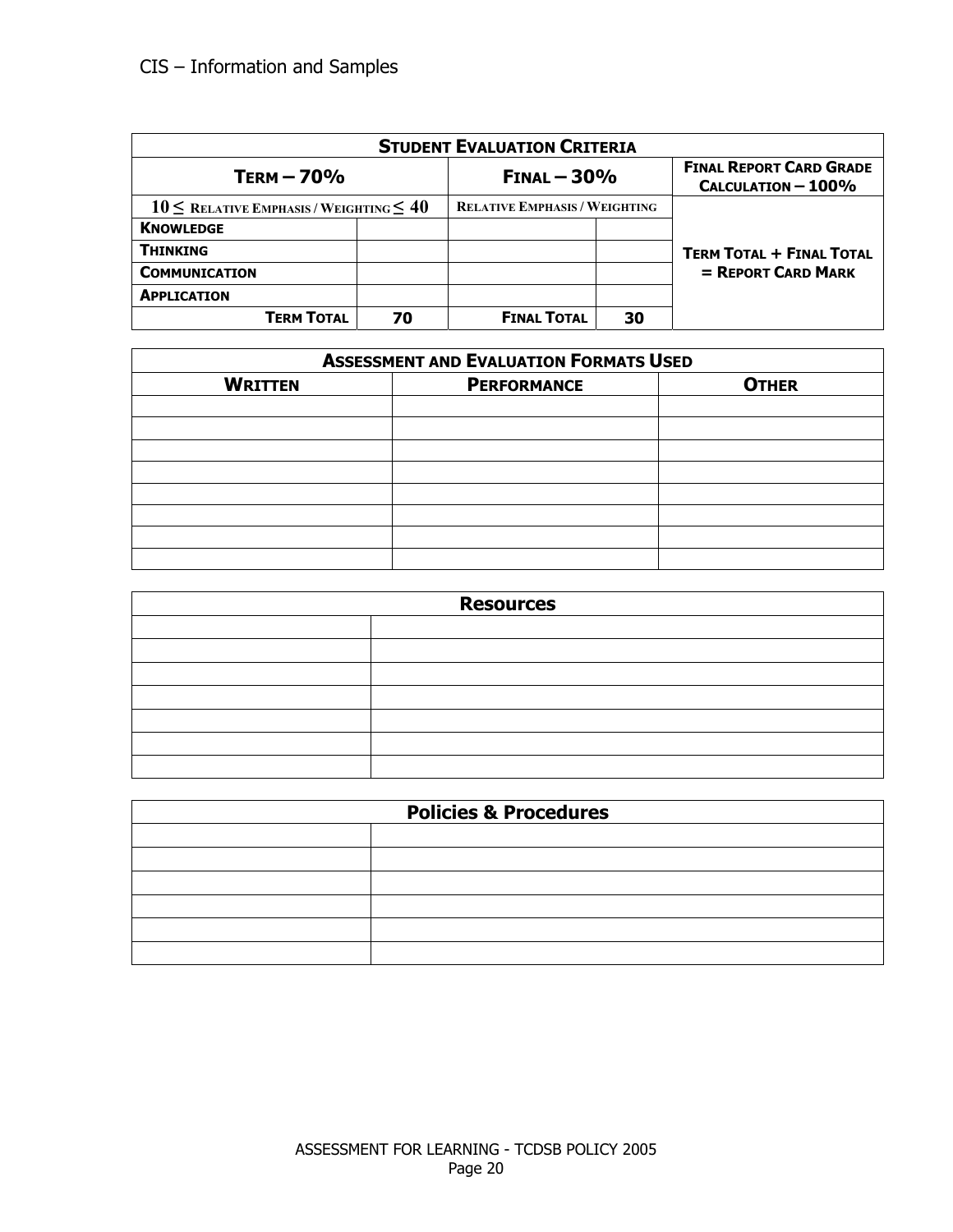|                                                                                                 | <b>LEARNING SKILLS CRITERIA</b> |  |                                                                                            |                                                                                                                   |  |  |
|-------------------------------------------------------------------------------------------------|---------------------------------|--|--------------------------------------------------------------------------------------------|-------------------------------------------------------------------------------------------------------------------|--|--|
|                                                                                                 |                                 |  |                                                                                            | IN EACH REPORTING PERIOD, REPORT ON THE QUALITY OF THE LEARNING SKILLS DEMONSTRATED BY                            |  |  |
| THE STUDENT IN EACH OF THE CATEGORIES IDENTIFIED ON THE REPORT CARD USING THE FOLLOWING         |                                 |  |                                                                                            |                                                                                                                   |  |  |
| <b>E-EXCELLENT</b>                                                                              | G-Goop                          |  | <b>LETTER SYMBOLS.</b><br><b>S-SATISFACTORY</b>                                            | <b>N-NEEDS IMPROVEMENT</b>                                                                                        |  |  |
|                                                                                                 |                                 |  | <b>SKILL: WORKS INDEPENDENTLY</b>                                                          |                                                                                                                   |  |  |
|                                                                                                 |                                 |  | <b>INDICATORS:</b>                                                                         |                                                                                                                   |  |  |
| • accomplishes tasks independently                                                              |                                 |  |                                                                                            | · demonstrates persistence in bringing tasks to completion                                                        |  |  |
| • accepts responsibility for completing tasks                                                   |                                 |  | · uses time effectively                                                                    |                                                                                                                   |  |  |
| • follows instructions<br>• regularly completes assignments on time and with care               |                                 |  | and make decisions                                                                         | • uses prior knowledge and experience to solve problems                                                           |  |  |
| · demonstrates self-direction in learning                                                       |                                 |  | • reflects on learning experiences                                                         |                                                                                                                   |  |  |
| • independently selects, evaluates, and uses appropriate                                        |                                 |  |                                                                                            |                                                                                                                   |  |  |
| learning materials, resources, and activities                                                   |                                 |  |                                                                                            |                                                                                                                   |  |  |
|                                                                                                 |                                 |  | <b>SKILL: ORGANIZATION</b><br><b>INDICATORS:</b>                                           |                                                                                                                   |  |  |
| • organizes work when faced with a number of tasks                                              |                                 |  |                                                                                            | • manages and uses time effectively and creatively                                                                |  |  |
| • devises and follows a coherent plan to complete a task                                        |                                 |  |                                                                                            | · demonstrates ability to organize and manage information                                                         |  |  |
| · follows specific steps to reach goals or to make                                              |                                 |  |                                                                                            | • follows an effective process for inquiry and research                                                           |  |  |
| improvements<br>• revises steps and strategies when necessary to achieve a                      |                                 |  | information and tasks                                                                      | • uses appropriate information technologies to organize                                                           |  |  |
| goal                                                                                            |                                 |  |                                                                                            |                                                                                                                   |  |  |
|                                                                                                 |                                 |  | <b>SKILL: INITIATIVE</b>                                                                   |                                                                                                                   |  |  |
|                                                                                                 |                                 |  | <b>INDICATORS:</b>                                                                         |                                                                                                                   |  |  |
| · seeks out new opportunities for learning<br>• responds to challenges and takes risks          |                                 |  | positive attitude                                                                          | • approaches new learning situations with confidence and a                                                        |  |  |
| · demonstrates interest and curiosity about concepts,                                           |                                 |  |                                                                                            | • develops original ideas and devises innovative procedures                                                       |  |  |
| objects, events, and resources                                                                  |                                 |  |                                                                                            | • attempts a variety of learning activities                                                                       |  |  |
| • seeks necessary and additional information in print,                                          |                                 |  | • seeks assistance when needed                                                             |                                                                                                                   |  |  |
| electronic, and media resources<br>· identifies problems to solve, conducts investigations, and |                                 |  | • uses information technologies in creative ways to improve<br>learning for self or others |                                                                                                                   |  |  |
| generates questions for further inquiry                                                         |                                 |  |                                                                                            |                                                                                                                   |  |  |
| • requires little prompting to complete a task, displaying                                      |                                 |  |                                                                                            |                                                                                                                   |  |  |
| self-motivation and self-direction<br><b>SKILL: TEAMWORK</b>                                    |                                 |  |                                                                                            |                                                                                                                   |  |  |
|                                                                                                 |                                 |  | <b>INDICATORS:</b>                                                                         |                                                                                                                   |  |  |
| • works willingly and cooperatively with others                                                 |                                 |  |                                                                                            | • questions the ideas of the group to seek clarification, test                                                    |  |  |
| · shares resources, materials, and equipment with others                                        |                                 |  | thinking, or reach agreement                                                               |                                                                                                                   |  |  |
| • responds and is sensitive to the needs and welfare of<br>others                               |                                 |  | group or class                                                                             | • shows respect for the ideas and opinions of others in the                                                       |  |  |
| • solves problems collaboratively                                                               |                                 |  |                                                                                            | • listens attentively, without interrupting                                                                       |  |  |
| · accepts various roles, including leadership roles                                             |                                 |  |                                                                                            | • in discussions, paraphrases points of view and asks                                                             |  |  |
| • takes responsibility for his or her own share of the work<br>to be done                       |                                 |  |                                                                                            | questions to clarify meaning and promote understanding<br>• recognizes the contribution of group members by means |  |  |
| • works to help achieve the goals of the group or the class                                     |                                 |  |                                                                                            | of encouragement, support, or praise                                                                              |  |  |
| • helps to motivate others, encouraging them to participate                                     |                                 |  |                                                                                            | · seeks consensus and negotiates agreement before                                                                 |  |  |
| • contributes information and ideas to solve problems and<br>make decisions                     |                                 |  | making decisions                                                                           |                                                                                                                   |  |  |
| <b>SKILL: WORK HABITS/HOMEWORK</b>                                                              |                                 |  |                                                                                            |                                                                                                                   |  |  |
|                                                                                                 |                                 |  | <b>INDICATORS:</b>                                                                         |                                                                                                                   |  |  |
| • completes homework on time and with care                                                      |                                 |  |                                                                                            | • begins work promptly and uses time effectively                                                                  |  |  |
| • puts forth consistent effort<br>· follows directions                                          |                                 |  | effort                                                                                     | • perseveres with complex projects that require sustained                                                         |  |  |
| • shows attention to detail                                                                     |                                 |  | • applies effective study practices                                                        |                                                                                                                   |  |  |
| • uses materials and equipment effectively                                                      |                                 |  |                                                                                            |                                                                                                                   |  |  |
|                                                                                                 |                                 |  |                                                                                            |                                                                                                                   |  |  |
|                                                                                                 |                                 |  |                                                                                            | NOTE: The above chart is a reformatting of the skills identified in the Ministry of Education's Guide to the      |  |  |

**Provincial Report Card, Grades 9 – 12 : Appendix C: pages 27 to 29** .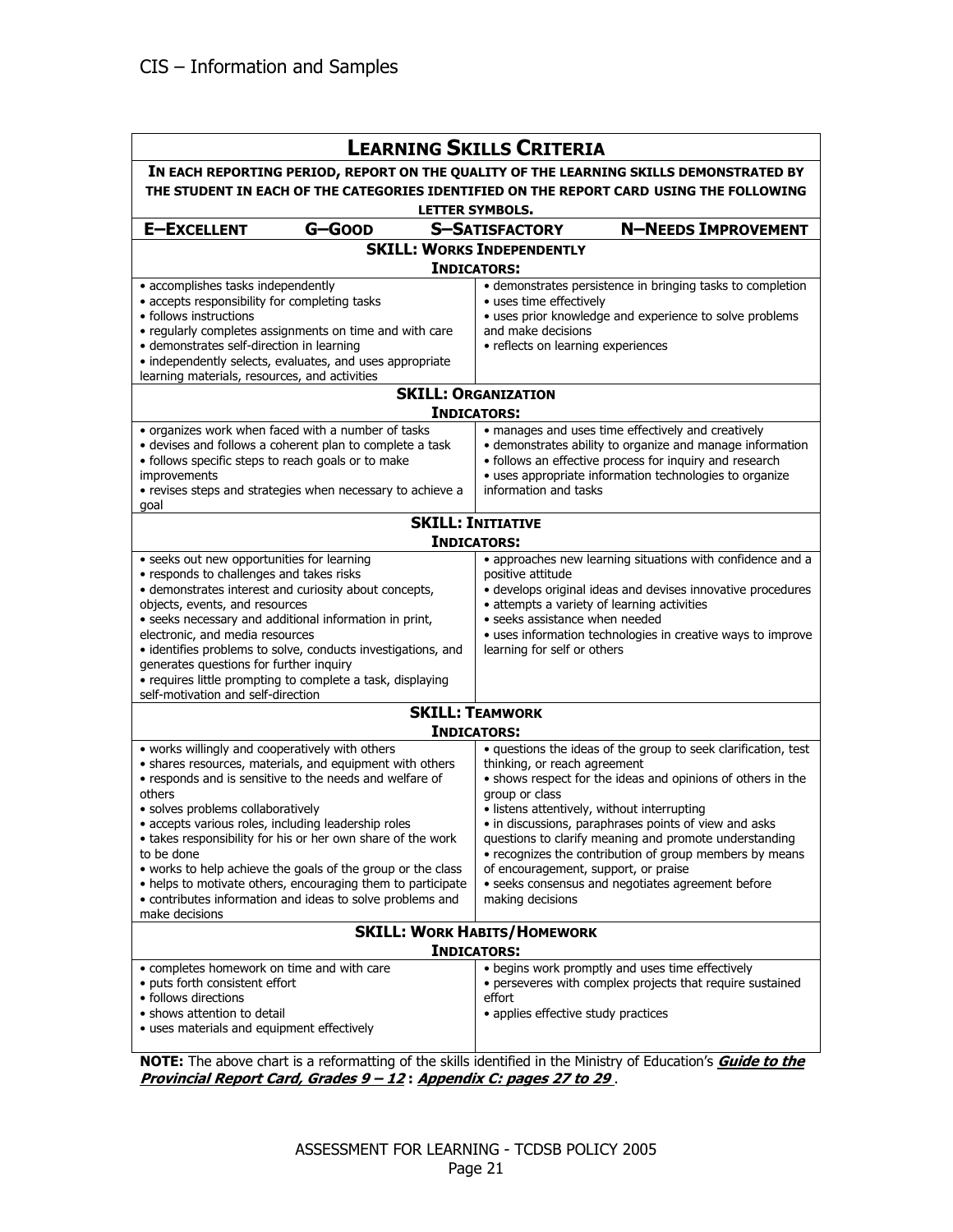## CIS – Information and Samples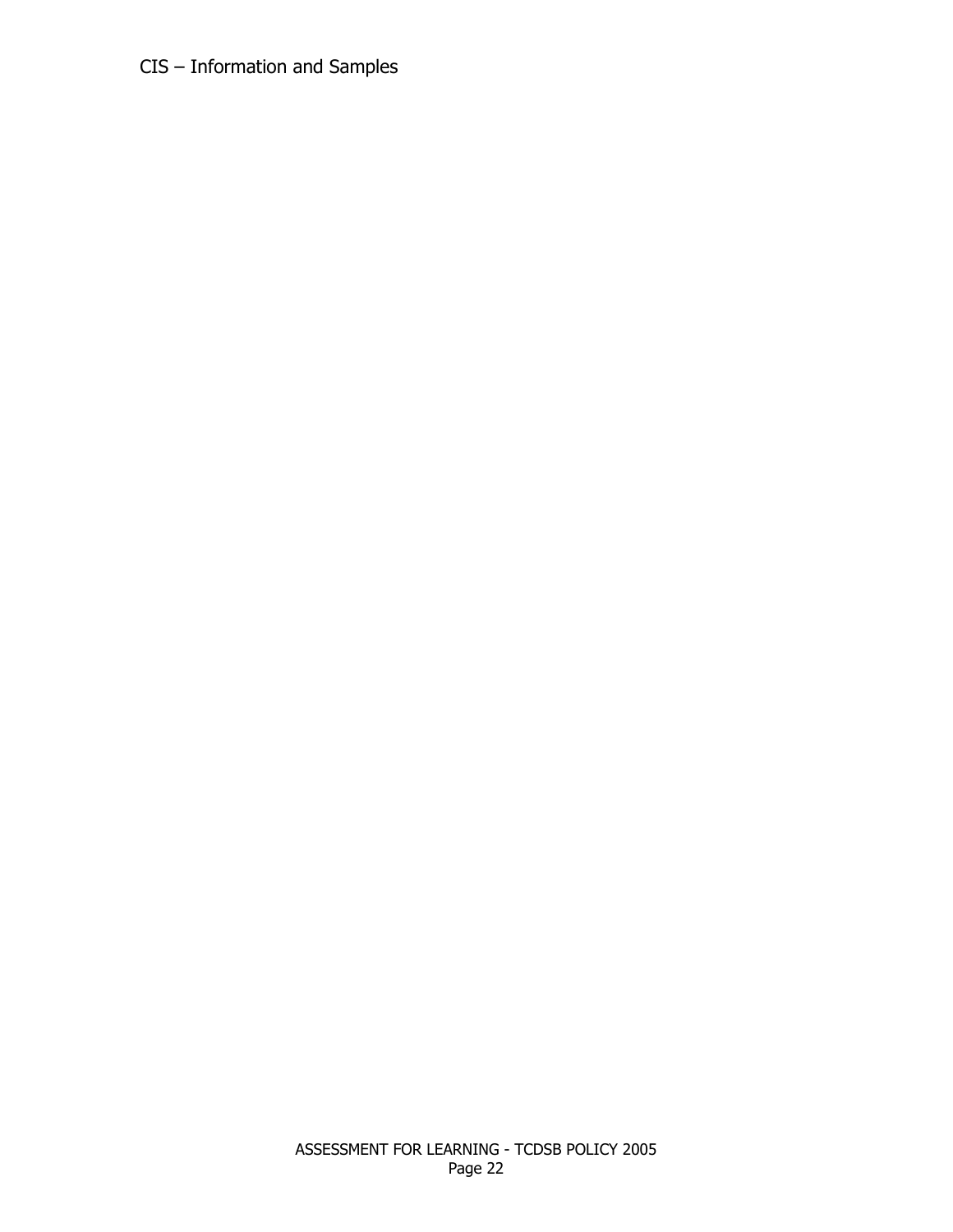## COURSE INFORMATION SHEET DEPARTMENT:

DATE: SECONDARY SCHOOL: DEPARTMENT HEAD: TEACHER:

| <b>Curriculum Policy Document</b> |                                                                                               |                                |                         |  |
|-----------------------------------|-----------------------------------------------------------------------------------------------|--------------------------------|-------------------------|--|
| <b>Course Title</b>               | The information to be placed in                                                               |                                | <b>Course Code</b>      |  |
|                                   |                                                                                               | these boxes must come from the |                         |  |
| <b>Pre-requisite</b>              | appropriate Ministry of Education<br><b>Curriculum Policy Guide for that</b><br>subject area. |                                | <b>Grade &amp; Type</b> |  |
| $\Box$ Full Year                  |                                                                                               | Semester                       | <b>Credit Value</b>     |  |

**COURSE DESCRIPTION (AS SPECIFIED IN MINISTRY OF EDUCATION POLICY DOCUMENT)**  *The information to be placed in this box must come from the appropriate Ministry of Education Curriculum Policy Guide for that subject area.*

| Listed in order of instructional delivery                                        |              |                                                                                                                                                                                                                                                                                                                                                                            |  |  |  |
|----------------------------------------------------------------------------------|--------------|----------------------------------------------------------------------------------------------------------------------------------------------------------------------------------------------------------------------------------------------------------------------------------------------------------------------------------------------------------------------------|--|--|--|
| <b>Strand / Unit Titles</b>                                                      | <b>HOURS</b> | <b>Overall Expectations (Unit Or Strand Description)</b>                                                                                                                                                                                                                                                                                                                   |  |  |  |
| The information<br>placed in these<br>boxes may be taken<br>from the Ministry of |              | The overall expectations to be placed in these boxes<br>must come from the appropriate Ministry of Education<br>Curriculum Policy guide for that subject area.<br>Unit or Strand descriptions may be used here or<br>added as separate pages. These unit or strand<br>descriptions may be developed locally or from the<br>course profiles or produced through the subject |  |  |  |
|                                                                                  |              | association. These must clearly incorporate all of the<br><b>Overall Expectations.</b>                                                                                                                                                                                                                                                                                     |  |  |  |
| <b>Education Curriculum</b>                                                      |              |                                                                                                                                                                                                                                                                                                                                                                            |  |  |  |
| Policy guide or from<br>course profiles or be<br>locally developed.              |              | Ministry of Education documents can be located at:<br>www.edu.gov.on.ca                                                                                                                                                                                                                                                                                                    |  |  |  |
|                                                                                  |              | Ontario Curriculum Course Profiles can be located at:<br>www.curriculum.org                                                                                                                                                                                                                                                                                                |  |  |  |
|                                                                                  |              |                                                                                                                                                                                                                                                                                                                                                                            |  |  |  |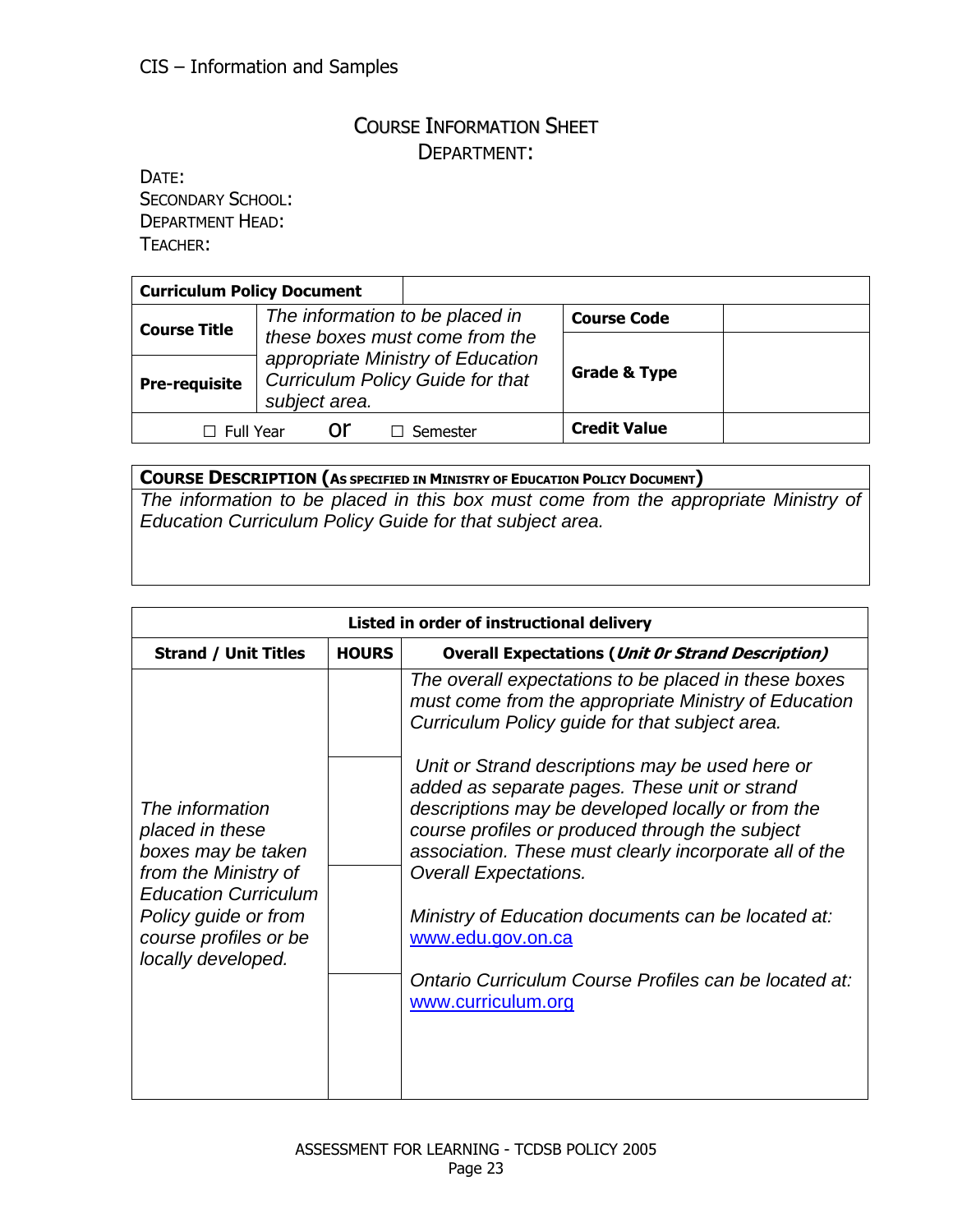| <b>EVALUATION OF STUDENT ACHIEVEMENT: ESTABLISHING THE GRADE</b> |                                                      |                                      |    |                                 |  |  |
|------------------------------------------------------------------|------------------------------------------------------|--------------------------------------|----|---------------------------------|--|--|
| $T$ ERM – 70%                                                    | <b>FINAL REPORT CARD GRADE</b><br>CALCULATION - 100% |                                      |    |                                 |  |  |
| $10 \leq$ RELATIVE EMPHASIS / WEIGHTING $\leq 40$                |                                                      | <b>RELATIVE EMPHASIS / WEIGHTING</b> |    |                                 |  |  |
| <b>KNOWLEDGE</b>                                                 |                                                      |                                      |    |                                 |  |  |
| <b>THINKING</b>                                                  |                                                      |                                      |    | <b>TERM TOTAL + FINAL TOTAL</b> |  |  |
| <b>COMMUNICATION</b>                                             |                                                      |                                      |    | $=$ REPORT CARD GRADE           |  |  |
| <b>APPLICATION</b>                                               |                                                      |                                      |    |                                 |  |  |
| <b>TERM TOTAL</b>                                                | 70                                                   | <b>FINAL TOTAL</b>                   | 30 |                                 |  |  |

| <b>ASSESSMENT AND EVALUATION METHODS USED</b>                                                                                                                                                        |                                                                                                                                                                                         |                                                                                                                                                                                                  |  |
|------------------------------------------------------------------------------------------------------------------------------------------------------------------------------------------------------|-----------------------------------------------------------------------------------------------------------------------------------------------------------------------------------------|--------------------------------------------------------------------------------------------------------------------------------------------------------------------------------------------------|--|
| <b>WRITTEN</b>                                                                                                                                                                                       | <b>PERFORMANCE</b>                                                                                                                                                                      | <b>OTHER</b>                                                                                                                                                                                     |  |
| The information to be<br>placed in these boxes may<br>contain such items as tests,<br>quizzes, essays, research<br>papers, book review,<br>newspaper article, diary,<br>play script, scrapbook, etc. | The information to be placed<br>in these boxes may contain<br>such items as seminar<br>presentation, musical<br>performance, oral report, role<br>play, group reports, debates,<br>etc. | The information to be<br>placed in these boxes may<br>contain such items as<br>charts, mobiles,<br>collections, murals, photo<br>essay, dioramas, web<br>development, maps, art<br>product, etc. |  |

| <b>Resources</b> |                                                                                                                                                                                        |  |
|------------------|----------------------------------------------------------------------------------------------------------------------------------------------------------------------------------------|--|
|                  | The information to be placed in these boxes may contain<br>such items as specific student materials required,<br>excursions, computer use, important or extensively used<br>web-sites. |  |
|                  | In the case where a textbook is used as the main source for<br>students, the text title must be listed.                                                                                |  |

| <b>Policies &amp; Procedures</b> |                                                                                                                                                                                                                                                                                       |  |
|----------------------------------|---------------------------------------------------------------------------------------------------------------------------------------------------------------------------------------------------------------------------------------------------------------------------------------|--|
|                                  | The information to be placed in these boxes may cover<br>such items as plagiarism, late assignments, missed work,<br>absences from class or tests, homework, regular reporting<br>dates, teacher contact information and times and<br>procedures for receiving additional assistance. |  |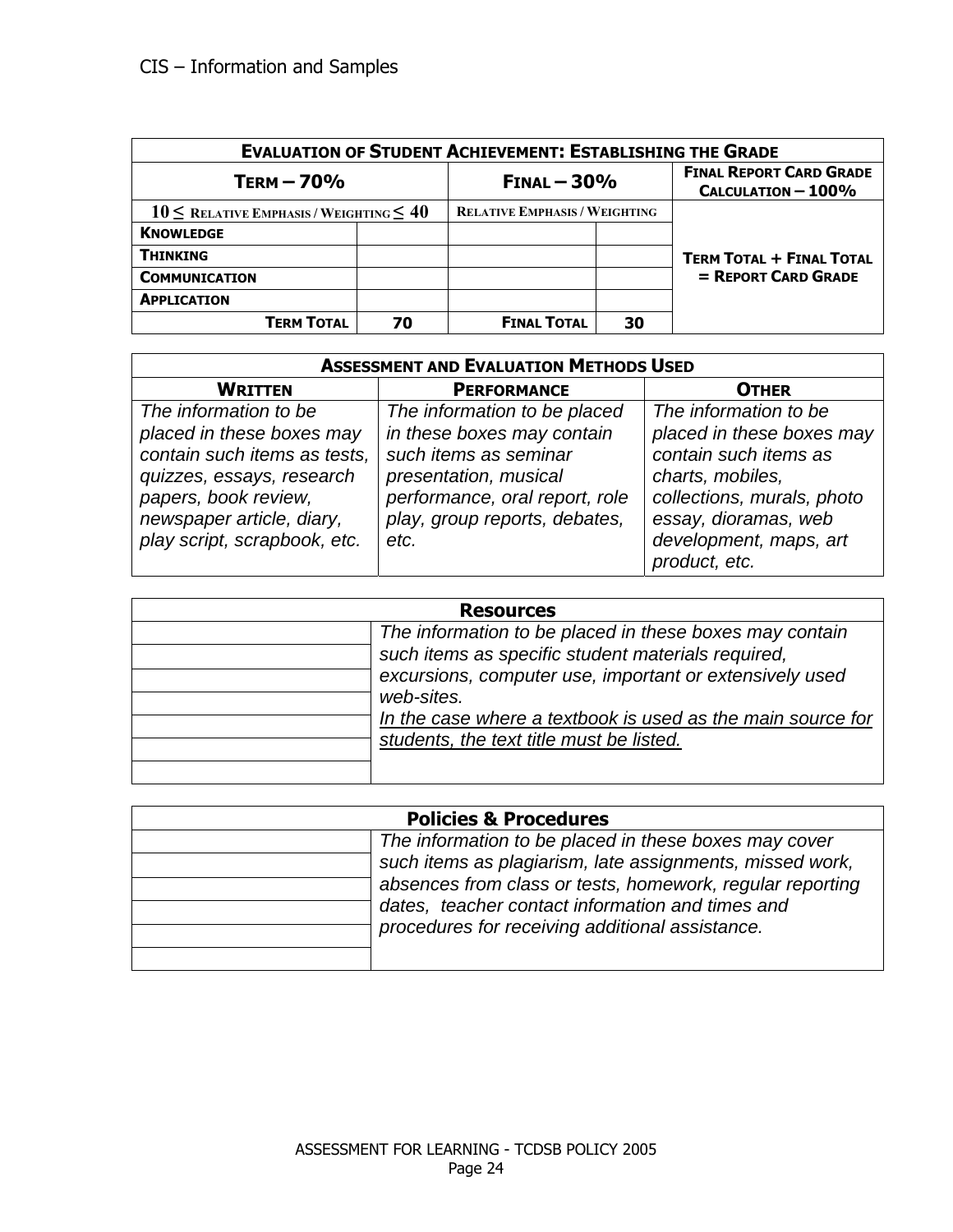#### **FORMAT 1: TFJ 20: Hospitality and Tourism Technology**

The teacher develops his / her own unit descriptions. Incorporated within the unit descriptions are all of the Overall Expectations taken from the Ministry of Education Course Guidelines. A copy of the MOE Overall Expectations is included here for teacher reference, but would not be necessarily distributed to the students. This sheet contains sample completions of all of the other sections of the CIS.

## COURSE INFORMATION SHEET DEPARTMENT: TECHNOLOGICAL STUDIES

DATE: SFPTFMBFR 2005 SECONDARY SCHOOL: ST. WHATEVER DEPARTMENT HEAD: MR. HIGHTECH TEACHER: Mr. Chef

| <b>Curriculum Policy Document</b>                                  |  | The Ontario Curriculum, Grades 9 & 10, Technological<br><b>Education, 1999</b> |                         |  |
|--------------------------------------------------------------------|--|--------------------------------------------------------------------------------|-------------------------|--|
| <b>Hospitality &amp; Tourism Technology</b><br><b>Course Title</b> |  | <b>Course Code</b>                                                             | <i><b>TFJ 201</b></i>   |  |
|                                                                    |  |                                                                                |                         |  |
| <b>Pre-requisite</b><br>None                                       |  |                                                                                | Grade 10, Open          |  |
| Semester                                                           |  | <b>Credit Value</b>                                                            | <b>One Credit</b>       |  |
|                                                                    |  |                                                                                | <b>Grade &amp; Type</b> |  |

**COURSE DESCRIPTION (AS SPECIFIED IN MINISTRY OF EDUCATION POLICY DOCUMENT)** 

This course emphasizes the scope of the hospitality and tourism industry. Students study food origins, food handling techniques, food preparation, health and safety standards, and the use of specialized tools and equipment. They also investigate travel and tourism activities in Ontario, develop effective communication and management skills, and identify career opportunities in the hospitality and tourism industry.

| Listed in order of instructional delivery                                    |                                                                          |                                                                                                                                                                                                                                                                                                                                                                                                                                                                                                                                                                                                                                                                                                                                                                                                                                                                                    |  |
|------------------------------------------------------------------------------|--------------------------------------------------------------------------|------------------------------------------------------------------------------------------------------------------------------------------------------------------------------------------------------------------------------------------------------------------------------------------------------------------------------------------------------------------------------------------------------------------------------------------------------------------------------------------------------------------------------------------------------------------------------------------------------------------------------------------------------------------------------------------------------------------------------------------------------------------------------------------------------------------------------------------------------------------------------------|--|
| <b>Strand / Unit</b><br><b>Titles</b>                                        | <b>HOURS</b><br><b>Overall Expectations (Unit Or Strand Description)</b> |                                                                                                                                                                                                                                                                                                                                                                                                                                                                                                                                                                                                                                                                                                                                                                                                                                                                                    |  |
| <b>UNIT 1: The</b><br>Scope of the<br>Hospitality and<br>Tourism<br>Industry | 10                                                                       | This unit introduces students to the depth and breadth of the hospitality<br>and tourism industry. Students investigate facts and myths and become<br>aware of the range of career opportunities in each sector. Students begin<br>to view the role of hospitality and tourism in their community, province,<br>country, and beyond. They learn how to plan for participation in the<br>working world of hospitality and tourism. This world is increasingly<br>characterized by innovation, project-based teamwork, entrepreneurship,<br>change, and the challenge of life-long learning. Students learn the<br>intrinsic value of work and develop techniques to realize their potential for<br>dignity, self-respect, and success. Critical evaluation and problem solving<br>helps students make decisions in light of Gospel values and with an<br>informed moral conscience. |  |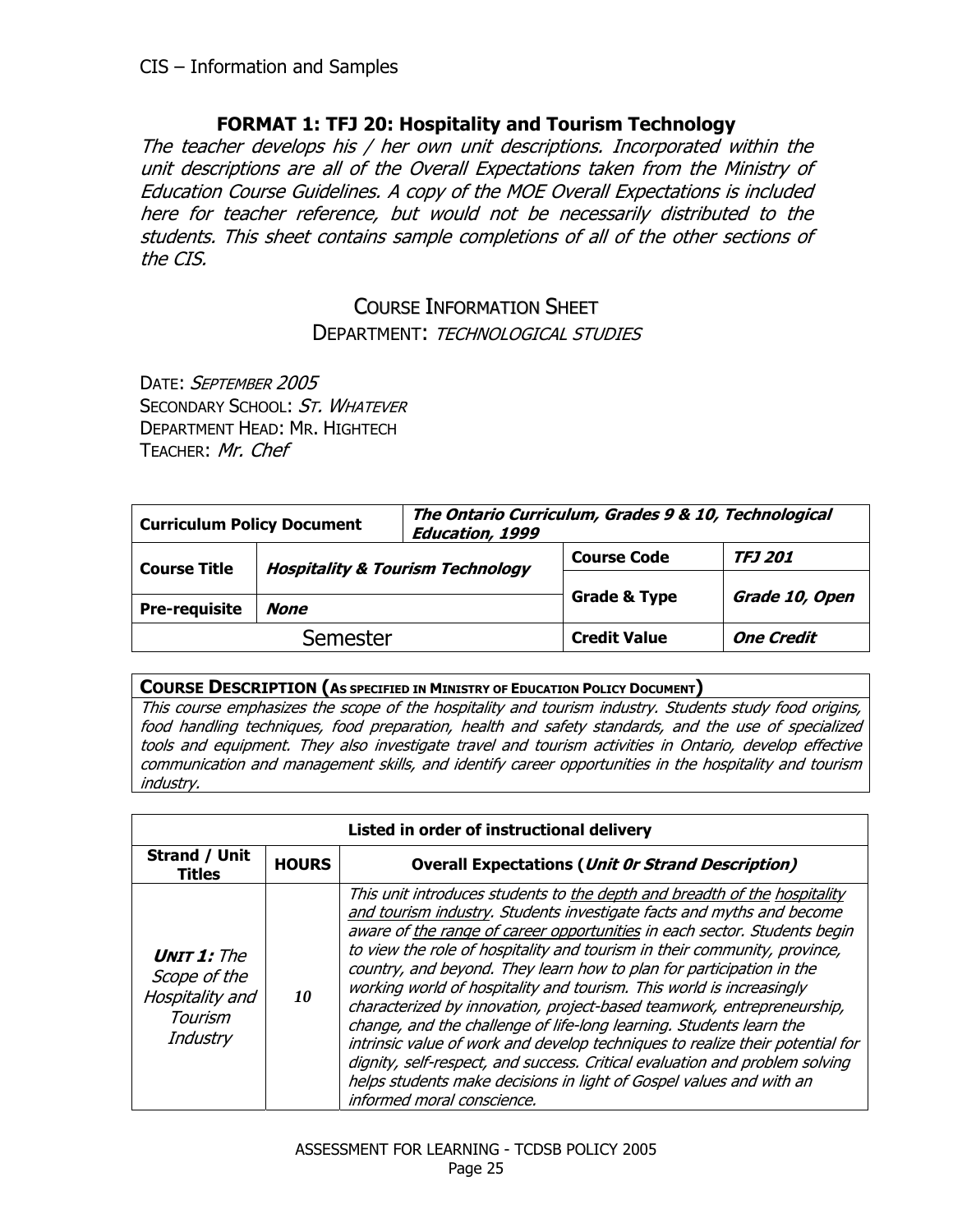| <b>UNIT 2: Safety</b><br>and Sanitation<br>in Food Service<br>and Hospitality | 10 | This unit introduces students to basic principles of personal, workplace,<br>and food safety in hospitality and food service. Students examine their<br>role in safety and sanitation in the hospitality and food service industry,<br>beginning with their responsibilities as members of the school community.<br>Through the study and application of safety and sanitation principles,<br>students demonstrate respect for the welfare and dignity of others. They<br>examine the impact of their attitudes and choices and demonstrate<br>understanding of environmental and social issues related to food service<br>and hospitality. Critical evaluation and problem-solving skills help students<br>make decisions in light of Gospel values with an informed moral<br>conscience.              |
|-------------------------------------------------------------------------------|----|---------------------------------------------------------------------------------------------------------------------------------------------------------------------------------------------------------------------------------------------------------------------------------------------------------------------------------------------------------------------------------------------------------------------------------------------------------------------------------------------------------------------------------------------------------------------------------------------------------------------------------------------------------------------------------------------------------------------------------------------------------------------------------------------------------|
| <b>UNIT 3: Food</b><br>Preparation<br>and Handling                            | 30 | In this unit, students develop the basic skills used in a professional<br>kitchen. Students are introduced to food-handling techniques, food<br>preparation, and the use of specialized tools and equipment. Students<br>identify, describe, and demonstrate knowledge of the equipment, tools,<br>and procedures used to measure and handle food products. In a food lab,<br>students use tools and equipment for food preparation, handling, storage,<br>and serving while demonstrating different cooking methods. The<br>importance of communication, time-management, and teamwork skills are<br>stressed throughout all activities. Students apply industry standards<br>related to personal and workplace hygiene.                                                                               |
| <b>UNIT 4: Food</b><br>Origins and<br><b>Tourism</b>                          | 30 | This unit gives students the opportunity to investigate travel, tourism, and<br>food origins at the local, national, and international level. Students<br>research food products, tools, equipment, preparation techniques,<br>religious and social customs, environmental issues and significant tourist<br>attractions indigenous to a selected area. Students apply the skills related<br>to safety, sanitation, tools, equipment, cooking, and management in<br>organized food labs. Students access the community, library, professional<br>individuals and the Internet for information. Students illustrate their<br>learning through discussions, information interviews, demonstration,<br>displays, and special events. Gospel values are reflected through co-<br>operative work strategies. |
| <b>UNIT 5:</b><br>Communication<br>and<br>Management<br><b>Skills</b>         | 30 | This unit gives students the opportunity to develop effective<br>communication and management skills necessary in the hospitality and<br>tourism industry. Students are made aware of the importance of these<br>skills in a people- and service-oriented industry. Students also view<br>communication and management skills as a reflection of their moral and<br>ethical philosophy. Students illustrate learning through discussions,<br>information interviews, demonstration, computer usage, displays, and<br>special events. Students research, plan, organize, publicize, and manage<br>an event/attraction focusing on either the hospitality or the tourism<br>aspect of the course.                                                                                                         |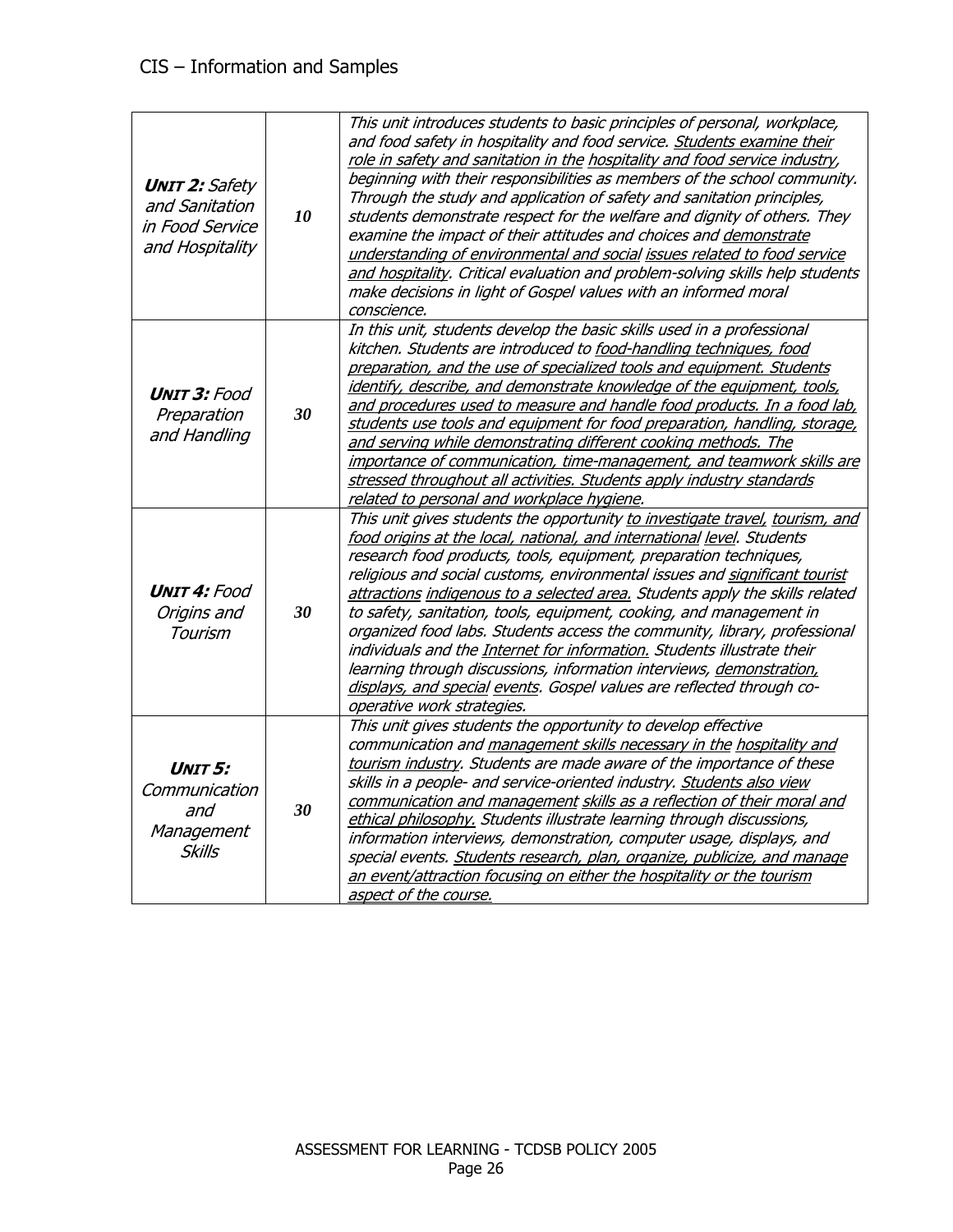## CIS – Information and Samples

| <b>STUDENT EVALUATION CRITERIA</b>                                                     |           |                                      |           |                                 |  |
|----------------------------------------------------------------------------------------|-----------|--------------------------------------|-----------|---------------------------------|--|
| <b>FINAL REPORT CARD GRADE</b><br>$FINAL - 30%$<br>$T$ ERM – 70%<br>CALCULATION - 100% |           |                                      |           |                                 |  |
| $10 \leq$ RELATIVE EMPHASIS / WEIGHTING $\leq 40$                                      |           | <b>RELATIVE EMPHASIS / WEIGHTING</b> |           |                                 |  |
| <b>KNOWLEDGE</b>                                                                       | 15        | Exam                                 | <i>10</i> |                                 |  |
| <b>THINKING</b>                                                                        | 15        | Culminating<br>Activity              | <i>10</i> | <b>TERM TOTAL + FINAL TOTAL</b> |  |
| <b>COMMUNICATION</b>                                                                   | <i>10</i> | Portfolio                            | <i>10</i> | $=$ REPORT CARD MARK            |  |
| <b>APPLICATION</b>                                                                     | 30        |                                      |           |                                 |  |
| <b>TERM TOTAL</b>                                                                      | 70        | <b>FINAL TOTAL</b>                   | 30        |                                 |  |

| <b>ASSESSMENT AND EVALUATION FORMATS USED</b> |                            |               |  |
|-----------------------------------------------|----------------------------|---------------|--|
| <b>WRITTEN</b>                                | <b>PERFORMANCE</b>         | <b>OTHER</b>  |  |
| <b>Short Answers</b>                          | <b>Teacher Observation</b> | Presentations |  |
| Multiple Choice                               | Project Work               |               |  |
| Essay / Journal                               | Lab Work                   |               |  |
| Papers / Reports                              | <b>Skills Checklists</b>   |               |  |
| Case Studies                                  | <b>Portfolios</b>          |               |  |
|                                               |                            |               |  |
|                                               |                            |               |  |
|                                               |                            |               |  |

| <b>Resources</b>               |                                                                                       |  |  |
|--------------------------------|---------------------------------------------------------------------------------------|--|--|
| Textbook                       | None (use of a variety of texts)                                                      |  |  |
| <b>Student Materials</b>       | Teacher generated notes, worksheets and handouts. Ministry and<br>Industry Resources. |  |  |
| Excursions                     | City College (George Brown) - "Tech in the City"                                      |  |  |
| Computer Use                   | As determined by the teacher                                                          |  |  |
| <b>Course Related Websites</b> | As determined by the teacher $-$ subject to change each year                          |  |  |
|                                |                                                                                       |  |  |
|                                |                                                                                       |  |  |

| <b>Policies &amp; Procedures</b> |                                                 |  |
|----------------------------------|-------------------------------------------------|--|
| <b>PLAGIARISM</b>                | See Student Agenda Book & School Policies       |  |
| <b>LATE ASSIGNMENTS</b>          | See Student Agenda Book & School Policies       |  |
| <b>MISSED WORK</b>               | See Student Agenda Book & School Policies       |  |
| <b>ABSENCES</b>                  | See Student Agenda Book & School Policies       |  |
| <b>HOMEWORK</b>                  | See Student Agenda Book & School Policies       |  |
| <b>TEACHER CONTACTS</b>          | After school assistance provided by appointment |  |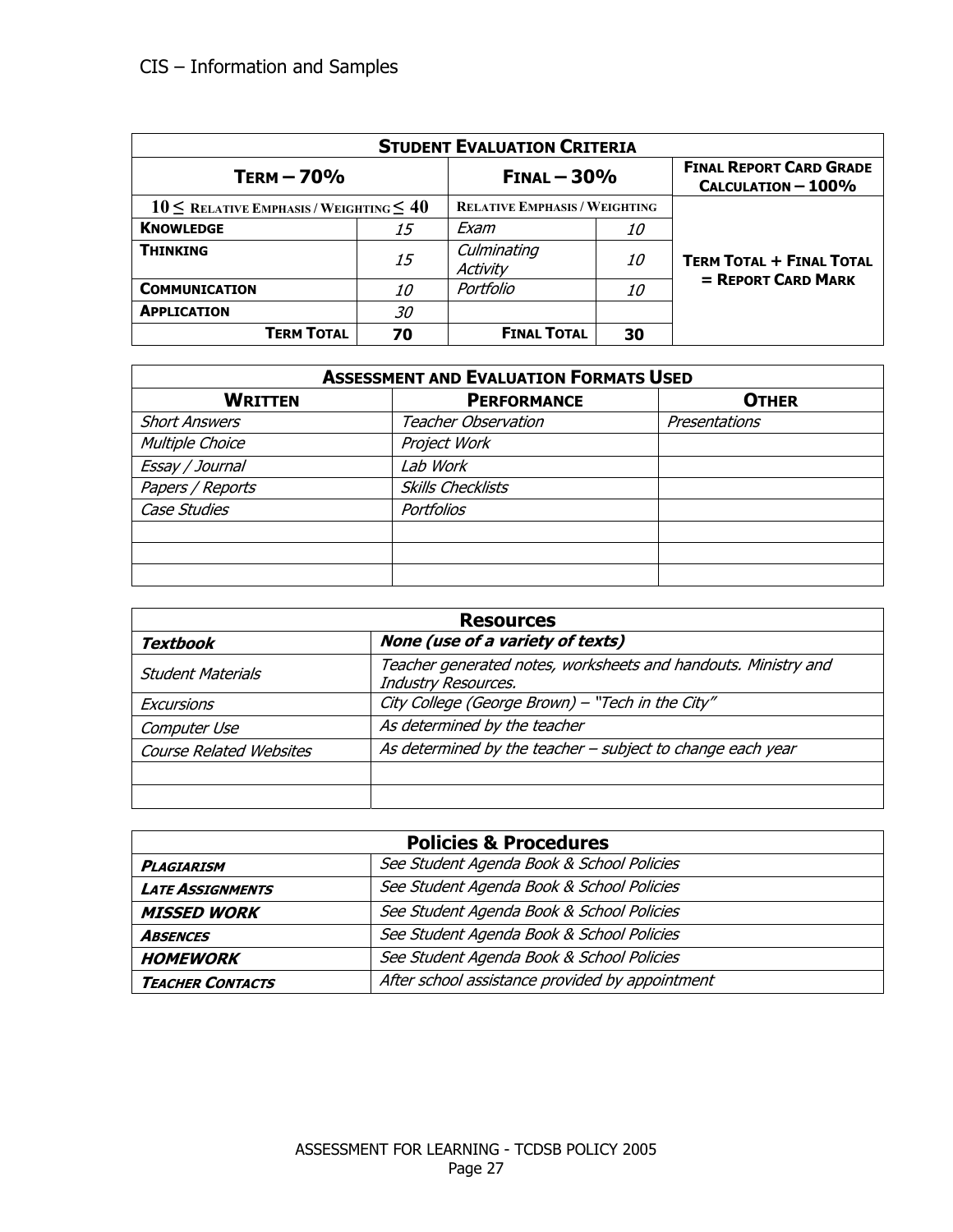#### **THE MINISTRY OF EDUCATION GUIDELINES OVERALL EXPECTATIONS TFJ 201**

# **Theory and Foundation**

#### **Overall Expectations**

By the end of this course, students will:

- o describe the scope of the tourism and hospitality industries;
- o describe geographical locations of food origins;
- $\circ$  identify and describe the equipment, tools, and procedures used to measure and handle food products.
- o describe regional tourism activities;
- o demonstrate knowledge of related specialized tools and equipment.

# **Skills and Processes**

#### **Overall Expectations**

By the end of this course, students will:

- o select and use tools and equipment for food preparation, handling, storage, and serving;
- o organize and advertise small-scale excursions and events;
- o demonstrate different cooking methods;
- o demonstrate software applications used in the hospitality and tourism fields;
- o demonstrate understanding of the importance of communication, timemanagement, and teamwork skills.

#### **Impact and Consequences Overall Expectations**

By the end of this course, students will:

- o demonstrate understanding of environmental and social issues related to hospitality and tourism;
- o apply industry standards related to personal and workplace hygiene;
- o identify professional opportunities in hospitality and tourism;
- o explain health and safety standards as they relate to processes, materials, tools, and equipment in the hospitality and tourism industry.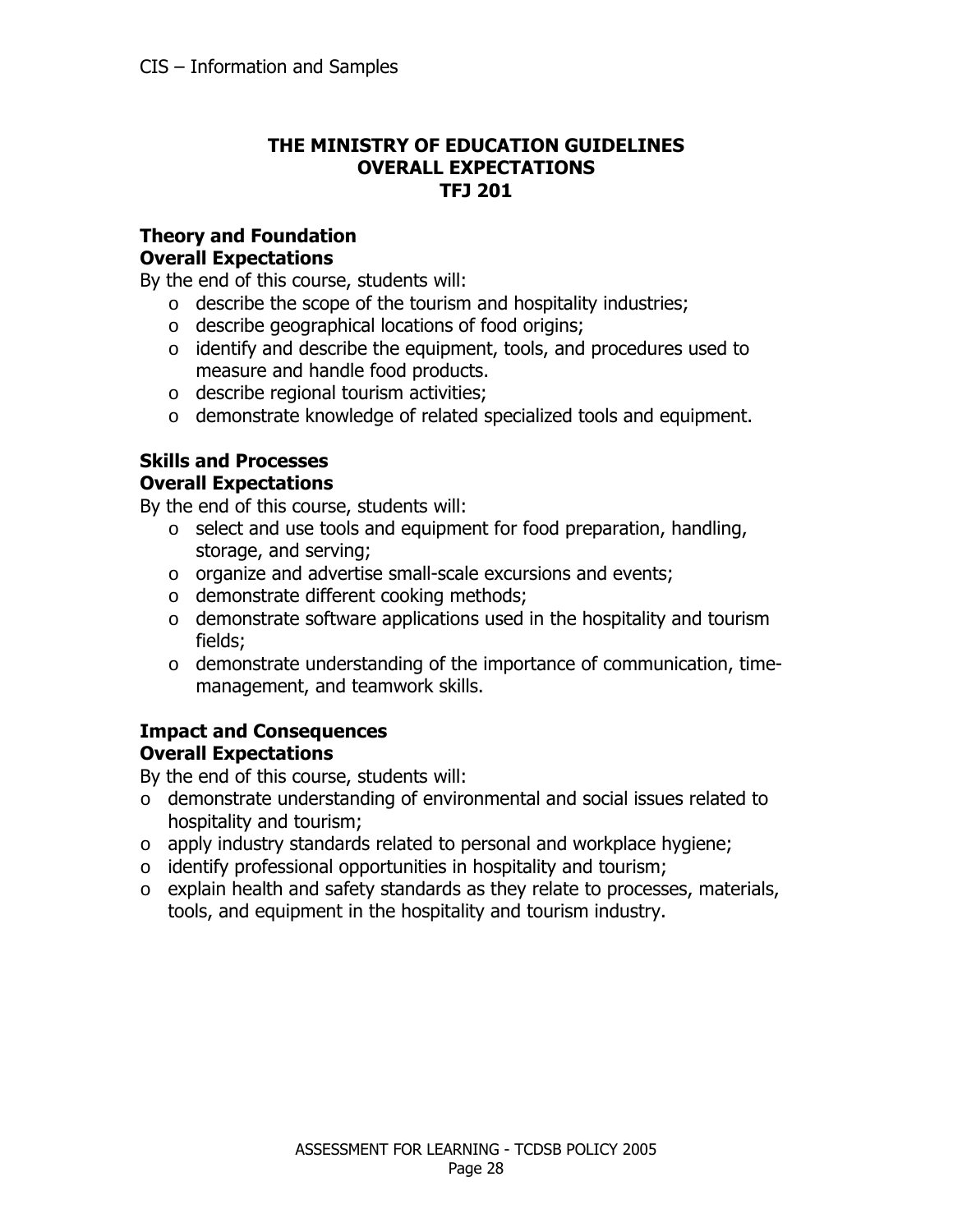#### **FORMAT 2: CLU 3M: Understanding Canadian Law**

This course is taught in the order of the strands presented in the Ministry of Education Course guidelines. In this case, the teacher has listed the Overall Expectations from those guidelines which, in this case, were considered sufficient. Further descriptions of the units were felt to be redundant. This sheet contains sample completions of all of the other sections of the CIS.

#### COURSE INFORMATION SHEET

DEPARTMENT: CANADIAN & WORLD STUDIES

DATE: SEPTEMBER 2005 SECONDARY SCHOOL: ST. ANYWHERE DEPARTMENT HEAD: P. MASON TEACHER: Mrs. O. Holmes

| <b>Curriculum Policy Document</b>                                    |  | The Ontario Curriculum, Grades 11 & 12, Canadian &<br><b>World Studies, 2005</b> |                         |                   |
|----------------------------------------------------------------------|--|----------------------------------------------------------------------------------|-------------------------|-------------------|
| <b>Understanding Canadian Law</b><br><b>Course Title</b>             |  |                                                                                  | <b>Course Code</b>      | <b>CLU 3M</b>     |
|                                                                      |  |                                                                                  |                         | Grade 11          |
| <b>Grade 10 Canadian History</b><br><b>Pre-requisite</b><br>CHC2D-2P |  | <b>Grade &amp; Type</b>                                                          | University /<br>College |                   |
| Semester                                                             |  |                                                                                  | <b>Credit Value</b>     | <b>One Credit</b> |

#### **COURSE DESCRIPTION (AS SPECIFIED IN MINISTRY OF EDUCATION POLICY DOCUMENT)**

This course explores Canadian law with a focus on legal issues that are relevant to people's everyday lives. Students will investigate fundamental legal concepts and processes to gain a practical understanding of Canada's legal system, including the criminal justice system. Students will use criticalthinking, inquiry, and communication skills to develop informed opinions on legal issues and apply this knowledge in a variety of ways and settings, including case analysis, legal research projects, mock trials, and debates.

| Listed in order of instructional delivery |              |                                                                                                                                                                                                                                                                                                                                                                                                                                                                                         |  |  |
|-------------------------------------------|--------------|-----------------------------------------------------------------------------------------------------------------------------------------------------------------------------------------------------------------------------------------------------------------------------------------------------------------------------------------------------------------------------------------------------------------------------------------------------------------------------------------|--|--|
| Strand / Unit<br><b>Titles</b>            | <b>HOURS</b> | <b>Overall Expectations (Unit Or Strand Description)</b>                                                                                                                                                                                                                                                                                                                                                                                                                                |  |  |
| <b>HERITAGE</b>                           | 27.5         | In this strand of the course, students will be expected to:<br>. explain what law is and why societies have laws, and describe the<br>different categories of law;<br>• analyse the contemporary impact of major historical developments in<br>Canadian law;<br>• explain the law-making process in Canada, including how laws are<br>developed, interpreted, applied, challenged, and enforced.                                                                                        |  |  |
| <b>RIGHTS &amp;</b><br><b>FREEDOMS</b>    | 27.5         | By this strand of the course, students will be expected to:<br>· describe the sources of rights and freedoms in Canada and explain how<br>particular rights and freedoms may conflict;<br>• describe historical and contemporary barriers to the equal enjoyment of human<br>rights in Canada;<br>• describe the rights and freedoms enshrined in Canadian law and explain how<br>they are interpreted, how they may be limited, and how they are enforced in<br>Canada and in Ontario. |  |  |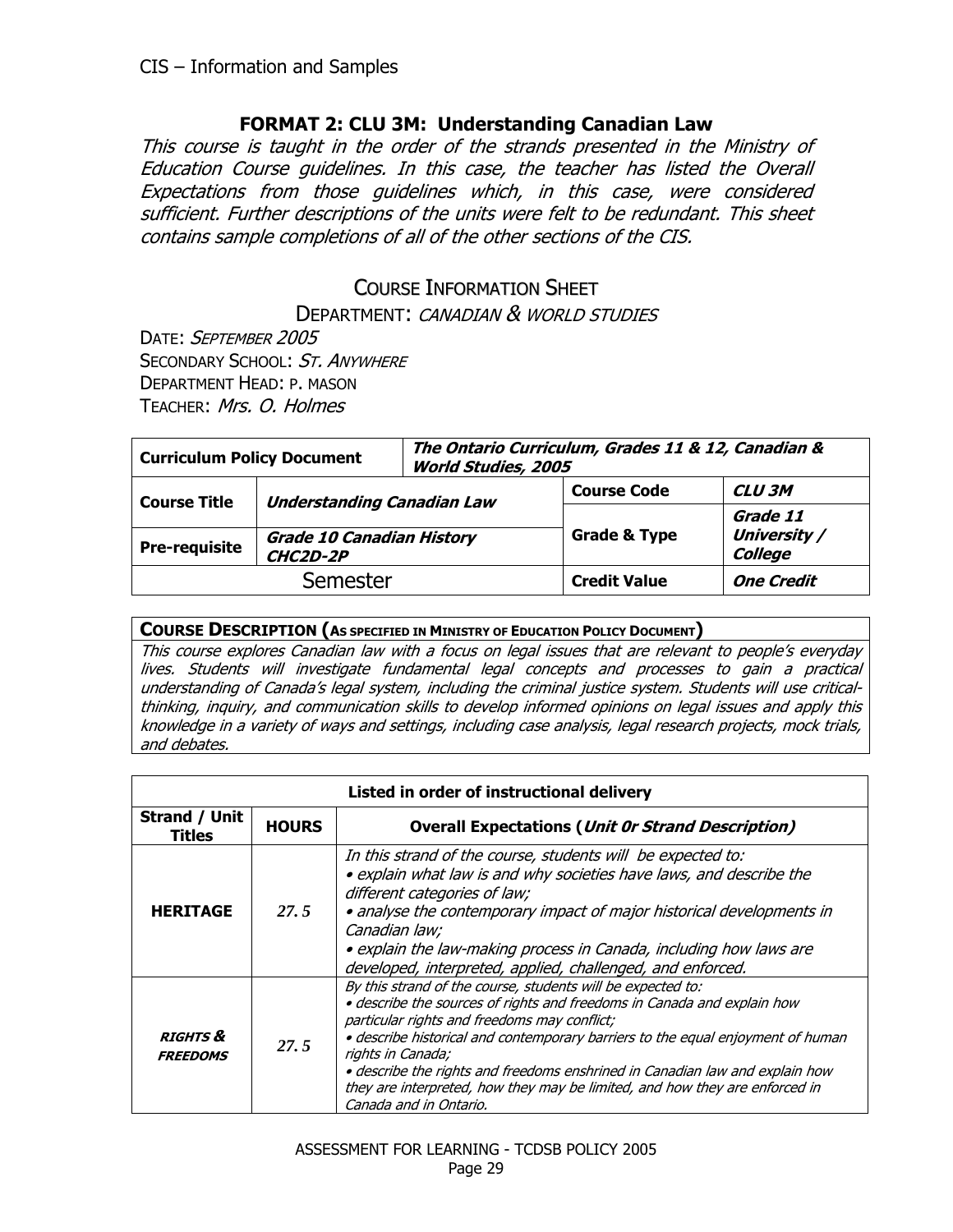| <b>CRIMINAL LAW</b><br><b>&amp; PROCEDURES</b>                        | 27.5                                                     | In this strand of the course, students will be expected to:<br>• explain how a criminal offence is defined in Canada;<br>· describe the processes, legal institutions, and methods involved in<br>bringing a criminal case to trial and in resolving it;<br>• analyse the purposes of sentencing, including those relating to<br>alternative methods of imposing sanctions or regulating behaviour;<br>• explain how the criminal law applies to young people.                                                                                                              |  |  |
|-----------------------------------------------------------------------|----------------------------------------------------------|-----------------------------------------------------------------------------------------------------------------------------------------------------------------------------------------------------------------------------------------------------------------------------------------------------------------------------------------------------------------------------------------------------------------------------------------------------------------------------------------------------------------------------------------------------------------------------|--|--|
| <b>REGULATION &amp;</b><br><b>DISPUTE</b><br><b>RESOLUTION</b>        | 27.5                                                     | In this strand of the course, students will be expected to:<br>· distinguish between private and public law;<br>· describe the processes, legal institutions, and methods involved in<br>bringing a civil dispute to trial and resolution;<br>• explain how the law applies to family matters;<br>• analyse the role of law as it applies to contractual obligations and claims<br>for compensation for personal injury or loss;<br>• explain the dynamic nature of law, including the way in which it evolves<br>in response to technology and changes in societal values. |  |  |
| <b>METHODS OF</b><br>LEGAL<br><b>INQUIRY AND</b><br>COMMUNICATI<br>ON | <b>INTEGRA</b><br><b>TED IN</b><br>ALL<br><b>STRANDS</b> | Throughout this course, students will be expected to:<br>use appropriate research methods to gather, organize, evaluate<br>and synthesize information<br>apply the steps in the process of legal interpretation and analysis<br>explain, discuss, and interpret legal issues using a variety of<br>formats and forms of communication                                                                                                                                                                                                                                       |  |  |

|                                                   |      | <b>STUDENT EVALUATION CRITERIA</b>   |    |                                                      |
|---------------------------------------------------|------|--------------------------------------|----|------------------------------------------------------|
| $T$ ERM $-$ 70%                                   |      | $FinAL - 30%$                        |    | <b>FINAL REPORT CARD GRADE</b><br>CALCULATION - 100% |
| $10 \leq$ RELATIVE EMPHASIS / WEIGHTING $\leq 40$ |      | <b>RELATIVE EMPHASIS / WEIGHTING</b> |    |                                                      |
| <b>KNOWLEDGE</b>                                  | 17.5 | Independent Study<br>Unit            | 15 |                                                      |
| <b>THINKING</b>                                   | 17.5 | Exam                                 | 15 | <b>TERM TOTAL + FINAL TOTAL</b>                      |
| <b>COMMUNICATION</b>                              | 17.5 |                                      |    | $=$ REPORT CARD MARK                                 |
| <b>APPLICATION</b>                                | 17.5 |                                      |    |                                                      |
| <b>TERM TOTAL</b>                                 | 70   | <b>FINAL TOTAL</b>                   | 30 |                                                      |

| <b>ASSESSMENT AND EVALUATION FORMATS USED</b> |                    |                            |  |
|-----------------------------------------------|--------------------|----------------------------|--|
| <b>WRITTEN</b>                                | <b>PERFORMANCE</b> | <b>OTHER</b>               |  |
| Research Essay                                | Debate             | <b>Teacher Observation</b> |  |
| <b>Short Answer</b>                           | Presentations      | <b>Interviews</b>          |  |
| Multiple Choice                               | Projects           | <b>Portfolios</b>          |  |
| Trial Judgement                               | Concept Mapping    | <b>Skills Checklist</b>    |  |
| Papers/Reports                                | <b>Mock Trial</b>  |                            |  |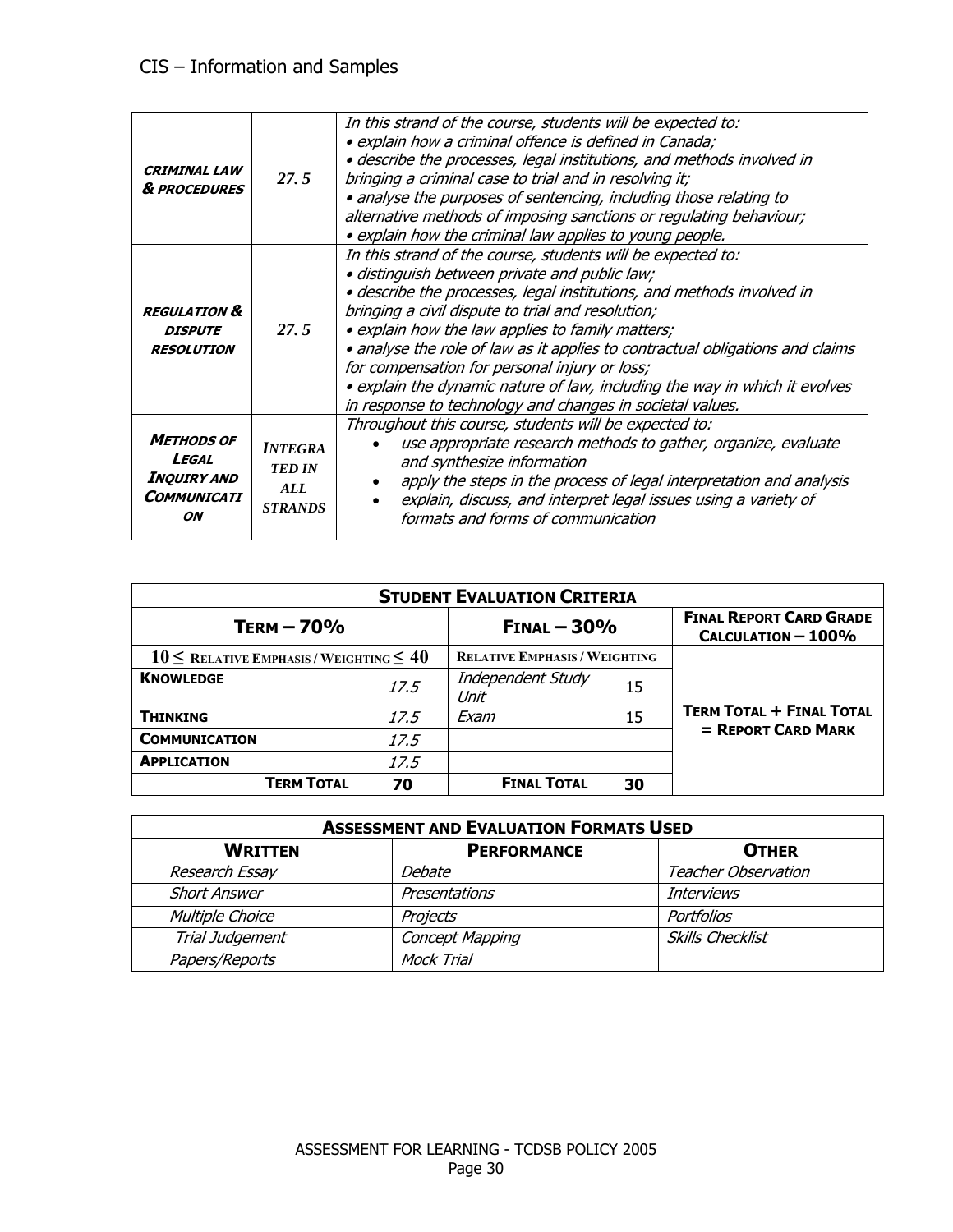## CIS – Information and Samples

| <b>Resources</b>               |                                                                                                                                                               |  |  |
|--------------------------------|---------------------------------------------------------------------------------------------------------------------------------------------------------------|--|--|
| Textbook                       | All About Law (5 <sup>th</sup> Edition)                                                                                                                       |  |  |
| Student Materials              | Criminal Code of Canada. Resources from OJEN (The Ontario Justice<br>Education Network). Expected on-going use of Globe & Mail and<br>Toronto Star newspapers |  |  |
| Excursions                     | Viewing of Trials at local and superior courthouses                                                                                                           |  |  |
| Computer Use                   | Library research facilities and opportunities provided                                                                                                        |  |  |
| <b>Course Related Websites</b> | Selected use only - site lists will be provided throughout the course                                                                                         |  |  |
|                                |                                                                                                                                                               |  |  |

|                         | <b>Policies &amp; Procedures</b>                                                                                                                                                                                                                                                                                                                                                                                                                                                                                           |
|-------------------------|----------------------------------------------------------------------------------------------------------------------------------------------------------------------------------------------------------------------------------------------------------------------------------------------------------------------------------------------------------------------------------------------------------------------------------------------------------------------------------------------------------------------------|
| <b>LATE ASSIGNMENTS</b> | Students will be given an opportunity to negotiate due dates based on<br>other course assignments, to receive formative assistance in completing<br>assignments, and time-management assistance. Students will remain<br>after class time to complete assignments. At the due date assignments<br>will be collected and marked based on the level of the expectations<br>achieved. Assignments which are not submitted by the return date will<br>receive a 0. Repeated lates will necessitate parent-student conferences. |
| PLAGIARISM              | See "Code of Behaviour"                                                                                                                                                                                                                                                                                                                                                                                                                                                                                                    |
| <b>Homework</b>         | Homework is assigned to review and complete class work: average 2<br>hours/week.<br>Major Assignments when assigned will substitute for regular homework.                                                                                                                                                                                                                                                                                                                                                                  |
| <b>TEACHER CONTACT</b>  | Extra assistance is available 3:00 to 4:00 Tuesdays and Thursdays or by<br>arrangement. Parent contact can be made at 416 2228282 voice box<br>8016 or at Oliver.Holmes@tcdsb.org                                                                                                                                                                                                                                                                                                                                          |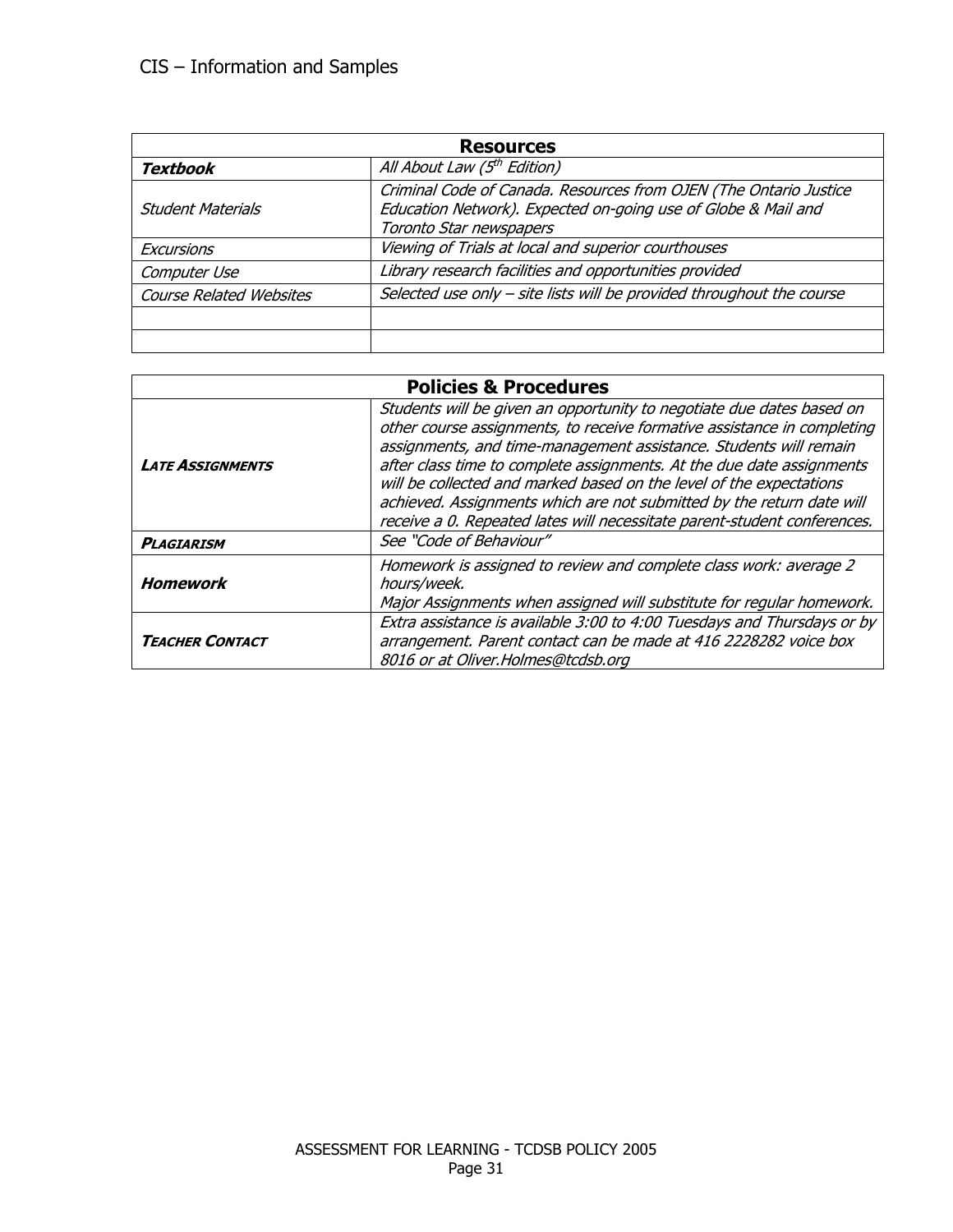## CIS – Information and Samples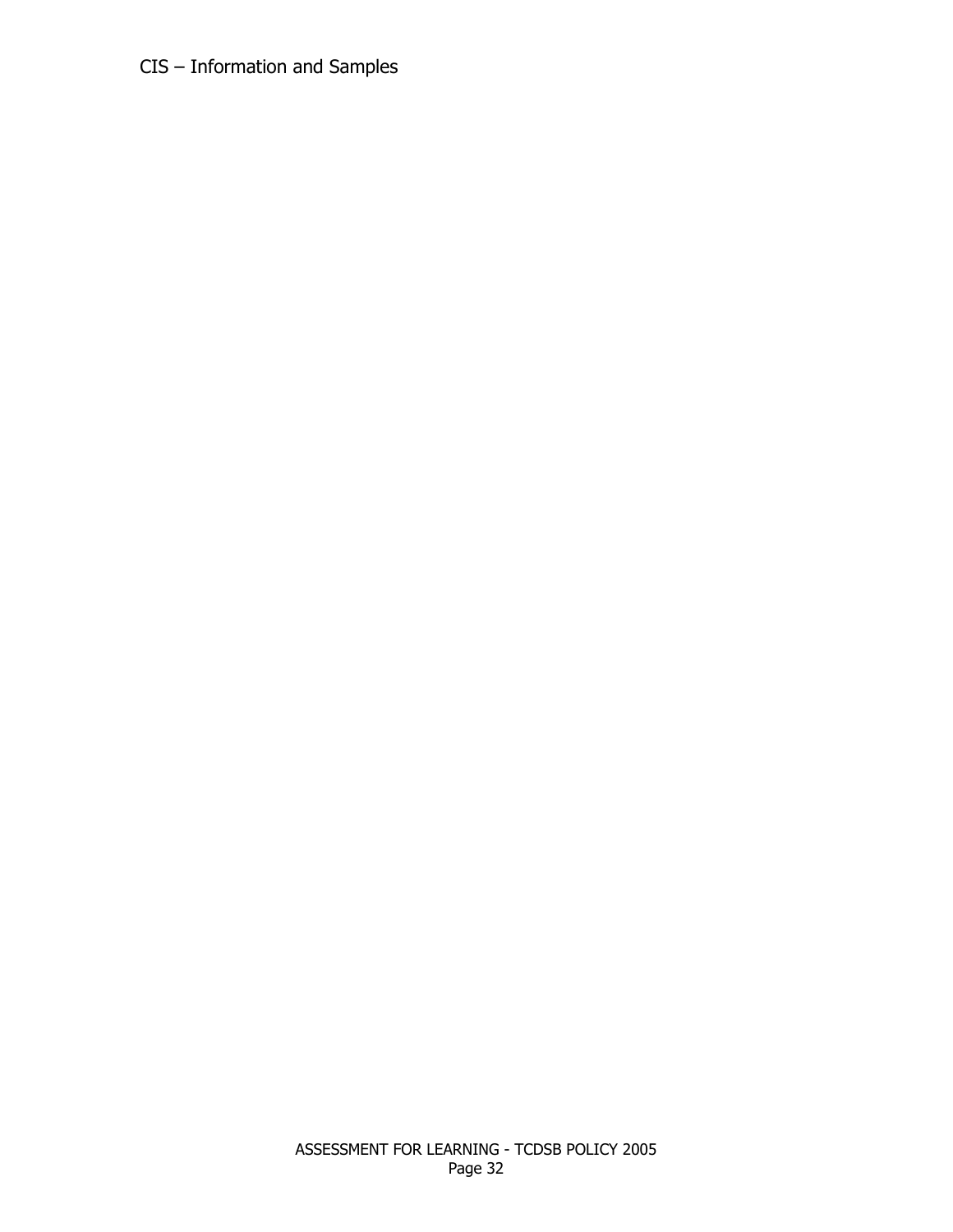#### **FORMAT 3: PPL 20: Healthy Active Living Education**

The descriptions for these units were taken directly from the Course Profiles (located at http:/ www.curriculum.org). The writers of the profiles have taken into account all of the Overall Expectations. In this case the sample contains completions of the CIS sections on Student Evaluation Criteria and Assessment & Evaluation Formats Used. Actual forms must complete all sections based on actual class / course practice.

#### COURSE INFORMATION SHEET DEPARTMENT: PHYSICAL FOLICATION

DATE: SEPTEMBER 2005 SECONDARY SCHOOL: ST. ANYWHERE DEPARTMENT HEAD: MR. FIT TEACHER: Ms. Physic

| <b>Curriculum Policy Document</b> |                                        | The Ontario Curriculum, Grades 9 & 10, Health and<br><b>Physical Education, 1999</b> |                         |               |
|-----------------------------------|----------------------------------------|--------------------------------------------------------------------------------------|-------------------------|---------------|
| <b>Course Title</b>               | <b>Healthy Active Living Education</b> |                                                                                      | <b>Course Code</b>      | <b>PPL 20</b> |
|                                   |                                        |                                                                                      |                         |               |
| <b>Pre-requisite</b>              | None                                   |                                                                                      | <b>Grade &amp; Type</b> | Grade 10 Open |
| Semester                          |                                        |                                                                                      | <b>Credit Value</b>     | One credit    |

#### **COURSE DESCRIPTION (AS SPECIFIED IN MINISTRY OF EDUCATION POLICY DOCUMENT)**

This course emphasizes regular participation in a variety of enjoyable physical activities that promote lifelong healthy active living. Through the achievement of the Ministry and the Ontario Catholic School Graduate expectations the student will apply movement principles to refine skills; participate in a variety of activities that enhance personal competence, fitness, and health; examine issues related to healthy sexuality, healthy eating, substance use and abuse; and apply informed decision-making, conflict resolution, and social skills in making personal choices. Aspects of this course include career education, community resources, and education for exceptional students

| Listed in order of instructional delivery                                                |                                                                          |                                                                                                                                                                                                                                                                                                                                                                                                                                                                                                                                                                                                                   |  |
|------------------------------------------------------------------------------------------|--------------------------------------------------------------------------|-------------------------------------------------------------------------------------------------------------------------------------------------------------------------------------------------------------------------------------------------------------------------------------------------------------------------------------------------------------------------------------------------------------------------------------------------------------------------------------------------------------------------------------------------------------------------------------------------------------------|--|
| <b>Strand / Unit</b><br>Titles                                                           | <b>Overall Expectations (Unit Or Strand Description)</b><br><b>HOURS</b> |                                                                                                                                                                                                                                                                                                                                                                                                                                                                                                                                                                                                                   |  |
| UNIT $1:$<br><b>INTERACTIVE</b><br><b>GAMES AND</b><br><b>PHYSICAL</b><br><b>FITNESS</b> | 33                                                                       | Through participation in various interactive games, students demonstrate<br>respect for the rights, responsibilities and contributions of both self and others,<br>e.g., modeling positive behaviour, encouraging others. Students assess their<br>personal fitness levels, design and/or review and make appropriate revisions to<br>their personal programs for daily, health related fitness activities. Students<br>participate actively and safely in vigorous physical activities designed to maintain<br>or improve personal fitness levels. Community resources and career<br>opportunities are explored. |  |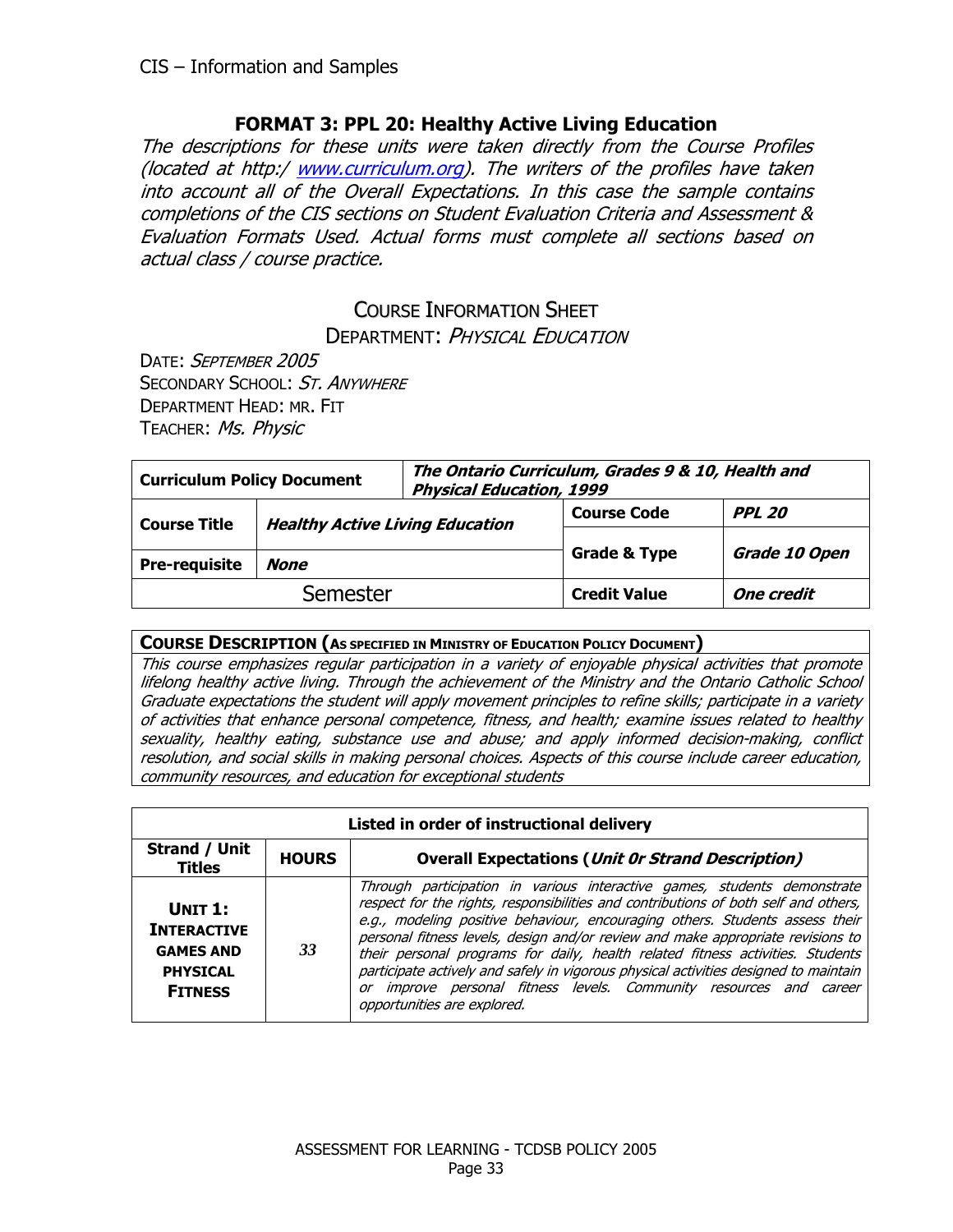| <b>UNIT 2:</b><br><b>NUTRITION</b>                                                                                                                     | 12   | In this unit, students explain how healthy eating fits into a healthy lifestyle, e.g.,<br>risks of dieting and other eating behaviours. Students analyse the relationships<br>among healthy eating, physical activity, and body image. As an extension to<br>their personal fitness programs, students examine personal eating patterns and<br>develop strategies for improvement. Students identify the relative effectiveness<br>of different types of resources and support services related to healthy eating,<br>e.g., health unit, sport nutritionist.                                                                           |
|--------------------------------------------------------------------------------------------------------------------------------------------------------|------|----------------------------------------------------------------------------------------------------------------------------------------------------------------------------------------------------------------------------------------------------------------------------------------------------------------------------------------------------------------------------------------------------------------------------------------------------------------------------------------------------------------------------------------------------------------------------------------------------------------------------------------|
| <b>UNIT 3:</b><br><b>CONFLICT</b><br><b>RESOLUTION</b><br><b>AND ANGER</b><br><b>MANAGEMENT</b>                                                        | 6    | Students demonstrate an understanding of the varied dynamics of conflict, e.g.,<br>the context, escalators, perception. Students have the opportunity to discuss<br>and analyse various conflict situations and develop strategies for dealing with<br>and managing anger. Methods of effective communication and mediation will be<br>explored. Methods of delivery will include active participation, as well as<br>classroom-based instruction.                                                                                                                                                                                     |
| <b>UNIT 4:</b><br><b>HEALTHY</b><br><b>LIFESTYLE</b><br><b>CHOICES:</b><br><b>GROWTH AND</b><br>SEXUALITY,<br><b>SUBSTANCE</b><br><b>USE AND ABUSE</b> | 7.5  | Throughout this unit the decisions students make regarding their sexuality and<br>the use of alcohol, tobacco, and drugs will be examined. Students demonstrate<br>an understanding of the effects of their choices as they relate to sexual intimacy,<br>e.g., STDs, HIV/AIDS, and identify community services related to sexual health<br>concerns. Students explore factors that lead to substance dependency and<br>demonstrate an understanding of the issues and coping strategies related to<br>substance use and abuse. Emphasis is placed on the legal, physiological, and<br>sociological impact of substance use and abuse. |
| Unit 5:<br><b>Outdoor</b><br><b>Education</b>                                                                                                          | 13.5 | Through a variety of outdoor pursuits students will discover and appreciate the<br>environment as a source of recreation and physical fitness. The importance of<br>safety and emergency procedures related to recreational outdoor activities will<br>discovered and applied. Through topics such as orienteering,<br>be<br>hiking/backpacking, rock climbing, mountain biking, snow shoeing, and cross<br>country skiing, students will come to cherish and respect the sacredness of the<br>environment as an outlet that promotes lifelong participation.                                                                          |

|                                                   |           | <b>STUDENT EVALUATION CRITERIA</b>   |           |                                                         |  |
|---------------------------------------------------|-----------|--------------------------------------|-----------|---------------------------------------------------------|--|
| $T$ ERM – 70%                                     |           | $FinAL - 30%$                        |           | <b>FINAL REPORT CARD GRADE</b><br>CALCULATION - 100%    |  |
| $10 \leq$ RELATIVE EMPHASIS / WEIGHTING $\leq 40$ |           | <b>RELATIVE EMPHASIS / WEIGHTING</b> |           |                                                         |  |
| <b>KNOWLEDGE</b>                                  | <i>10</i> | Fitness Portfolio                    | <i>10</i> |                                                         |  |
| <b>THINKING</b>                                   | <i>10</i> | Student<br>Presentation              | <i>10</i> | <b>TERM TOTAL + FINAL TOTAL</b><br>$=$ REPORT CARD MARK |  |
| <b>COMMUNICATION</b>                              | 10        | Final Exam                           | <i>10</i> |                                                         |  |
| <b>APPLICATION</b>                                | 40        |                                      |           |                                                         |  |
| <b>TERM TOTAL</b>                                 | 70        | <b>FINAL TOTAL</b>                   | 30        |                                                         |  |

| <b>ASSESSMENT AND EVALUATION FORMATS USED</b> |                                   |                            |  |
|-----------------------------------------------|-----------------------------------|----------------------------|--|
| <b>WRITTEN</b>                                | <b>PERFORMANCE</b>                | <b>OTHER</b>               |  |
| Multiple Choice                               | <b>Fitness Appraisal</b>          | <b>Teacher Observation</b> |  |
| <b>Short Answer</b>                           | <b>Movement Skills</b>            | <b>Student Interviews</b>  |  |
| Essay / Journal                               | Leadership Skills                 | <b>Skill Checklists</b>    |  |
| Paper / Report                                | <b>Conflict Resolution Skills</b> | Portfolios                 |  |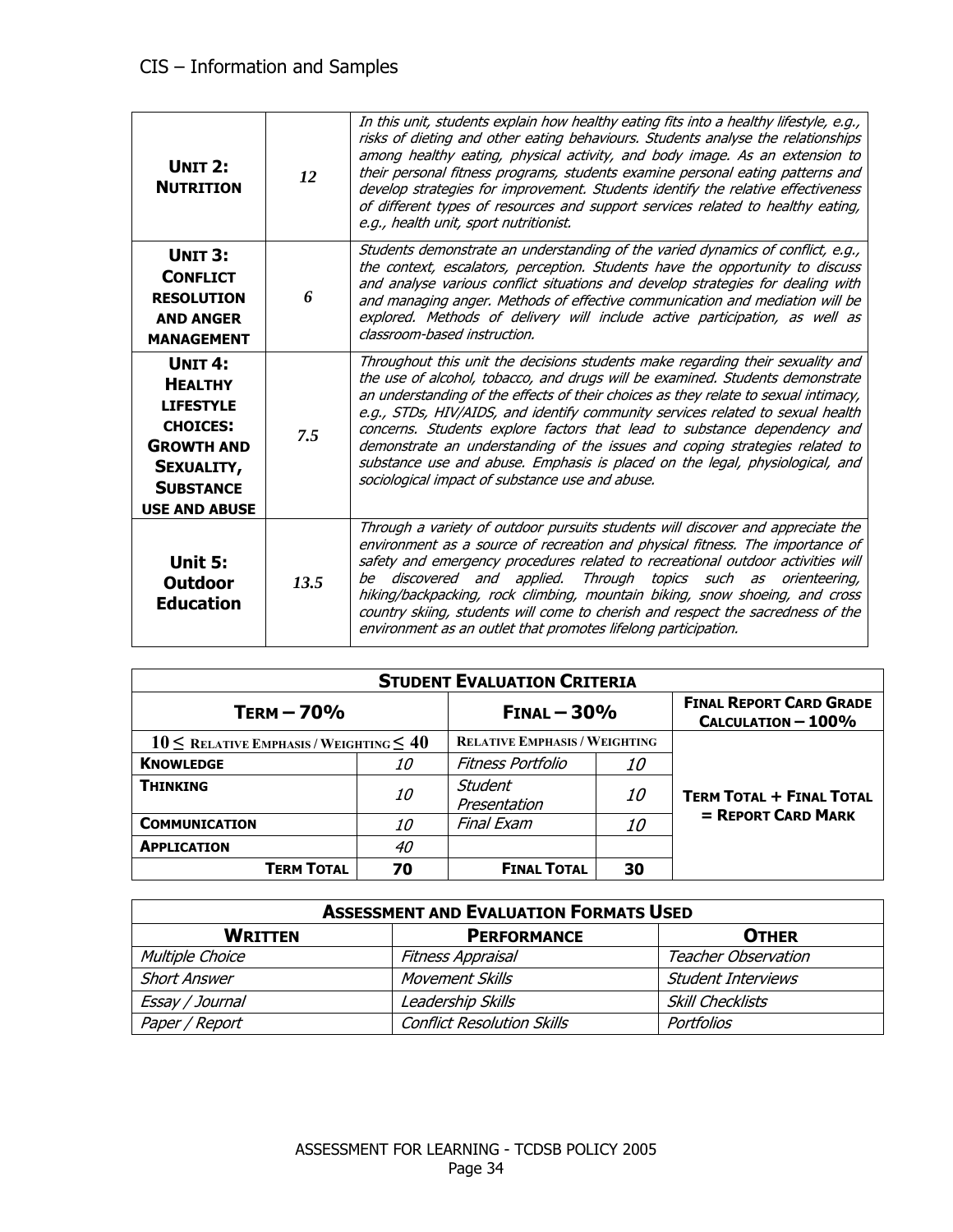#### **FORMAT 4: ICS 4M: Computer and Information Science**

The writers produced their own unit descriptions. They added to these in bullet form the Overall Expectations contained within those units. In this case the sample contains completions of the CIS sections on Student Evaluation Criteria and Assessment & Evaluation Formats Used. Actual forms must complete all sections based on actual class / course practice.

> COURSE INFORMATION SHEET DEPARTMENT: TECHNOLOGICAL STUDIES

DATE: SEPTEMBER 2005 SECONDARY SCHOOL: ST. ANYWHERE DEPARTMENT HEAD: MR. GATES TEACHER: Mr. Jobs

| <b>Curriculum Policy Document</b> |        | The Ontario Curriculum, Grades 11 & 12, Technological<br><b>Education, 1999</b> |                         |                         |
|-----------------------------------|--------|---------------------------------------------------------------------------------|-------------------------|-------------------------|
| <b>Course Title</b>               |        |                                                                                 | <b>Course Code</b>      | ICS 4M                  |
|                                   |        | <b>Computer &amp; Information Science</b>                                       |                         | Grade 12                |
| <b>Pre-requisite</b>              | ICS 3M |                                                                                 | <b>Grade &amp; Type</b> | University /<br>College |
| Semester                          |        |                                                                                 | <b>Credit Value</b>     | <b>One Credit</b>       |

**COURSE DESCRIPTION (AS SPECIFIED IN MINISTRY OF EDUCATION POLICY DOCUMENT)** 

This course helps students use programming and software engineering principles to design and develop algorithms and programs. Students will use software development and diagnostic tools, implement data structures and algorithms, and use file-management techniques in project settings. They will also develop an understanding of the ethics of computer use and the impact of information technology on the community, and will explore post-secondary education and career paths in computer science.

| Listed in order of instructional delivery                                |              |                                                                                                                                                                                                                                                                                                                                                                                                                                                                                                                                                                                                                                                                                                                                                                                                                                                                                                                                                                                                   |  |  |
|--------------------------------------------------------------------------|--------------|---------------------------------------------------------------------------------------------------------------------------------------------------------------------------------------------------------------------------------------------------------------------------------------------------------------------------------------------------------------------------------------------------------------------------------------------------------------------------------------------------------------------------------------------------------------------------------------------------------------------------------------------------------------------------------------------------------------------------------------------------------------------------------------------------------------------------------------------------------------------------------------------------------------------------------------------------------------------------------------------------|--|--|
| Strand / Unit<br>Titles                                                  | <b>HOURS</b> | <b>Overall Expectations (Unit Or Strand Description)</b>                                                                                                                                                                                                                                                                                                                                                                                                                                                                                                                                                                                                                                                                                                                                                                                                                                                                                                                                          |  |  |
| Unit $1$ :<br>Designing and<br>Implementing<br>Data<br><b>Structures</b> | 25           | explain data structures and their processing algorithms;<br>analyse a number of programming paradigms;<br>use file management techniques in project settings.<br>identify postsecondary educational opportunities leading<br>to<br>careers in information systems and computer science;<br>Students review and extend knowledge of data structure, while focusing<br>on implementation of projects to create and manipulate these constructs.<br>They apply fundamental fixed-size data structures (arrays, user-defined<br>data types, records) to real-life problems and suggest possible implications<br>of data storage on people's lives in light of Canadian law and Catholic<br>teaching. They use independent study activity to further their mastery of<br>new programming skills to prepare for postsecondary destinations. They<br>learn to select proper data structures that best match the information and<br>promote program efficiency, code reusability, and maintenance; review |  |  |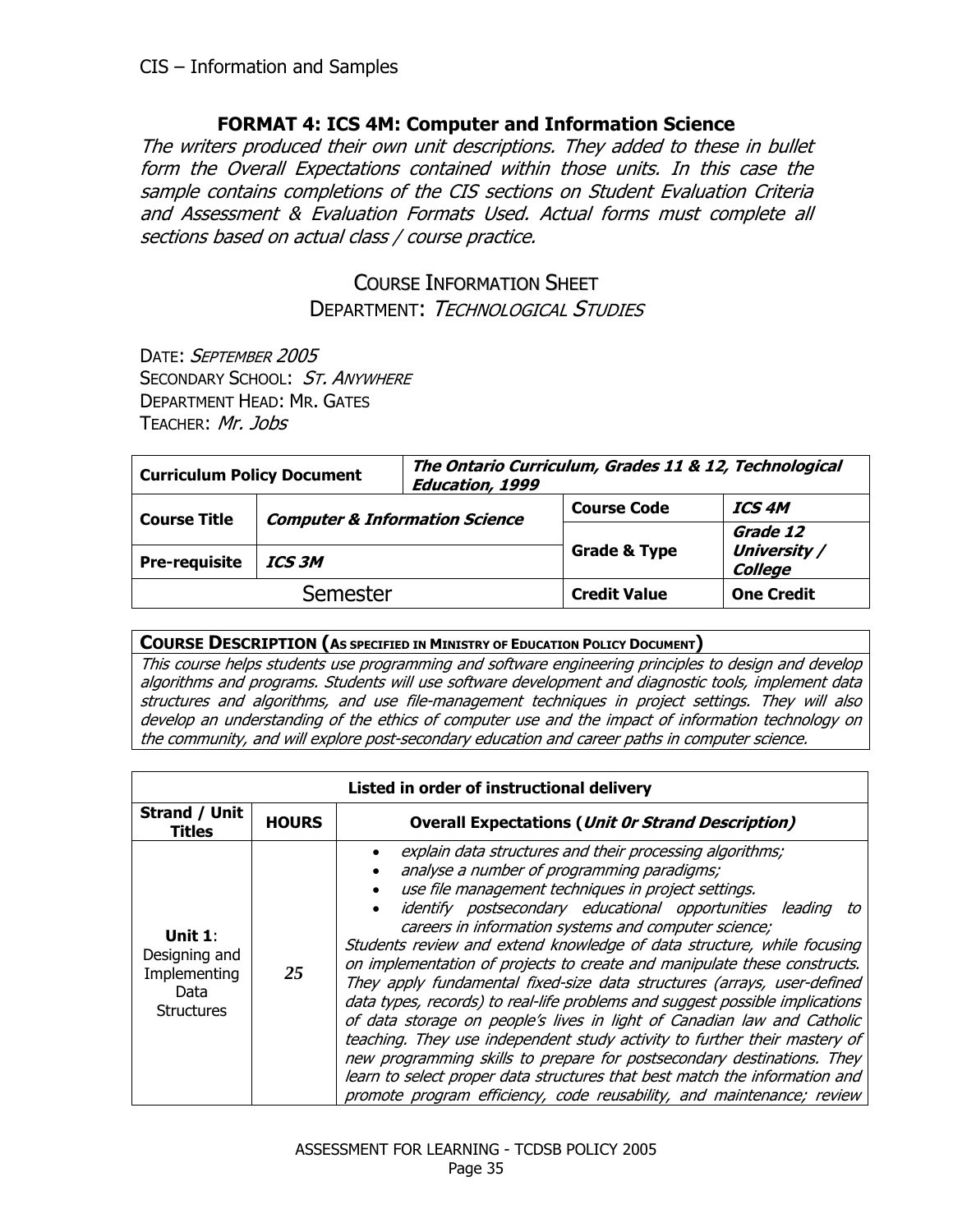|                                                                                                |    | and reinforce the principles of ergonomics and relate them to the rights of<br>workers; explore career opportunities in computing and information<br>science.                                                                                                                                                                                                                                                                                                                                                                                                                                                                                                                                                                                                                                                                                                                                                                                                                                                                                                                          |  |
|------------------------------------------------------------------------------------------------|----|----------------------------------------------------------------------------------------------------------------------------------------------------------------------------------------------------------------------------------------------------------------------------------------------------------------------------------------------------------------------------------------------------------------------------------------------------------------------------------------------------------------------------------------------------------------------------------------------------------------------------------------------------------------------------------------------------------------------------------------------------------------------------------------------------------------------------------------------------------------------------------------------------------------------------------------------------------------------------------------------------------------------------------------------------------------------------------------|--|
|                                                                                                |    | describe issues related to the ethical use of computers;<br>analyse a number of programming paradigms;                                                                                                                                                                                                                                                                                                                                                                                                                                                                                                                                                                                                                                                                                                                                                                                                                                                                                                                                                                                 |  |
| Unit 2:<br><b>Building</b><br>Software<br>Libraries                                            | 18 | Students practise the re-use of code by building and sharing code libraries.<br>The libraries are expanded in subsequent units. Students explore the<br>differences between object-oriented and procedural programming as they<br>apply to software libraries. Students also examine library design in the<br>context of file management in network environments. They investigate<br>intellectual property rights and code ownership from a Catholic perspective<br>and the ethics of code re-use by examining and analysing software-<br>licensing agreements.                                                                                                                                                                                                                                                                                                                                                                                                                                                                                                                       |  |
| Unit 3:<br>Exploring<br>Advanced<br>Algorithms                                                 | 22 | explain the importance of program correctness and efficiency;<br>Students explore alternative algorithms for solving problems. They<br>examine and program solutions to problems similar to those encountered<br>in ICS3M (e.g., binary search or factorials), using new techniques such as<br>recursion. They also plan solutions to more complex problems using<br>industry-standard methodology (e.g., flow charts, pseudo code, structure<br>charts). Students apply advanced algorithms, such as a recursive sort, to<br>develop more efficient solutions to complex programming problems.<br>Strategies for testing and debugging of programs are developed. Students<br>also calculate cost savings generated by using advanced algorithms as an<br>example of using God-given resources wisely.                                                                                                                                                                                                                                                                                |  |
| Unit 4:<br>Managing<br>Software<br>Projects                                                    | 18 | describe the difference between procedural and object-oriented<br>$\bullet$<br>programming;<br>describe issues related to the ethical use of computers;<br>describe the use of information technology and its impact in the<br>community;<br>explain the importance of employability skills and lifelong learning<br>to information technology careers.<br>describe the steps in the software life cycle (problem definition,<br>analysis, design, implementation, testing, and maintenance);<br>Students examine the components of a software project plan and develop<br>a plan, in the context of case studies, without coding a solution. They<br>review the components of the software design life cycle and explore<br>project management and team-building techniques. They also identify the<br>skills that individuals contribute to the skill-set of the team in the building<br>of Christian leadership. Students create a list of questions, pose the<br>questions to a role-playing client, and write a problem definition and<br>analysis report based upon the answers. |  |
| Unit 5:<br>Applying<br>Project-<br>Management<br>and Software-<br>Development<br><b>Skills</b> | 27 | incorporate the software life cycle in project settings;<br>effectively use software development and diagnostic tools;<br>implement advanced data structures and algorithms;<br>identify on-line and off-line resource materials;<br>use file management techniques in project settings.<br>describe the relationship among hardware, software, and network<br>requirements.<br>This unit is a culminating challenge with two concurrent tasks. Students                                                                                                                                                                                                                                                                                                                                                                                                                                                                                                                                                                                                                               |  |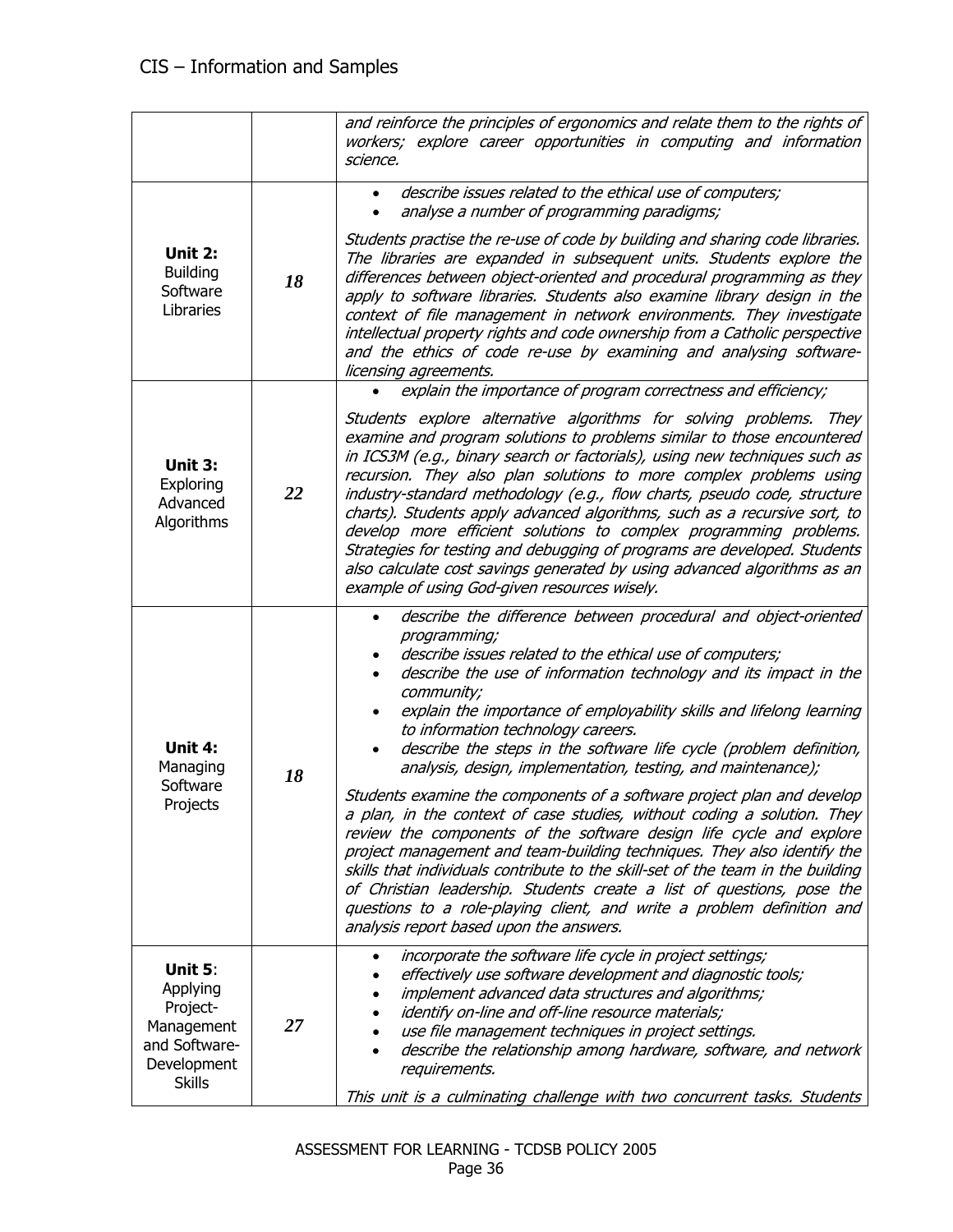## CIS – Information and Samples

| research, prepare, and present a report examining the use of information<br>technology and its impact in the community and on the common good.<br>They work in groups to apply project-management skills, learned in Unit 4,<br>to a case study. They also plan, develop, test, and document a software |
|---------------------------------------------------------------------------------------------------------------------------------------------------------------------------------------------------------------------------------------------------------------------------------------------------------|
| solution to a given problem (e.g., an inventory control system for a small<br>business, a record system for a volunteer organization, and patient<br>records for a veterinary clinic). Students apply complex programming<br>techniques and utilize software libraries                                  |

| <b>STUDENT EVALUATION CRITERIA</b>                |               |                                      |                                                      |                                 |
|---------------------------------------------------|---------------|--------------------------------------|------------------------------------------------------|---------------------------------|
| $T$ ERM $-$ 70%                                   | $FinAL - 30%$ |                                      | <b>FINAL REPORT CARD GRADE</b><br>CALCULATION - 100% |                                 |
| $10 \leq$ RELATIVE EMPHASIS / WEIGHTING $\leq 40$ |               | <b>RELATIVE EMPHASIS / WEIGHTING</b> |                                                      |                                 |
| <b>KNOWLEDGE</b>                                  | 15            | Exam                                 | 15                                                   |                                 |
| <b>THINKING</b>                                   | 20            | Culminating<br>Activity              | 15                                                   | <b>TERM TOTAL + FINAL TOTAL</b> |
| <b>COMMUNICATION</b>                              | 15            |                                      |                                                      | $=$ REPORT CARD MARK            |
| <b>APPLICATION</b>                                | 20            |                                      |                                                      |                                 |
| <b>TERM TOTAL</b>                                 | 70            | <b>FINAL TOTAL</b>                   | 30                                                   |                                 |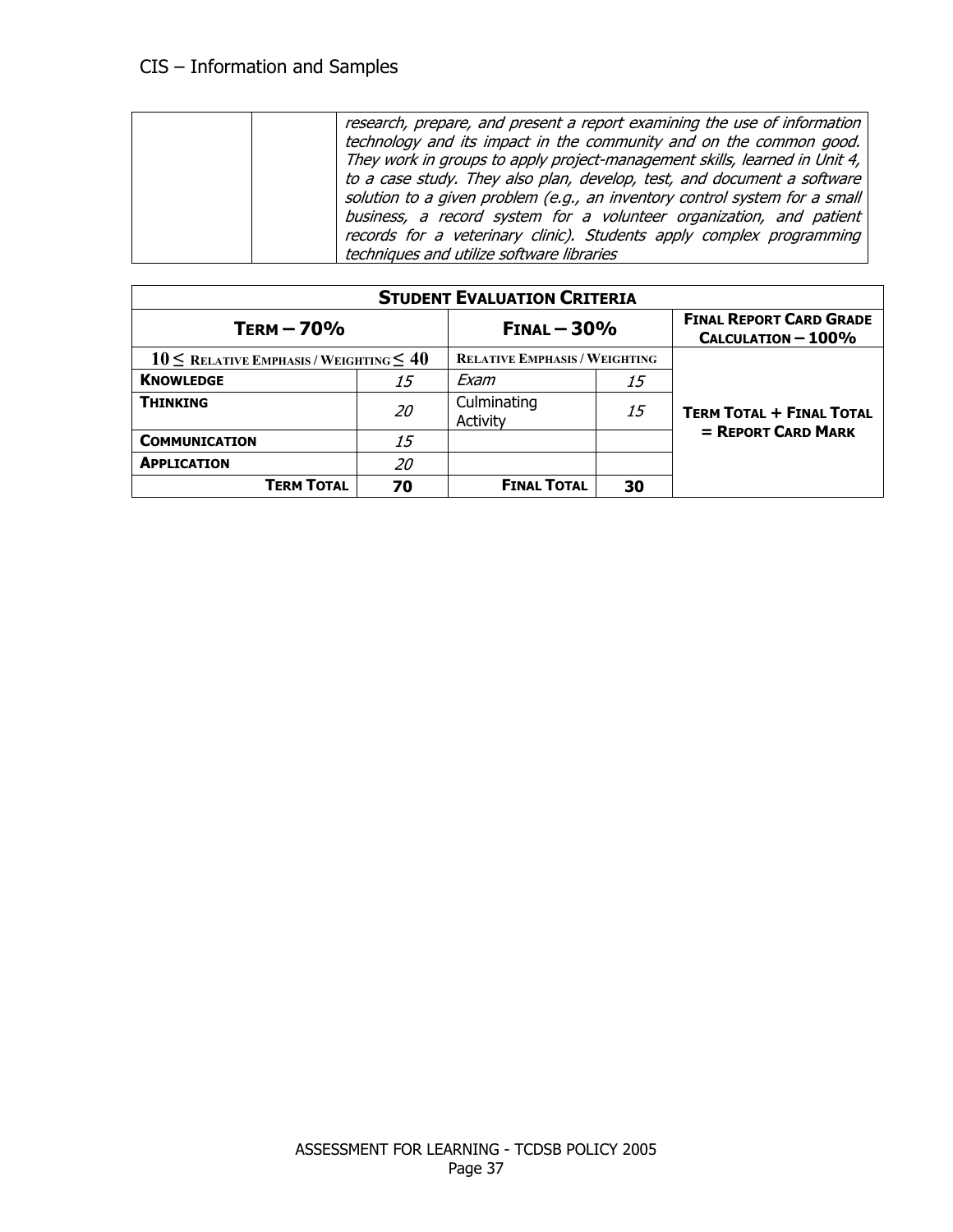## CIS – Information and Samples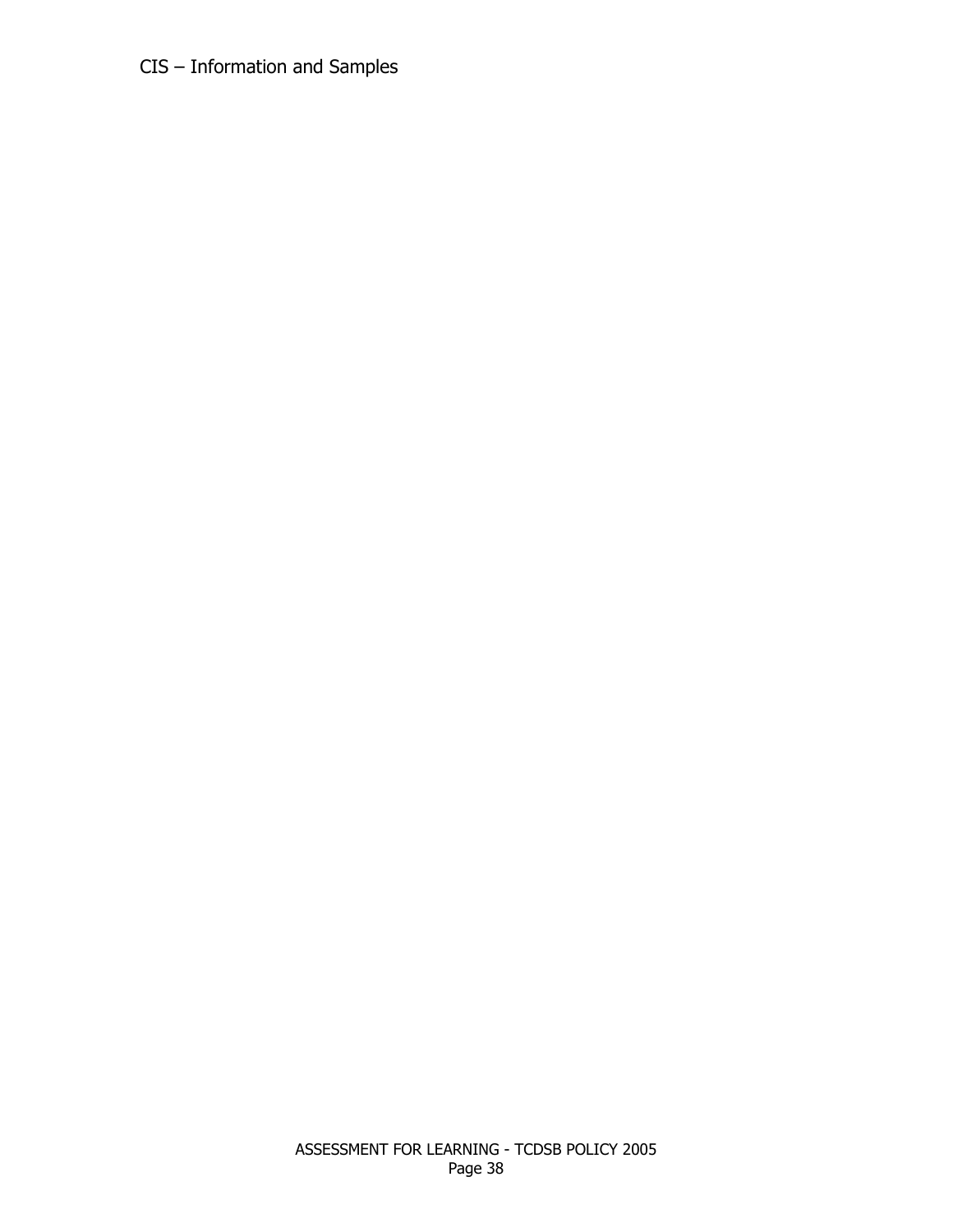## **Appendix B: STRATEGIES FOR LATE AND NON-SUBMISSIONS**

## **Establishment of a School Culture of Responsibility:**

- Schools should emphasize the importance of work completion, meeting deadlines, responsibility and organization of time and work. This can be done in a number of ways:
	- Maintaining records of late and non-submitted work which verify the Learning Skills mark;
	- Class discussions of Learning Skills criteria;
	- Establishment and enforcement of school wide policies to deal with Learning Skills issues (such as, but not exclusively, late and missing assignments) other than mark penalties;
	- Publication of Learning Skills related policies in the student and parent handbooks.
	- Specific class instruction on methods of improving Learning Skills related expectations. These would include improvement of time management and work organization.
- **Modeling:** Schools are encouraged to model good work skill habits as a method of emphasizing the importance of Learning Skills evaluations. Modeling techniques would include the following:
	- Establishing a list of significant summative assignments with due dates for students in each course at the start of each term;
	- Establishing firm return dates for assignments allowing for feedback;
	- Establishing a central class/grade calendar for significant summative assignments with a prescribed limit on the number which may be called for in any given week.

### **Recording:**

- Numeric grades and academic levels are based on the completion of achievement expectations.
	- o If expectations are not evidenced because of work not submitted, or submitted after a closure date, lower level of achievement grades is a consequence; it is not punitive.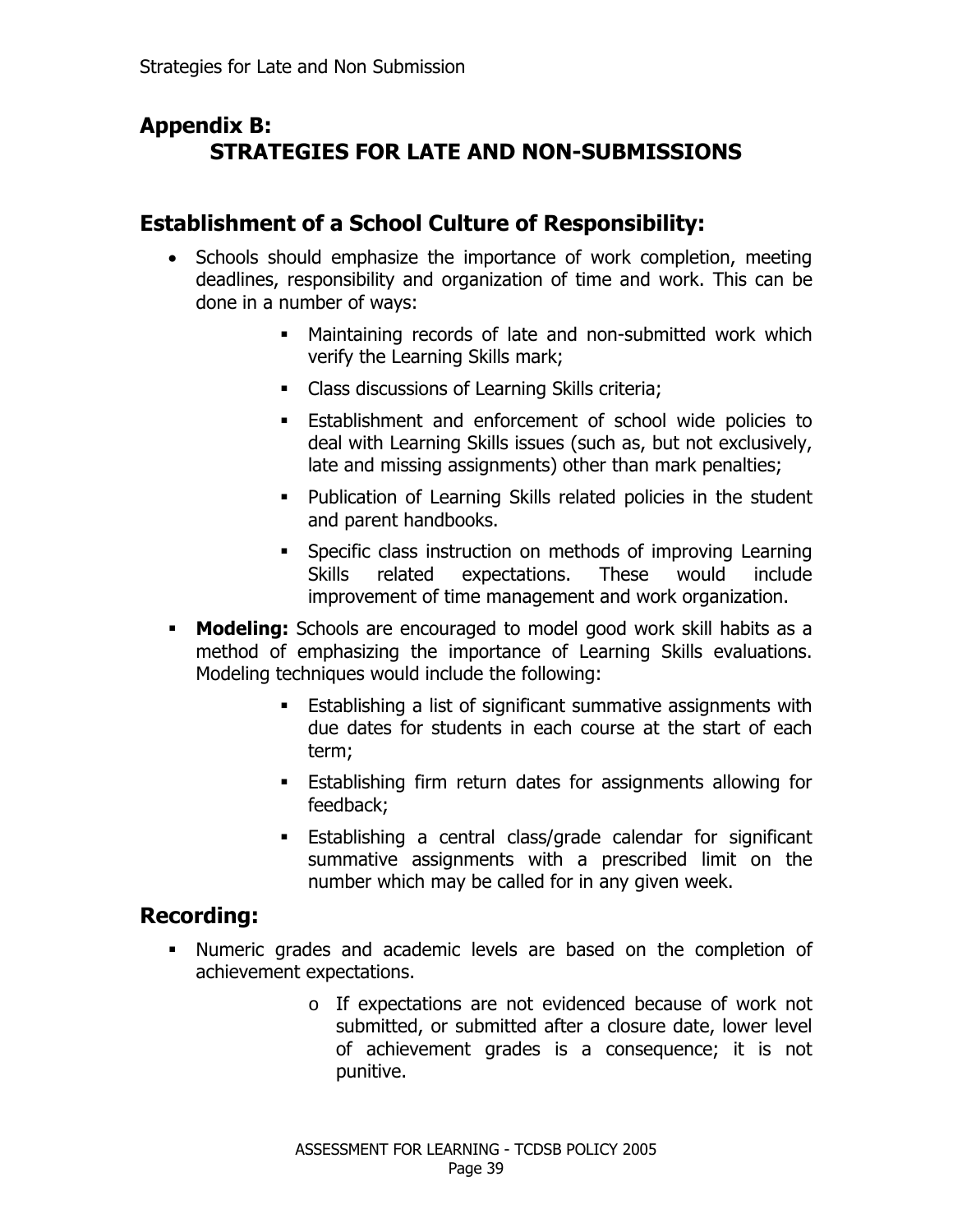- o Non-submission of work can lead to failure if expectations are not demonstrated.
- If, in a teacher's professional judgment, a student sufficiently demonstrates curriculum expectations in other ways, late or nonsubmitted work should not result in a lower grade.
- However, if, in a teacher's professional judgment, missing assignments mean there is insufficient evidence to make a valid evaluation, grades and levels should be adjusted accordingly.
- Missing assignments and assessments should be recorded as "I" for "incomplete".
	- o If these affect the student's percentage grade, use the comment "This mark reflects incomplete assignments" on the report card.
- Distinctions should be made between work which is late or missing for "legitimate" and "non-legitimate" reasons.
	- o Legitimate reasons should be discussed with the class.
	- o Work missed for legitimate reasons should either be given extension without penalty, or skipped with an opportunity to demonstrate the expectations in alternative ways or in subsequent work.
	- o Non-legitimate reasons may be responded to in several ways:
		- $\div$  Mark as "I" in the grade book
		- $\triangle$  An inability on the part of the teacher to provide formative assessments
		- $\div$  Communicate with parents
		- Use comments and Learning Skills boxes to note the difficulty
		- Use the school's Code of Behaviour to prescribe consequences, such as loss of school and class privileges
		- $\div$  Have a student make up for missing work during a spare period or after lunch.
- Give the onus and the opportunity to the student to make up for missing work.
	- Use a "contract" with the student which outlines his/her obligations
	- $\div$  Expect from the student a written justification or explanation for missed work
	- $\div$  Expect from the student a written commitment and plan to redeem missed work.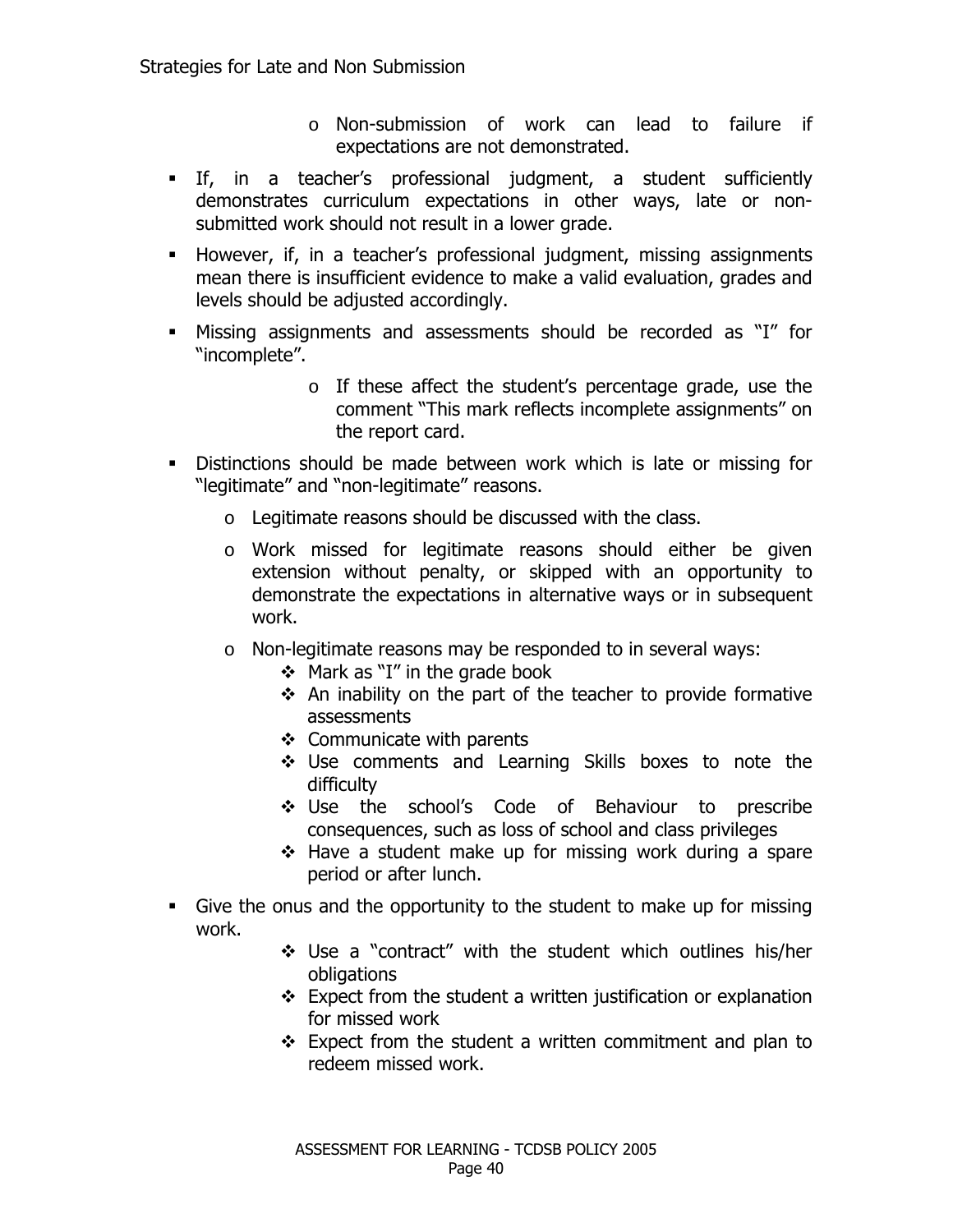Strategies for Late and Non Submission

- Whenever feasible, establish separate "primary" and "closure" dates for assignments.
	- o Primary Dates:
		- $\div$  provide a window of opportunity (e.g., 3 days)
		- $\div$  provide rewards for work submitted on the first primary date (preferably not bonus marks)
		- $\cdot$  a positive consequence may be: those who meet the first day date have the rest of the "window" to work on other assignments. No new work is assigned for the window period. This encourages budgeting and prioritizing.
	- o Closure Dates should be seen as rational, not arbitrary. Rational dates would be:
		- $\div$  the date assignments are due to be returned
		- $\cdot \cdot$  the end of a unit if the subsequent unit is dependent on the completion of the current
		- $\div$  the date when marks are due or to allow time for marking, review and submission of marks
		- $\div$  a date allowing the teacher to organize and prioritize his or her own workload.

#### **Consequences**:

- Consequences established in schools must adhere to the Guiding Principles: Addressing Late and Missing Assignments.
	- $\circ$  If a student does not meet a closure date, the teacher may choose to assess the completion of the expectation in another manner. Until that time, the expectation/assignment would be recorded as "Incomplete" and ultimately graded as a zero.
	- o If a student does not provide enough evidence to allow a valid evaluation of that expectation, the final grade should be based on "most consistent" level of achievement with the percentage and level adjusted to reflect incomplete assignments. This adjustment must be supported by records and the teacher's professional judgment.
	- o Adjustment of level grades should be based only on summative assignments.
	- o One late assignment should not be the basis of evidence of achievement of learning.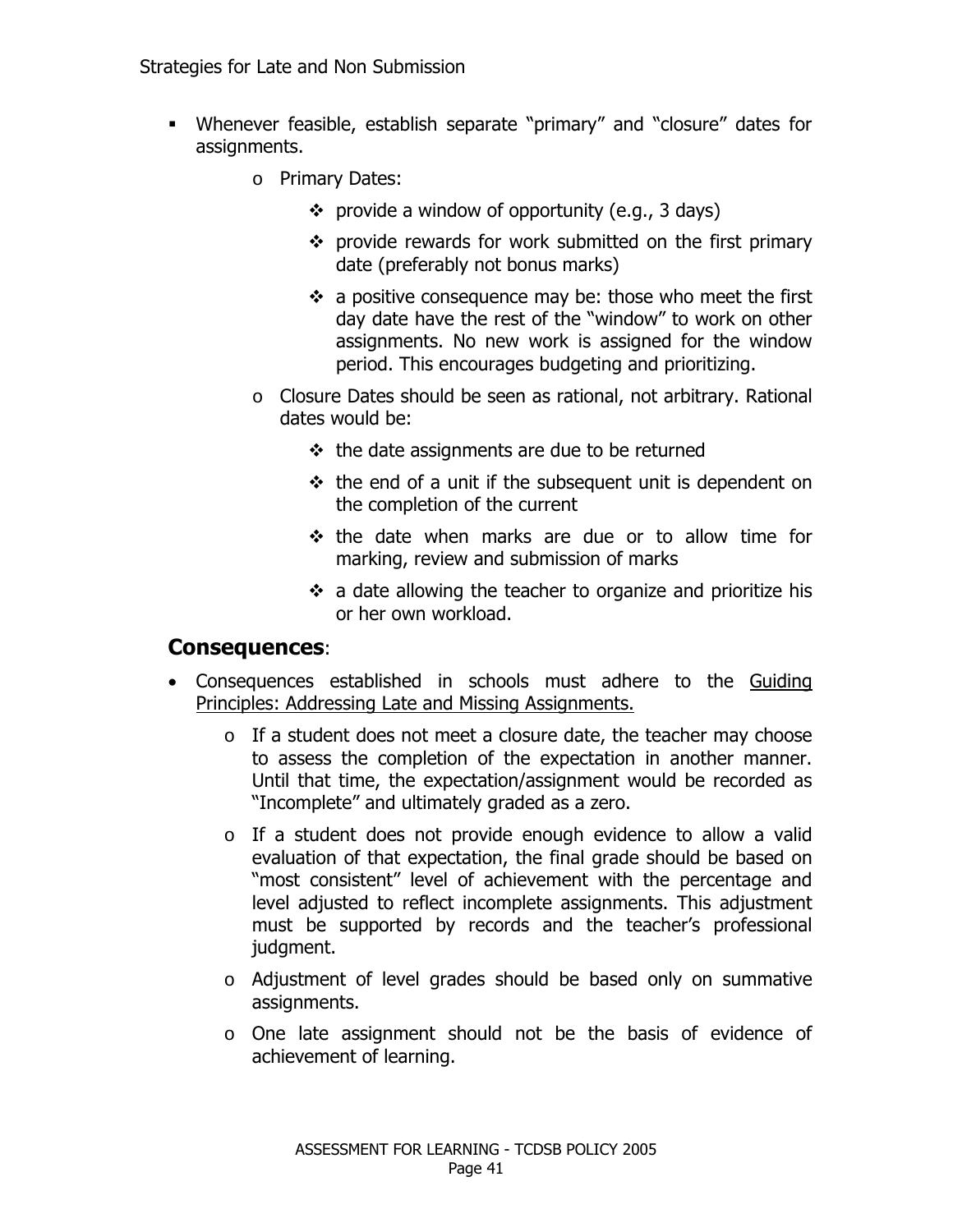- o To the extent possible, the evaluation of learning skills should not be considered in the determination of grades.
- o Once the window of opportunity and other considerations and strategies have been taken into account, a teacher may collect whatever work the student has accomplished to that point in time. The work that has been completed may be evaluated based on the level of achievement of the expectations on the rubric for that assignment.
	- the rubric must be given to students in advance and maintained as the basis for achievement
	- learning skill categories cannot be written in as part of the rubric descriptions – only curriculum expectations. This is a mark based on level of achievement. NOTE: It is not a penalty mark
	- if a student achieves the same expectations to a higher level in subsequent work, the more recent grade should be assigned. NOTE: It does not have to be the same assignment.
- o The following communication was provided from the Ministry of Education in September 2005: 'Late assignments should be reported as part of the learning skills such as Independent Work and Homework Completion. Teachers may also use a variety of other methods for dealing with late and missed assignments: detentions, counselling, peer tutoring, mark deduction, and parent conferences. Mark deduction as a consequence of late and missed assignments should however be used as a last resort. In some cases district school boards have provided guidelines that further interpret ministry policy and assist teachers in making these decisions'
	- o TCDSB response to this option:
		- This communiqué is not stated in any Ministry Policy document.
		- $\cdot$  This communiqué is inconsistent with prior Ministry Policies: Program Policy & Assessment 2000, Guide to the Provincial Report Card 1999.
		- $\div$  The of use mark penalties as an effective strategy to improve student learning is not supported by or endorsed by or consistent with the findings of current educational researchers such as Grant Wiggins, Richard Stiggins or Ken O'Connor.
		- \* "Years and years of teachers using penalties shows that they do not work". (K. O'Connor).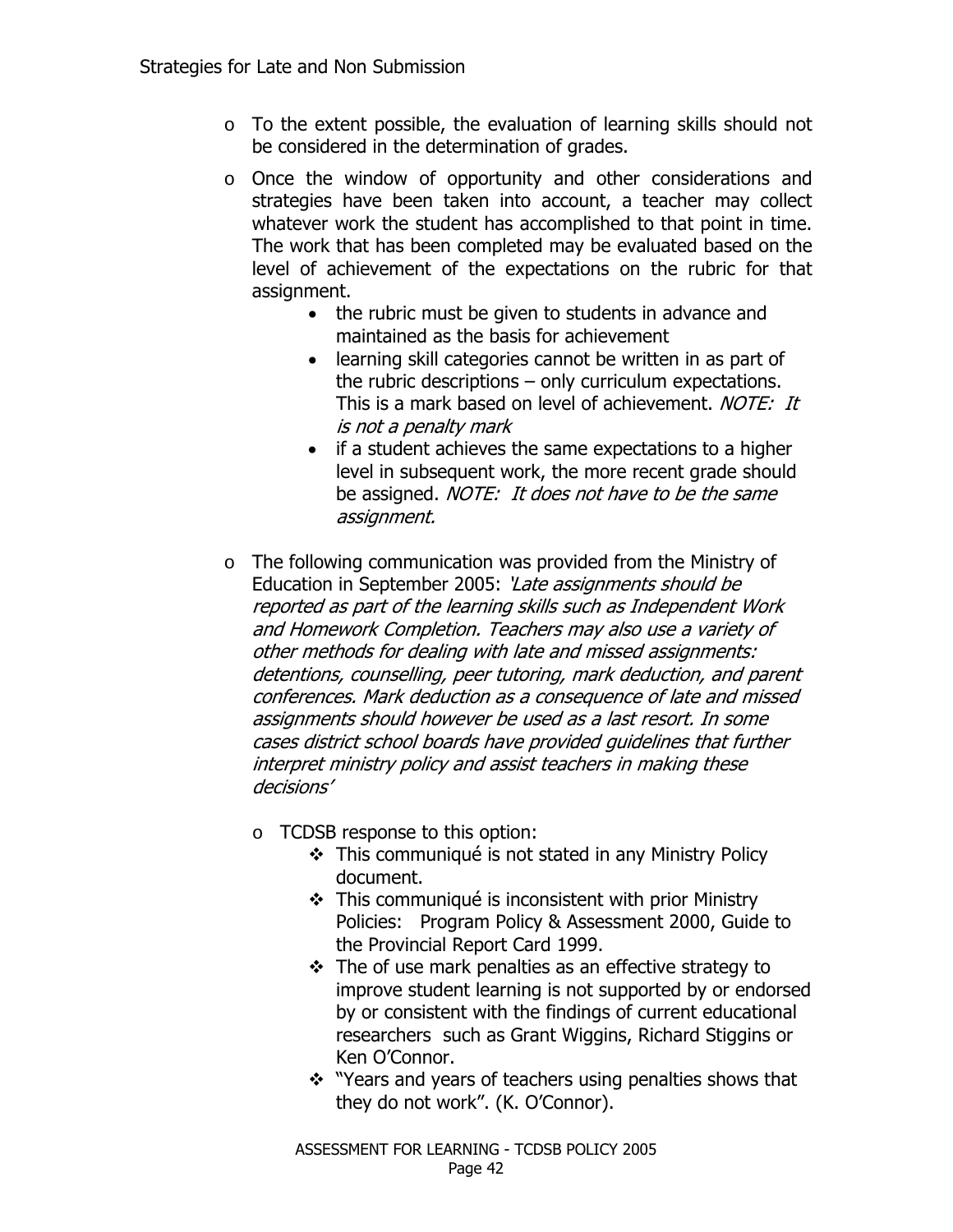- $\div$  The use of mark penalties is inconsistent with the Guiding Principles of the TCDSB Policy: Assessment For Learning.
- $\div$  The strategy of mark penalty is identified in the communiqué "as a last resort" used in exceptional circumstances.
- $\div$  Principals are asked to use personal discretion and be judicious in any approval given for use of such a strategy. Late assignments should not impact the student's final grade. (Policy to Practice, 2004) Evaluation of learning skills must not be included in the determination of percentage grades. (Guide to the Provincial Report Card, 1999).
- $\div$  It remains the position of the TCDSB that the use of mark penalties is not an effective or appropriate strategy for dealing with late submissions.

## **Course Failure:**

- o The school should establish a consistent and publicized minimum attendance percentage. Unexcused absence from or absence of that percentage of summative evaluation may result in failure or removal from the course by the Principal if the expectations cannot be met in an acceptable alternative way.
- o Students with persistent lates, absence or non-submissions are to be referred to the administration, guidance.

## **Strategies to Assist Students:**

Strategies to assist students may include:

- o Accepting and assessing major assignments in stages. This allows teachers to identify problems before the closure date, to assist students whose lack of comprehension may result in a late or non-submitted assignment, reward students who are meeting due dates with formative assessment, and teach students to pace themselves;
- $\circ$  Allowing students who have failed to meet an expectation an opportunity to redeem their mark by completing an alternative assignment on time. This avoids the sense of hopelessness and lost opportunity which may be experienced particularly by students in difficulty;
- o Provision of a class calendar with negotiations with students and between teachers to prevent overload – the academic traffic-jam of assignments and school activities;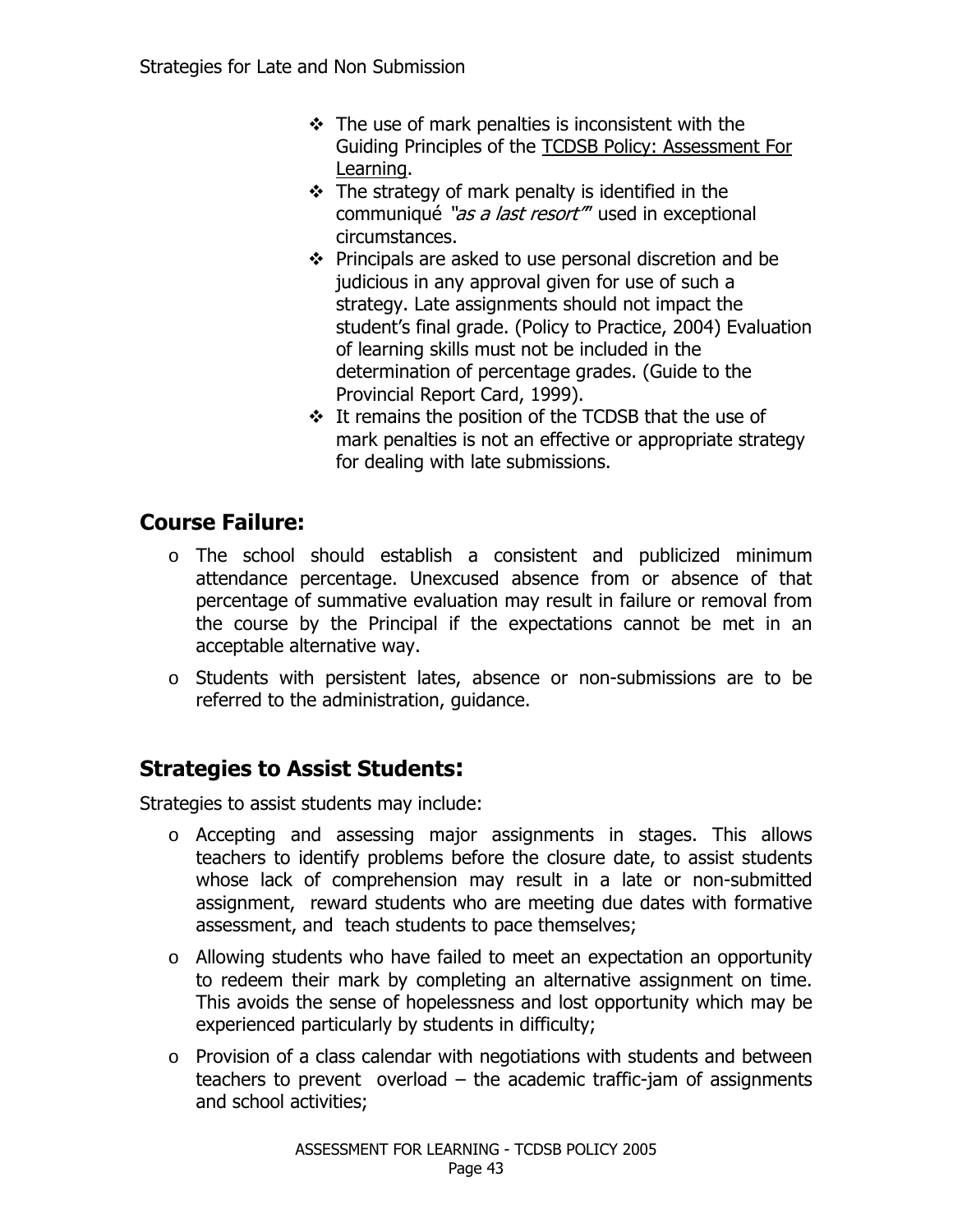- o Providing, insisting on the use of, and checking student calendar-agendas;
- o Teachers should consult with school Guidance Counsellors and Administrators and Board attendance counsellors and parents;
- o Teachers should encourage students to make them aware of out-of-school responsibilities and commitments. Discussions should be held with parents regarding the limiting of out-of-school activities;
- o As a Catholic school system, we must always hold pre-eminent the value and needs of the students. They are the responsibility of the whole community to assist and redeem.
- o Teachers and administrators should examine current educational literature for additional strategies. Recommended sources:
	- How To Grade For Learning: Linking Grades to Standards, Ken O'Connor. Pearson Professional Development, 2002. pages 100-103
	- Dealing with Lates and Absences', Cathy Costello and Barry McKillop, Orbit: OISE/UT's Magazine for Schools, Volume 30, Number 4, 2000. pages 43-46.[available on-line at www.oise.utoronto.ca/orbit]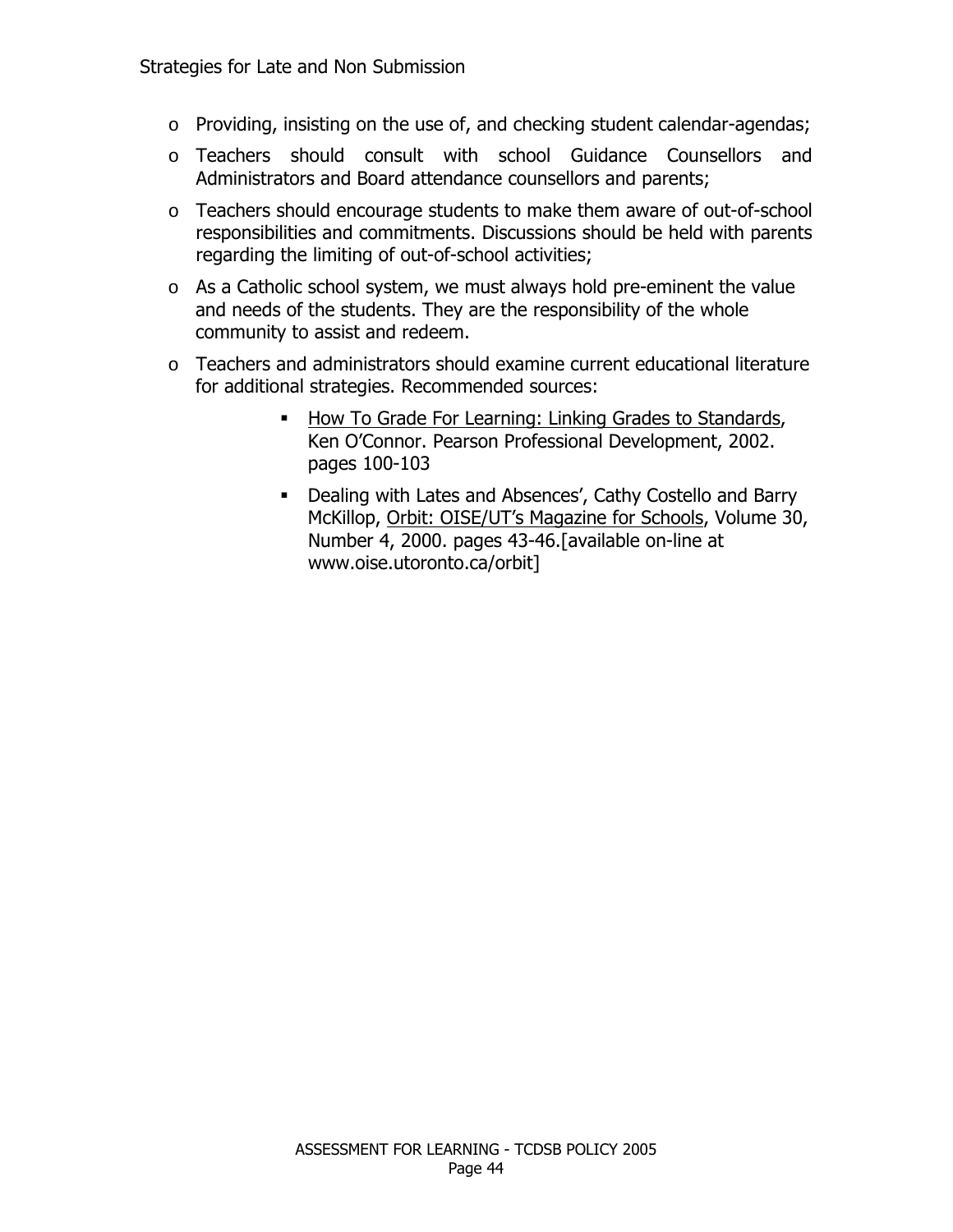

# **Appendix C:**

# **Policy Compliance Checkpoints**

How congruent is my assessment plan with Ministry of Education assessment policy?

| <b>Checking for Validity</b><br>My assessment and evaluation strategies:                                         | <b>Improving Validity</b><br><b>My action plan:</b>    |
|------------------------------------------------------------------------------------------------------------------|--------------------------------------------------------|
| 1. address both what students learn and how well<br>they learn                                                   |                                                        |
| 1. are based on mandated learning expectations                                                                   |                                                        |
| 2. are based on the categories of knowledge and<br>skills found in the Achievement Chart                         |                                                        |
| 3. are based on the achievement levels found in the<br>achievement chart                                         |                                                        |
| 4. are appropriate for the learning activities used,<br>the purposes of instruction and the needs of<br>students |                                                        |
| 5. are fair to all students                                                                                      |                                                        |
| <b>Checking for Reliability</b><br>My assessment and evaluation strategies:                                      | <b>Improving Reliability</b><br><b>My action plan:</b> |
| 6. are varied in nature                                                                                          |                                                        |
| 7. are administered over a period of time                                                                        |                                                        |
| 8. provide numerous opportunities for students to<br>demonstrate the full extent of their learning               |                                                        |
| 9. include the use of samples of students' work that<br>provide evidence of their achievement                    |                                                        |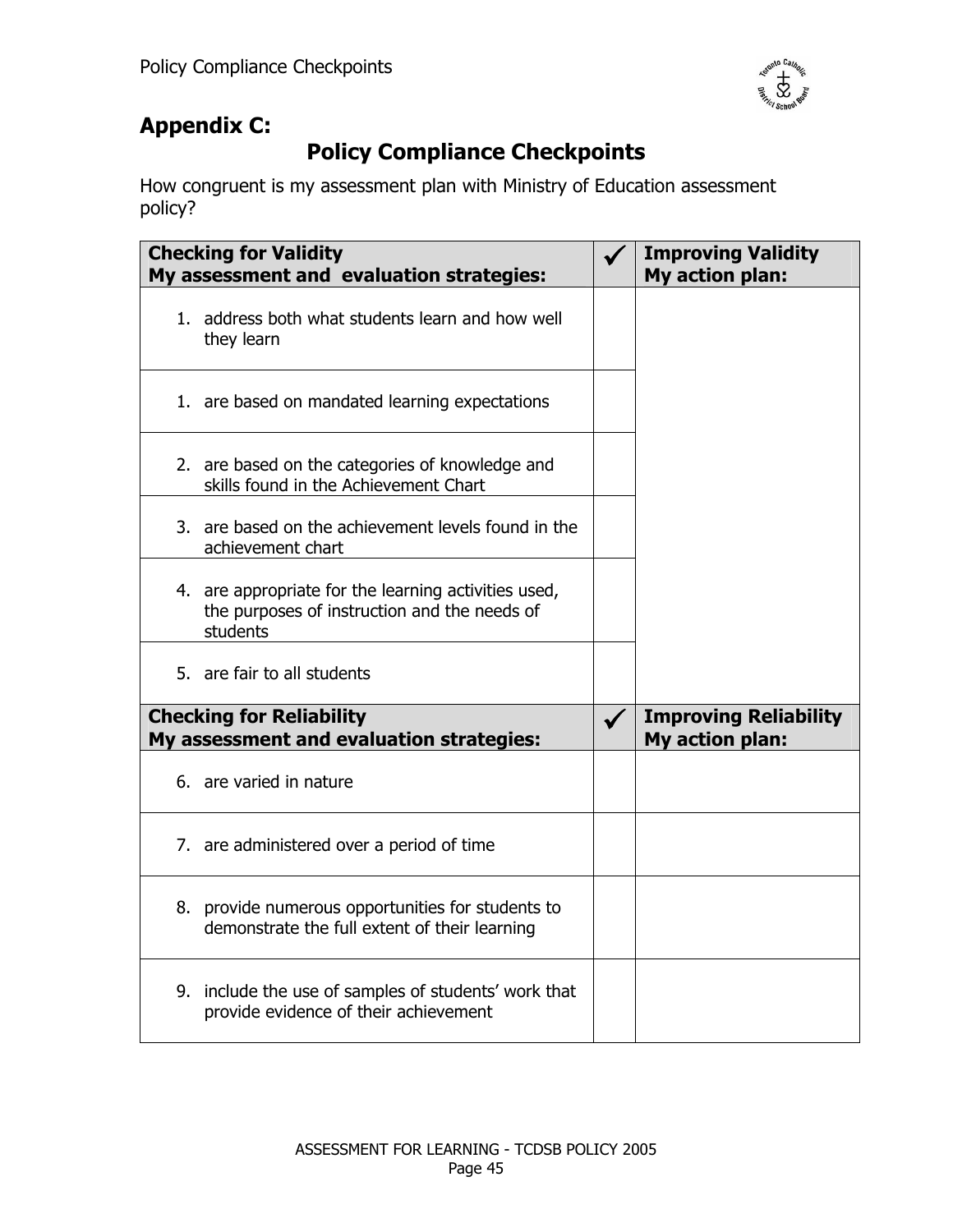

|     | <b>Checking for Comprehensiveness</b><br>My assessment and evaluation strategies:                                                                                | <b>Improving</b><br><b>Comprehensiveness</b><br>My action plan: |
|-----|------------------------------------------------------------------------------------------------------------------------------------------------------------------|-----------------------------------------------------------------|
|     | 10. are used to inform all judgments made regarding student<br>achievement on provincial report cards (culminating in a<br>course percentage grade)              |                                                                 |
|     | 11. award marks and ultimately the course percentage grade<br>only for the completion of mandated learning<br>expectations                                       |                                                                 |
|     | 12. track and report on the effective use of learning skills<br>separately from marks                                                                            |                                                                 |
|     | 13. are used to support teacher anecdotal comments<br>regarding student strengths and areas for improvement                                                      |                                                                 |
|     | 14. are planned out so that 70% of the course grade is<br>base on summative assessments conducted during the<br>term                                             |                                                                 |
|     | 15. are planned out so that 30% of the course grade is<br>based on the final evaluation(s) administered towards<br>the end of the course                         |                                                                 |
|     | 16. are planned out so that students have been explicitly<br>taught, and have had varied opportunities to practice,<br>the components of the final evaluation(s) |                                                                 |
|     | <b>Checking for the Improvement of Learning</b>                                                                                                                  |                                                                 |
|     | My assessment and evaluation strategies:                                                                                                                         | <b>Improving Learning</b><br>My action plan:                    |
|     | 17. accommodate the needs of exceptional students,<br>consistent with the strategies outlined in their IEP                                                       |                                                                 |
|     | 18. accommodate the needs of students who are learning<br>the language of instruction                                                                            |                                                                 |
|     | 19. ensure that each student is given clear directions for<br>improvement                                                                                        |                                                                 |
| 20. | promote students' ability to assess their own learning<br>and to set specific goals                                                                              |                                                                 |
|     | 21. are communicated clearly to students and parents at the<br>beginning of the course, and at other appropriate points<br>throughout the year                   |                                                                 |
|     | 22. are used to inform program improvement (reviewing<br>course content, instructional strategies, and assessment<br>procedures)                                 |                                                                 |

#### **Source:**

 **Ministry of Education (2000) Program Planning and Assessment, page 13 Ministry of Education (1999) Guide to the Provincial Report Card, Grades 9- 12, pages 5, 9**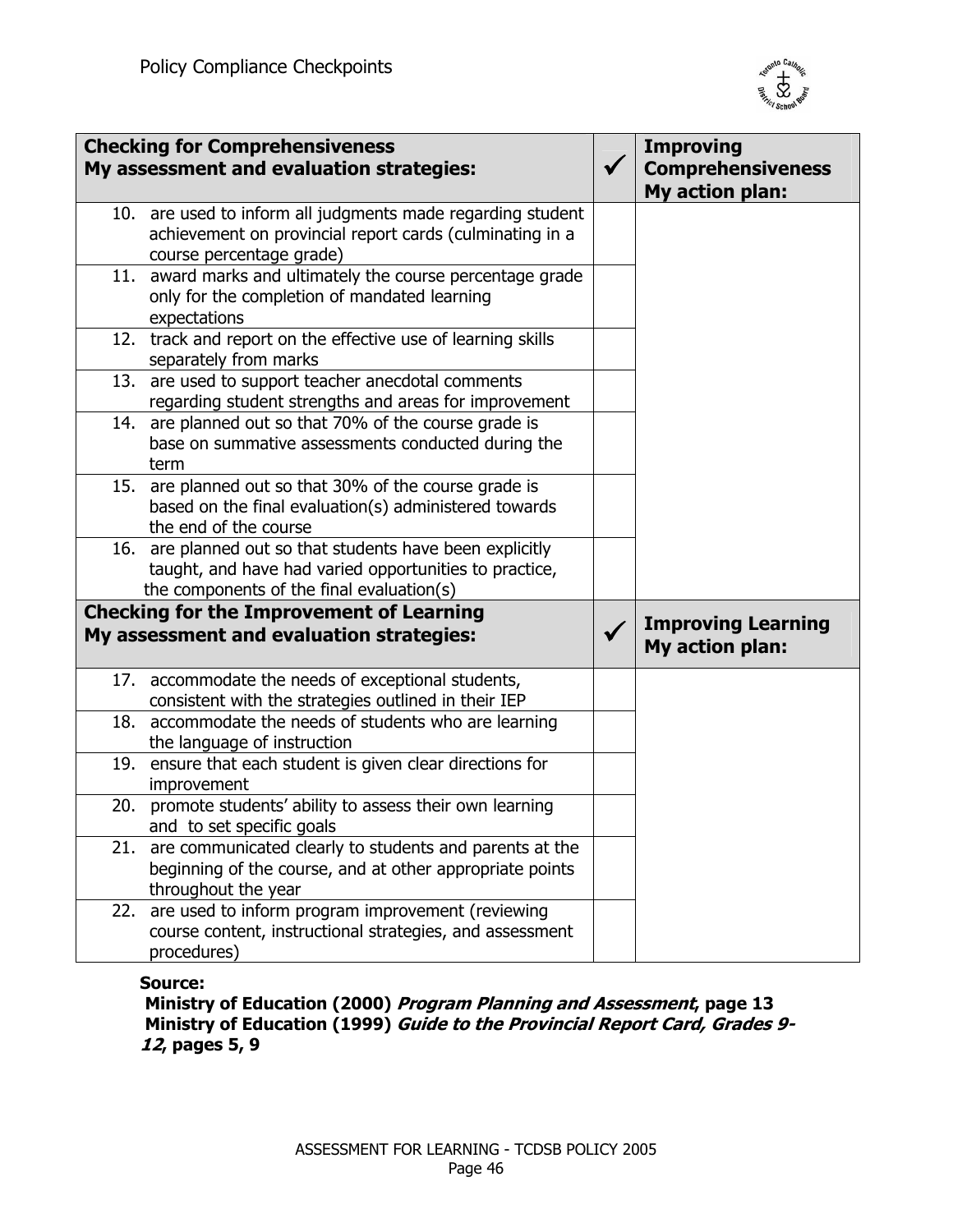

## **Appendix D:**

## **Homework Guidelines of the Toronto Catholic District School Board**

Homework is a long recognized thread in the fabric of Catholic Education. The Toronto Catholic District School Board believes that homework represents a tradition of partnership between home and school. It represents an opportunity for partnership, a co-operative effort between home and school, involving parents, teachers and students.

#### **OUR VISION OF THE LEARNER The Toronto Catholic District School Board's Graduate is expected to be:**

- 1. **A discerning believer** formed in the Catholic Faith community who celebrates the signs and sacred mystery of God's presence through word, sacrament, prayer, forgiveness, reflection and moral living.
- 2. **An effective communicator** who speaks writes and listens honestly and sensitively, responding critically in light of gospel values.
- 3. **A reflective, creative and holistic thinker** who solves problems and makes responsible decisions with an informed moral conscience for the common good.
- 4. **A self-directed, responsible, lifelong learner** who develops and demonstrates their God-given potential.
- 5. **A collaborative contributor** who finds meaning, dignity and vocation in work, which respects the rights of all and contributes to the common good.
- 6. **A caring family member** who attends to family, school, parish, and the wider community.
- 7. **A responsible citizen** who gives witness to Catholic social teaching by promoting peace, justice and the sacredness of human life.

The achievement of the expectations of a Toronto Catholic District School Board Graduate can be enhanced through an appropriate homework program based on the needs of the child.

Catholic education views human life as an integration of body, mind, and spirit. Rooted in this vision, Catholic education fosters the search for knowledge as a lifelong spiritual and academic quest. The expectations of the Toronto Catholic District School Board's graduates, therefore, are described not only in terms of knowledge and skills, but also in terms of values, attitudes and actions.

This foundation statement is intended for use by administrators and schools in their review and development of local school homework guidelines, and by School Councils, parents, teachers, and students in their ongoing work to enhance student achievement.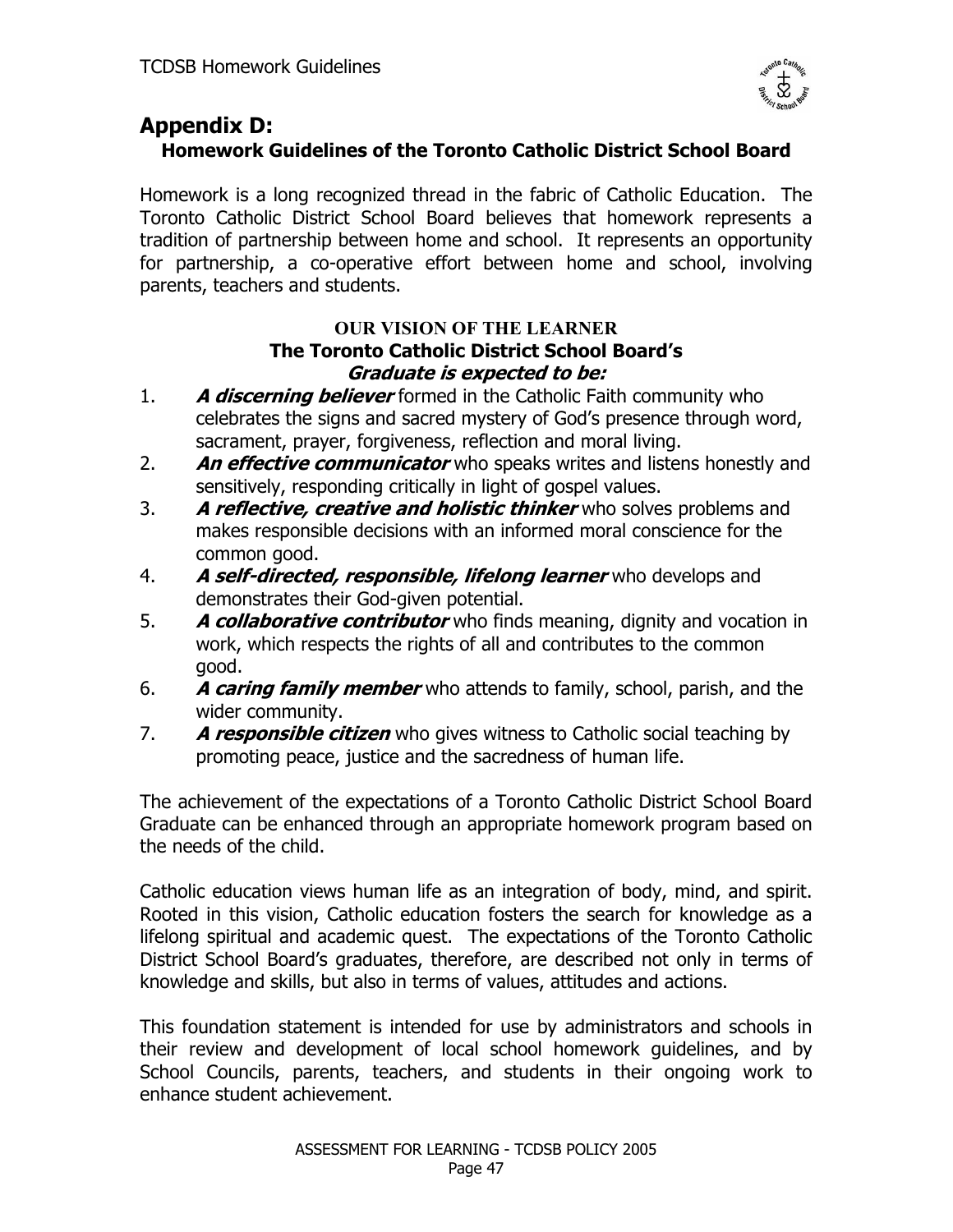

#### **Definition of Homework**

The Toronto Catholic District School Board recognizes the value of homework that furthers students' learning in relation to the curriculum. Homework should be a positive experience. The Board also recognizes the value to communicate clearly and effectively to parents the learning expectations related to homework.

Homework can be defined as an important and relevant learning activity that is related to the school program, and that takes place in a variety of settings in the home or in the community. When children complete homework, they consolidate and reinforce the learning from in-school experiences in a practical and meaningful way. Homework is a planned and purposeful activity that is linked to The Ontario Curriculum Learning Expectations, Learning Skills, and Ministry of Education Reporting Guidelines, and the Ministry of Education Curriculum Guidelines.

#### **Purpose of Homework**

Homework consists of relevant learning experiences that are related to the school curriculum.

A well-designed homework program **should**:

- meet the developmental and individual needs of the student
- reinforce and extend school experiences
- assist students in assuming responsibility for their own learning development
- develop positive attitudes towards independent study and life-long learning
- encourage the development of self-discipline, good work habits, and time management skills
- enable parents to become involved and to participate in their child's learning
- enable regular and on-going communication between teachers, parents and students
- assist students in preparing for subsequent learning activities.

A well-designed homework program **should not**:

- be punitive
- place unreasonable demands on the parent(s)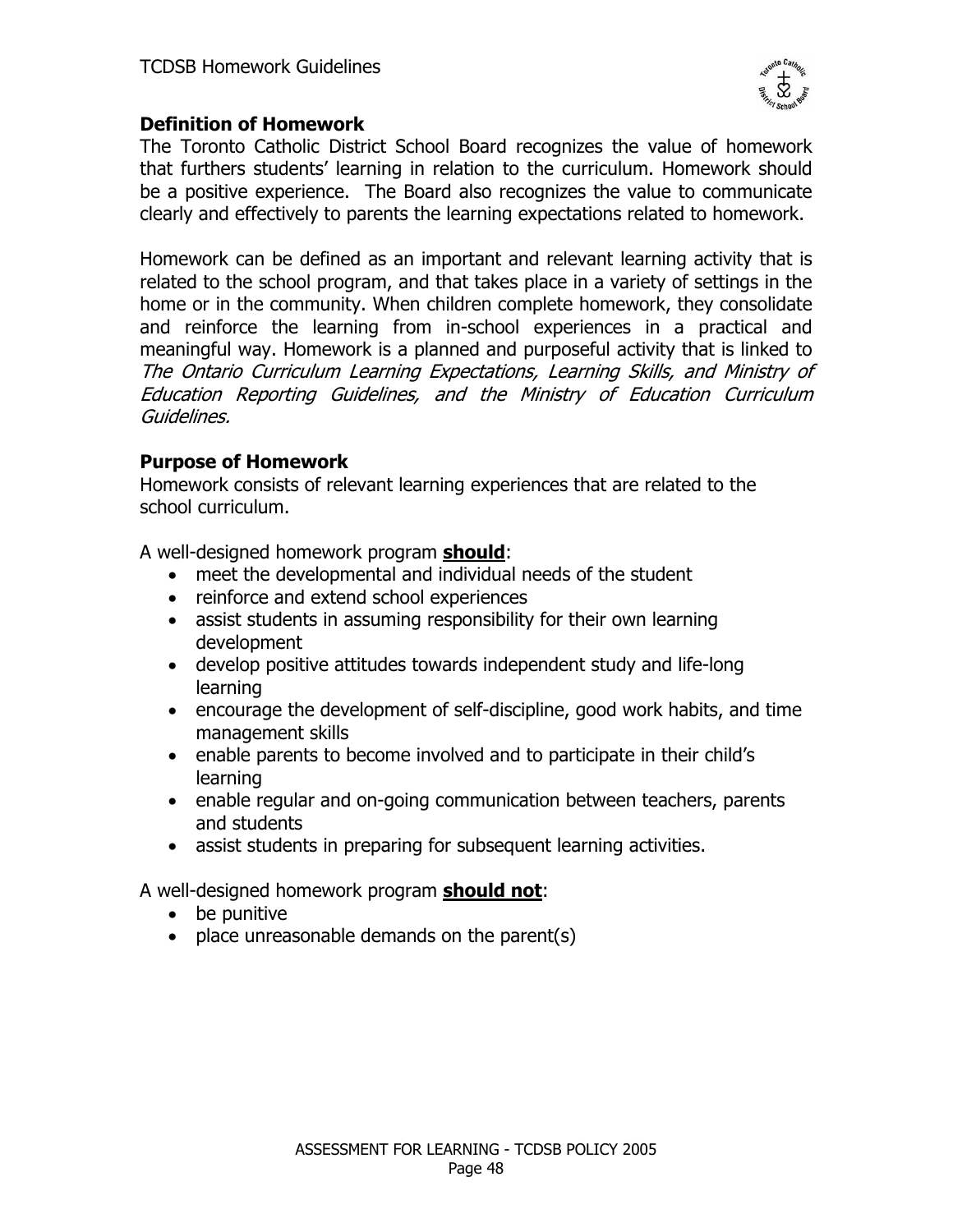

## **Time Guidelines**

| Grade    | <b>Amounts of Time</b>                                                                                                                                                                                                                                                                                                                    |  |  |
|----------|-------------------------------------------------------------------------------------------------------------------------------------------------------------------------------------------------------------------------------------------------------------------------------------------------------------------------------------------|--|--|
| $1 - 8$  | 5 to 10 min. per grade <b>most nights</b><br>Grade One $-5$ to 10 min.<br>Grade Two 10 to 20 min.<br>Grade Three $-15$ to 20 min.<br>Grade Four $-20$ to 40 min.<br>Grade Five $-25$ to 50 min.<br>Grade Six $-30$ to 60 min.<br>Grade Seven $-35$ to 70 min.<br>Grade Eight $-40$ to 80 min.<br>(plus Read Aloud or Independent Reading) |  |  |
| $9 - 10$ | 6 to 10 hours per week (depending on type of assignment,<br>course, or program; some students, including those with<br>special needs, may have more of an in-class focus for their<br>learning)                                                                                                                                           |  |  |
| 11 – 12  | an average of 10 to 20 hours per week (depending on grade<br>and courses)                                                                                                                                                                                                                                                                 |  |  |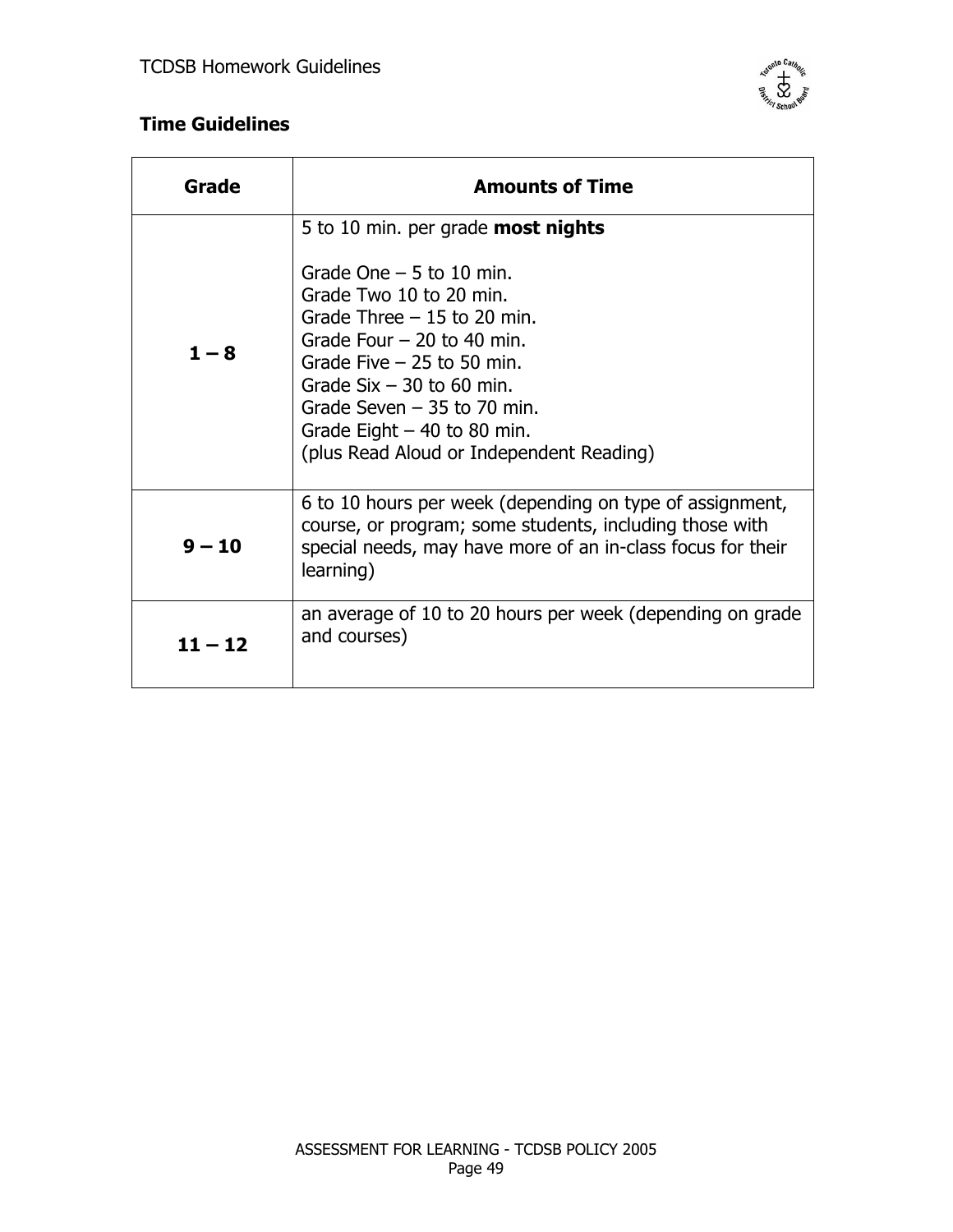

#### **Types of Homework**

Homework offers a variety of experiences, using a variety of mediums that encourage and support children in relation to their in-school experiences.

| <b>REASON</b><br><b>TYPE</b>              |                                                                                                                                                                                         | <b>EXAMPLES</b>                                                                                                                                                                                                                                                                                                                                                                                                                                                                                                                    |  |  |  |
|-------------------------------------------|-----------------------------------------------------------------------------------------------------------------------------------------------------------------------------------------|------------------------------------------------------------------------------------------------------------------------------------------------------------------------------------------------------------------------------------------------------------------------------------------------------------------------------------------------------------------------------------------------------------------------------------------------------------------------------------------------------------------------------------|--|--|--|
| <b>Completion</b>                         | To keep up-to-date<br>with classroom work.                                                                                                                                              | Completing classroom assignments, including<br>reading responses, notes, exercises, pieces of<br>writing, reading selections<br>Completing activities from the Family Life<br>program.                                                                                                                                                                                                                                                                                                                                             |  |  |  |
| <b>Preparation</b>                        | To prepare for the<br>next day's class work<br>or for coming<br>lessons.                                                                                                                | Collecting information, reading background<br>materials, or studying for quizzes, tests and<br>exams.<br>Completing tasks associated with sacramental<br>preparation.<br>Using planners to establish regular study and<br>review time.                                                                                                                                                                                                                                                                                             |  |  |  |
| <b>Practice and</b><br><b>Application</b> | To develop, review,<br>and reinforce specific<br>skills.<br>To transfer skills or<br>concepts into new<br>situations.                                                                   | Completing extra questions in a textbook if an<br>assessment item demonstrates that the student<br>has not mastered a skill (i.e., calculating tax,<br>categorizing plants).<br>Writing a letter after being taught the<br>components of a business letter.<br>Completing community service hours.<br>Reviewing and drilling of number operations and<br>troublesome spelling words, where necessary.<br>Being read to, reading aloud, and independent<br>reading (materials may be English, dual track<br>and/or first language). |  |  |  |
| <b>Extension /</b><br><b>Creative</b>     | To enrich classroom<br>experiences and to<br>deepen the student<br>understands.<br>To provide<br>opportunities for<br>problem-solving and<br>critical thinking.<br>To integrate skills. | Identifying local plant and animal life in one's<br>environment.<br>Volunteering to help in local parish or a<br>community group.<br>Working on projects, research and independent<br>study<br>Inventing a product to solve a problem.<br>Creating designs, stories, drama, and prayers.                                                                                                                                                                                                                                           |  |  |  |

## **There are Four Main Types of Homework:**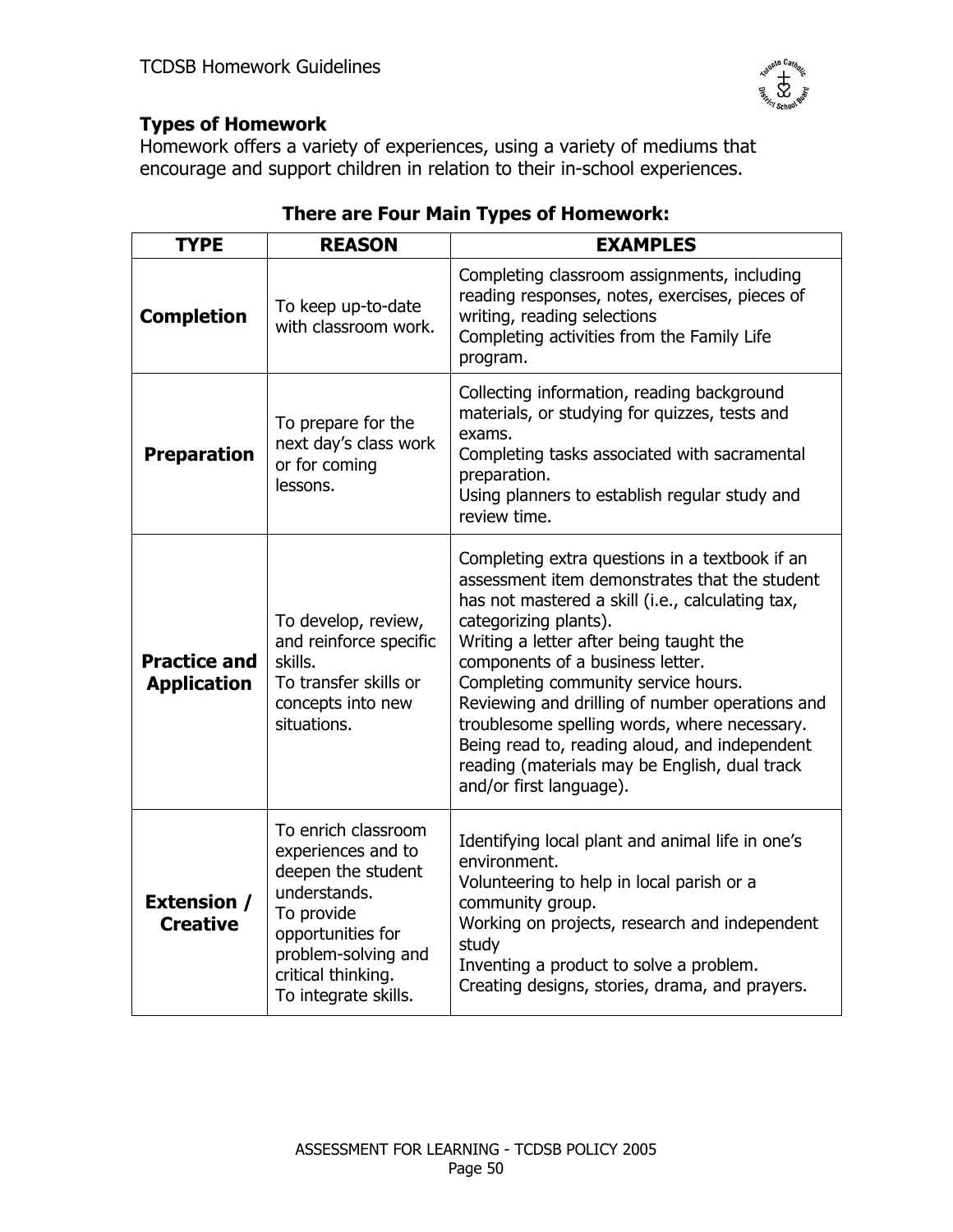

## **Provisions for students with different needs**

The types and quantity of homework assigned should reflect the wide variation in students' academic ability. **Careful consideration should be given to modification of expectations and/or quantity of assigned work according to the individual needs of the students,** for example:

- highly motivated independent learners,
- students involved in dual programs,
- students experiencing difficulty,
- students receiving Special Education support,
- students for whom English is a second language.

## **Roles and Responsibilities in the Homework Partnership: School, Teachers, Parents, and Students**

For homework to be an effective extension of the school program, the school, teachers, parents, and students must share the responsibility for developing and maintaining good homework practices.

#### The **school**:

- **develops and communicates school guidelines for homework to be used by teachers, parents, and students;**
- offers information to assist parents in helping their children at home (e.g., Curriculum Nights, interviews/conferences, newsletters);
- works with the community to develop programs to provide students with support for homework (e.g., remedial programs, peer tutors, homework clubs).

#### The **teacher**:

- explains to students the purpose and importance of homework and its connection to school success;
- teaches skills necessary for the student to complete homework (e.g., notemaking, preparation for upcoming test);
- provides homework that is clear, meaningful, purposeful, and understood;
- assigns work that is appropriate to the student's age, developmental level, learning style, maturity, skills, and individual needs;
- provides support to parents and students on establishing homework routines and effective study habits (e.g., time management, using school planner);
- uses homework as a vehicle for developing and reinforcing learning, not as a punishment for misbehaviour or failure to perform as expected;
- monitors, checks, or evaluates homework, as appropriate;
- works collaboratively with other teachers to assign reasonable amounts of homework, and to avoid overload in rotary class situations;
- communicates regularly with parents;
- summarizes and reports on homework completion in the Learning Skills section of the Provincial Report Card.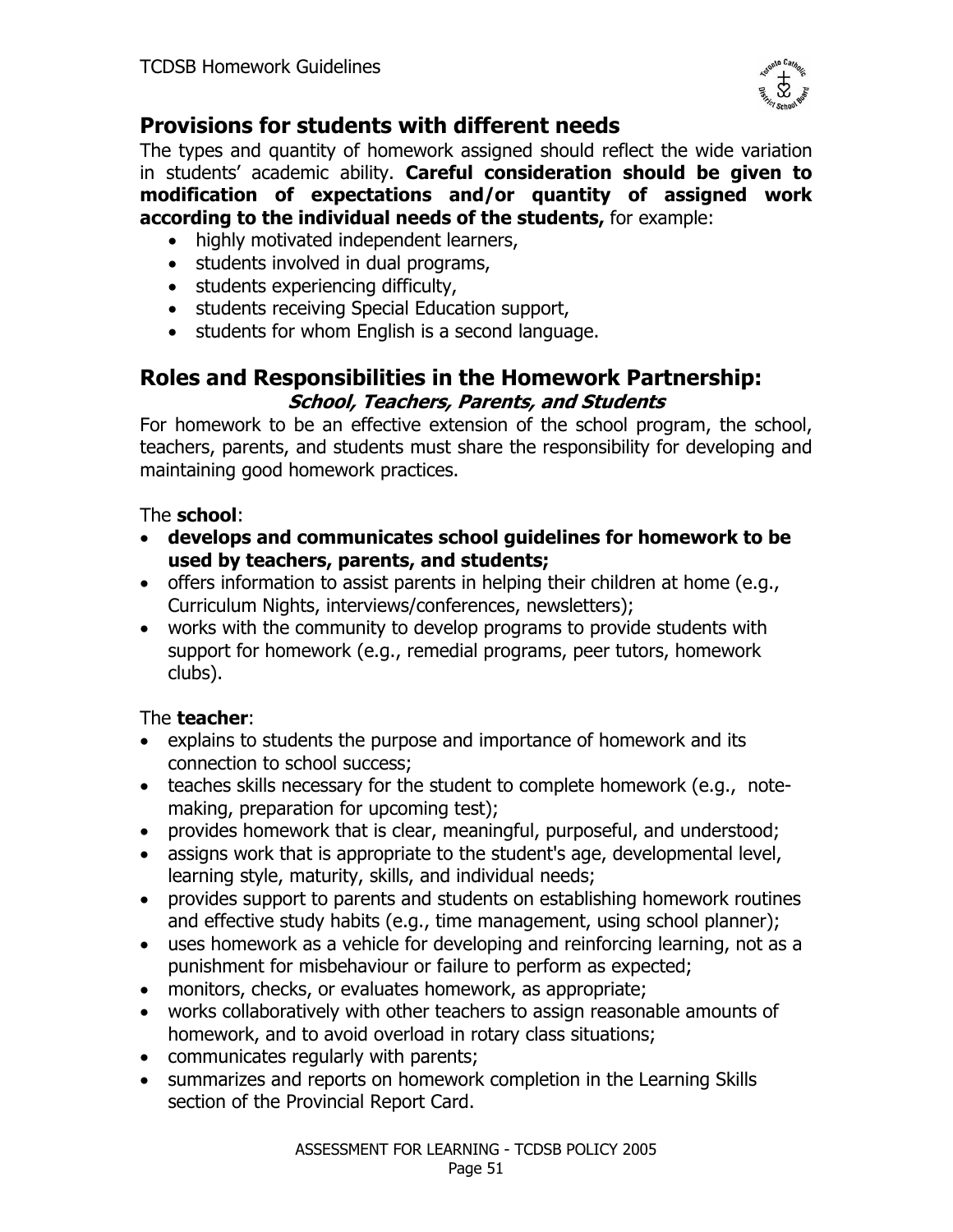

#### The **parent**:

- provides encouragement and appropriate support, without doing the homework for the student;
- expects the student to complete homework regularly;
- provides an environment (i.e., workplace, block of uninterrupted time)
- usually in the home or in an alternate setting, e.g., Homework Club;
- shows interest in the student's schoolwork and progress;
- maintains regular contact with the teacher;
- continues to read to and with the student in English, French (French Immersion), or in the home language(s) of the family throughout the early years of a child's schooling.
- The **student**:
- ensures that he/she clearly understands the homework (i.e., assignments, criteria, timelines);
- asks for help if homework assignments or expectations are not clear;
- completes homework regularly;
- prepares appropriately for upcoming lessons;
- participates actively in all aspects of the school program;
- manages time and materials appropriately (e.g., uses school planner, submits homework on time, organizes necessary materials);
- studies appropriately for tests and examinations;
- communicates regularly with teachers and parents;
- monitors progress and sets goals, as appropriate;
- assumes appropriate responsibility for homework completion as he or she proceeds through school.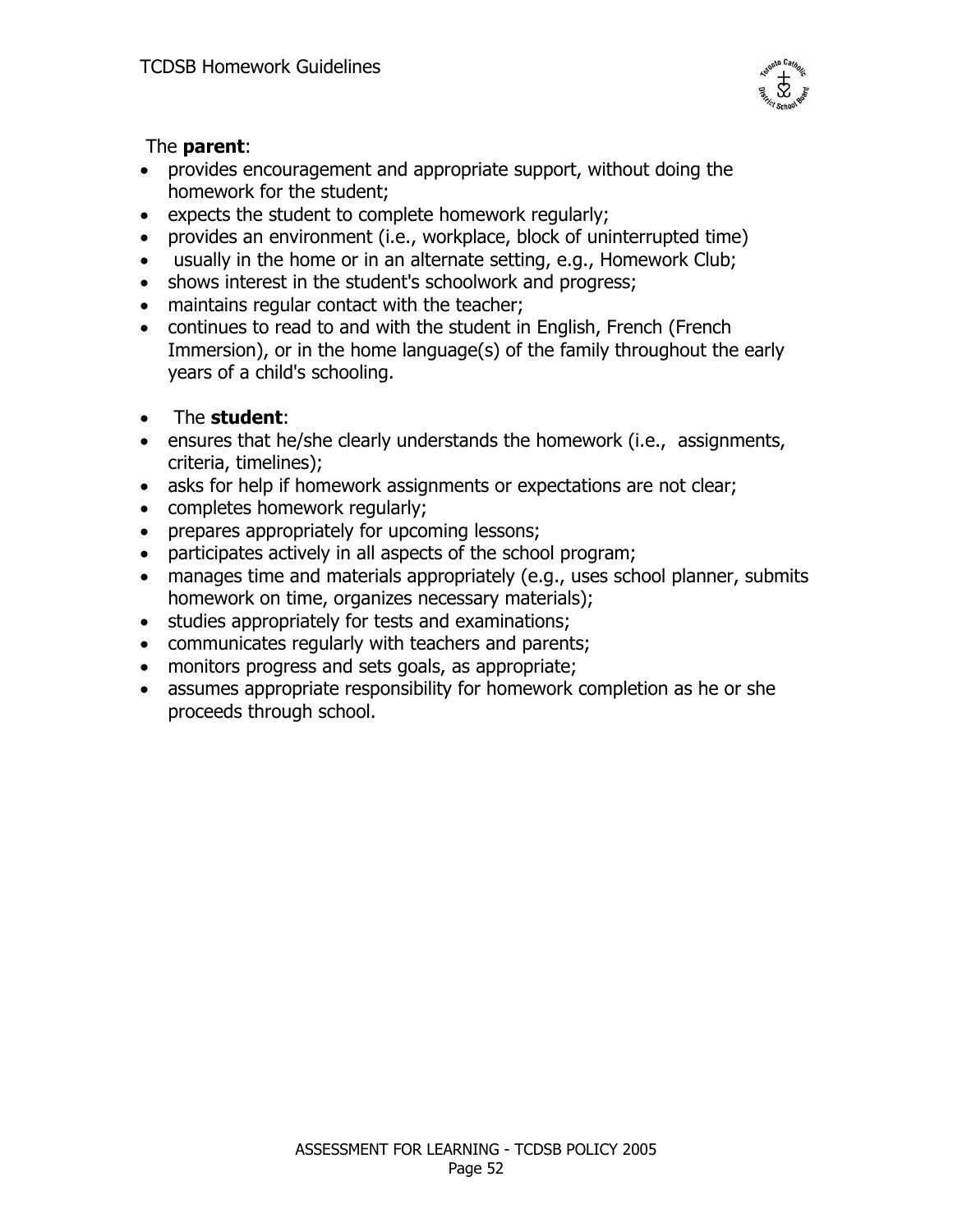

# **Homework Tips!**

#### **Tips for teachers:**

Give the right amount of homework (see Time Guidelines). Keep parents informed via communication book or agenda.

Vary the kinds of homework.

Be cognizant about how much time parents can be involved with homework.

Never let homework be punitive.

Be mindful of students' ability to access resources and technology, and provide alternatives where necessary.

#### **Tips for parents:**

Make sure your child has an appropriate place and sufficient time for homework.

Be a positive role model about the homework your child receives. Be a monitor and a mentor in your child's learning at home.

Communicate promptly with the school when homework concerns arise.

#### **Tips for students:**

Pick a good time and place to do homework. Your place needs to be comfortable and to make studying easy.

Remember to budget enough time for lengthier projects and assignments.

Spend more time on more difficult homework, and complete it first. If homework is getting too hard, seek help.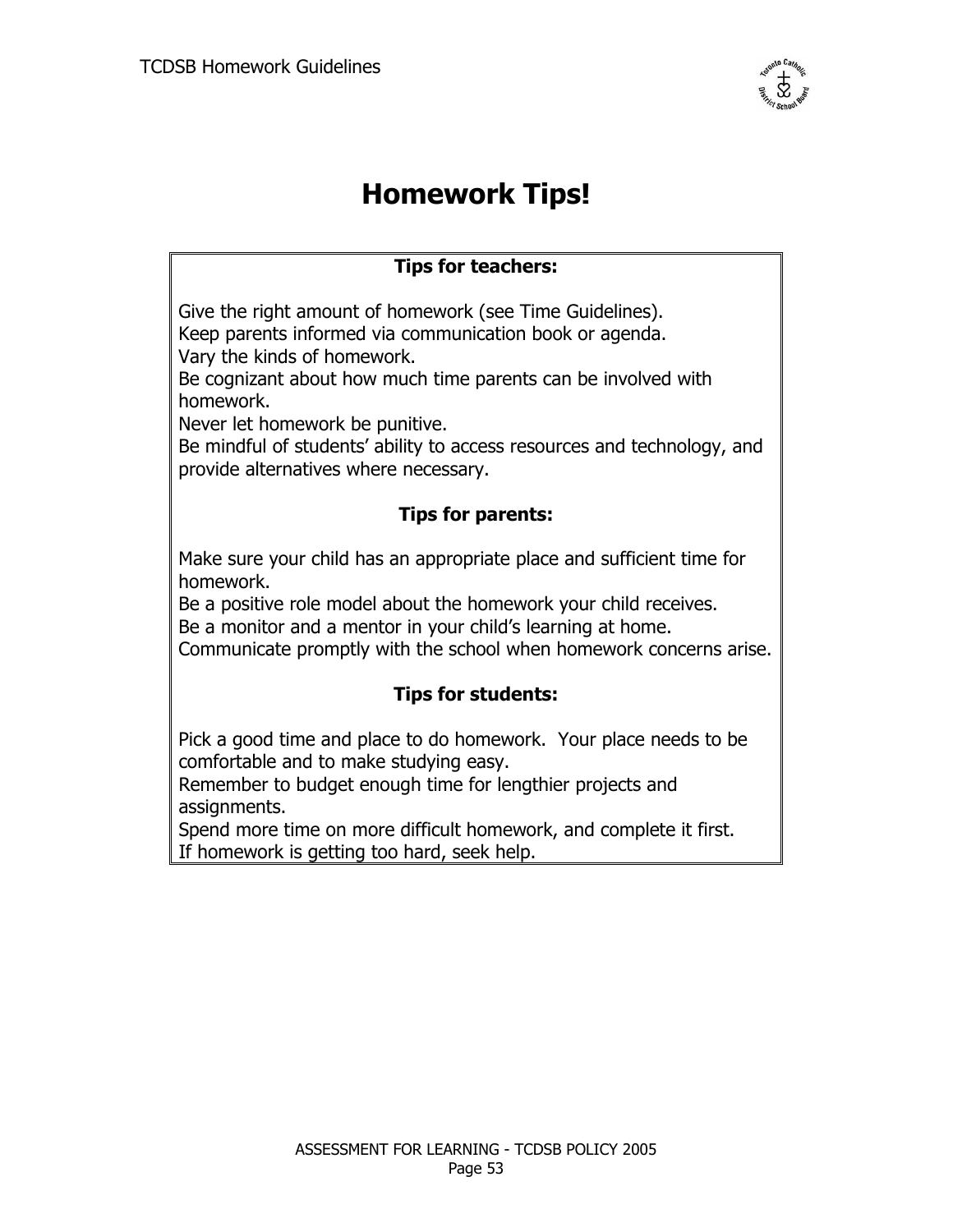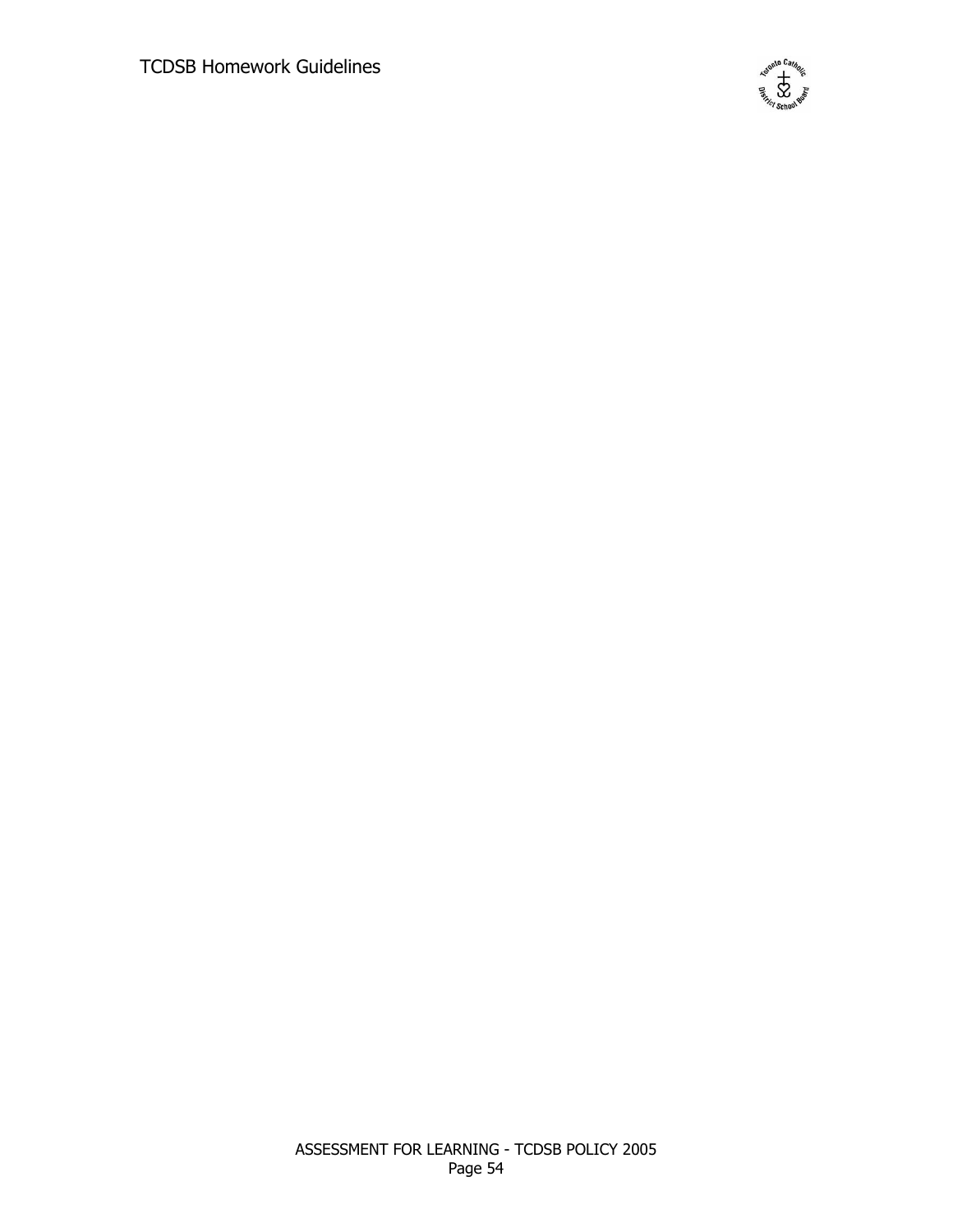

## **Appendix E: Glossary of Terms**

- **Accommodations** the changes made to assessment strategies, teaching strategies, supports, and/or services that are required in order for a student to access the curriculum and demonstrate learning. Accommodations do not alter the provincial learning expectations for the grade. Subjects that are accommodated only do not require annual program goals or learning expectations (IEP).
	- **Instructional accommodations** are changes in teaching strategies required to enable the student to learn and to progress through the curriculum.
	- **Environmental accommodations** are changes that are required to the classroom and/or school environment.
	- **Assessment accommodations** are changes that are required to enable the student to demonstrate learning.

Accommodations include special teaching and assessment strategies, human supports, and/or individualized equipment that help the student learn and demonstrate learning. Accommodations described in the IEP should include only those strategies and supports that differ from what is normally provided during classroom instruction. All accommodations documented in the IEP must be made readily available to the student.

Students who require accommodations may have subjects or courses classified as "Accommodated only", "Modified", and/or "Alternative". It is quite possible that the student will require the same accommodations in many or all of his or her subjects or courses.

For the sake of clarity, the accommodations that the student requires in connection with instruction, assessment, and functioning in the physical environment should be identified and listed separately, as follows:

It is important to make the above distinctions, and to record all necessary accommodations accurately in the IEP, to ensure that students will be eligible to receive the permitted accommodations during provincial assessments. (Assessment accommodations should be consistent with the accommodations permitted by the Education Quality and Accountability Office [EQAO].)

In a subject or course classified as "Accommodated only", the accommodations enable the student to acquire the knowledge and skills outlined in the regular grade-level or course expectations and to demonstrate his or her learning independently. The provision of accommodations in no way alters the curriculum expectations for the grade level or course. The accommodations, which are likely to apply to all of the student's subjects or courses, should be described in the designated section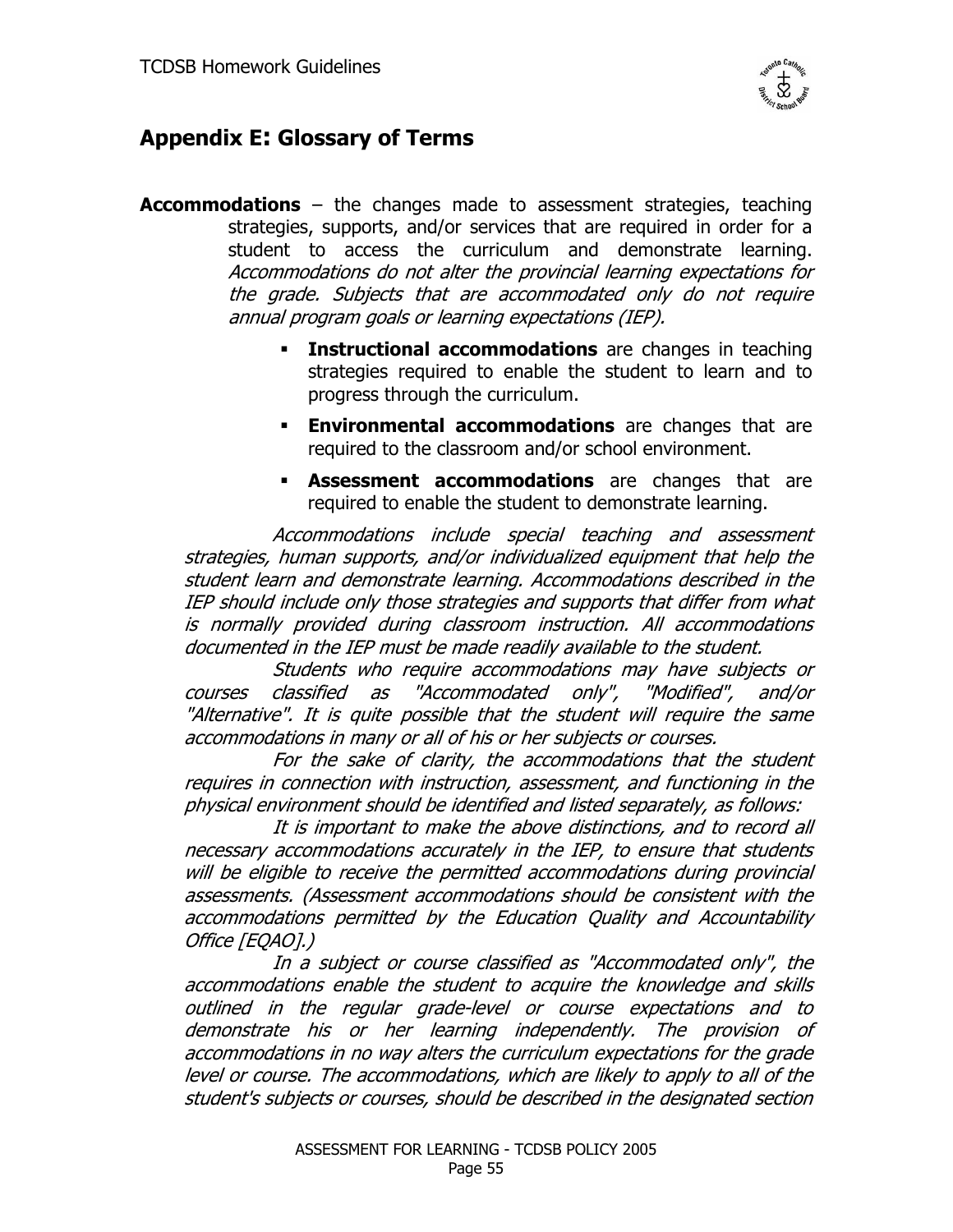

of the IEP form. (Because the student is working on regular grade-level or course curriculum expectations, without modifications, there is no need to include information on current level of achievement, annual program goals, or learning expectations, as is necessary in connection with subjects or courses with modified expectations or alternative programs.)

- **Achievement** a student's learning of curriculum expectations demonstrated at a given time
- **Achievement Chart** a framework, consisting of four categories of knowledge and skills in each subject area, within which student achievement **must** be assessed and/or evaluated
- **Achievement Chart Category** a broad group of knowledge and skills which are defined by clear criteria within the curriculum expectations for any given grade are organized
- **Achievement Levels** descriptions of the degree of student achievement of curriculum expectations defined within the Achievement Chart in the policy document for the four levels of achievement which establish the performance standards
- **Alternate Assessment** a range of assessment methods designed to take the place of or to supplement standardized tests
- **Anecdotal Evidence** a narrative description of a student's learning behaviour in a specific situation
- **Assessment**  the process of gathering, recording, and analyzing information and data, without judgment, for the purpose of informing instruction and providing feedback to guide student learning
	- **Diagnostic Assessment** assessment used to determine student strengths and weaknesses for the purpose of programming appropriately
	- **Formative Assessment** the periodic collection of information to provide students feedback concerning their progress toward achieving their learning goals
- **Assessment Strategy** process teachers follow that permits students to demonstrate acquired knowledge and skills through actions, oral demonstrations or written work
- **Authentic Assessment** a process that emphasizes the use of meaningful tasks and contextual settings like those in the real world
- **Criteria** essential elements or qualities that must be met for work to measure up to a standard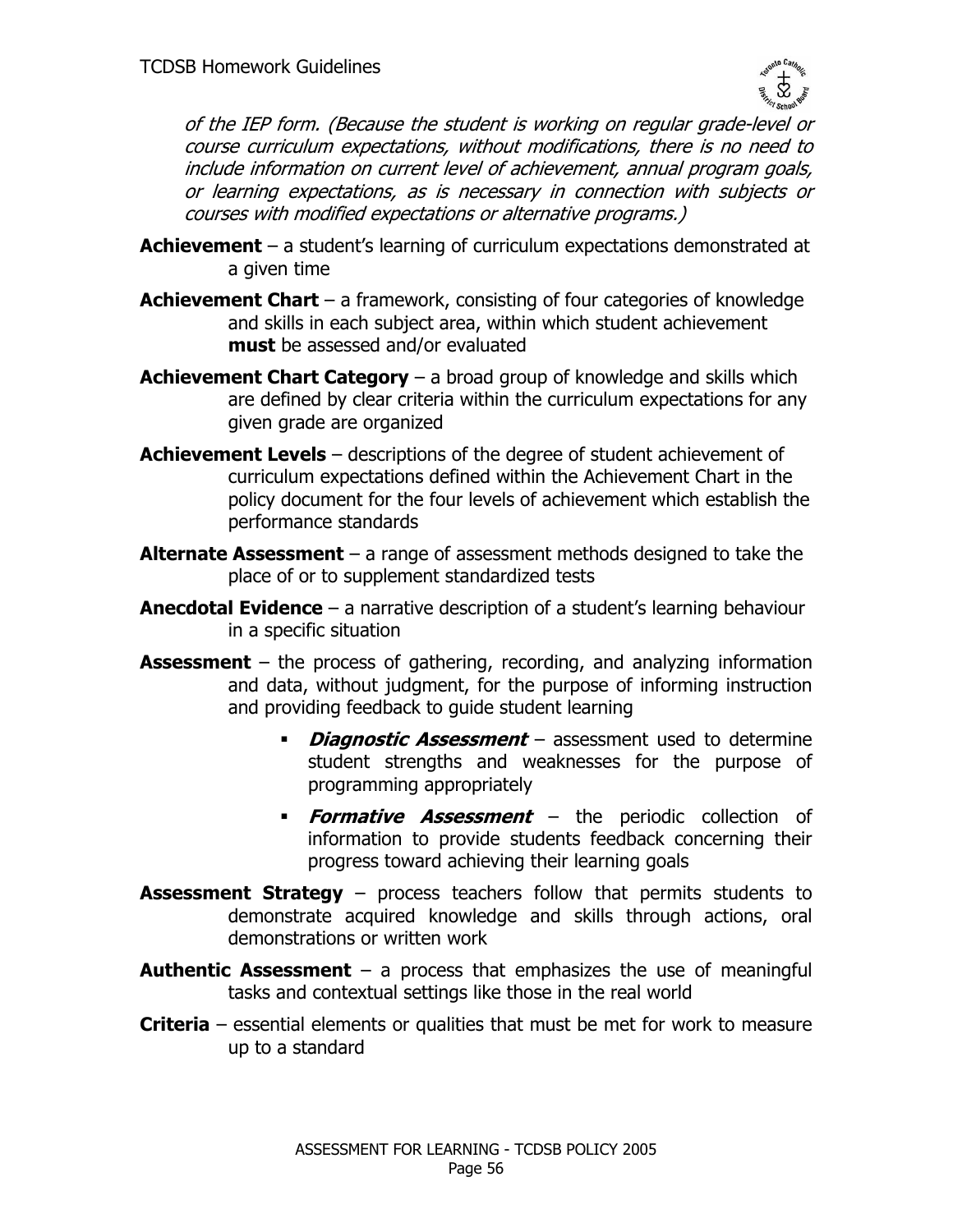

- **Criterion-referenced** a statement of performance in terms of the expected range of achievement for specific learning expectations (i.e., achievement levels 1, 2, 3, or 4)
- **Evaluation** using assessment information to make judgments and decisions about the quality of student work and performance at a given point in time
	- **Term Evaluation** evaluation of the work done throughout the course for 70% of the final mark
	- **Final Evaluation** evaluation conducted toward the end of the course for 30% of the final mark
	- **Summative Evaluation** the collection of information at the end of an instructional unit to judge the final quality of students' achievement
- **Exemplar** a sample of student work that represents a specific level of achievement used to describe provincial documents containing students' work
- **Expectations** The Ontario Curriculum expectations identified for each grade describe the knowledge and skills that students are expected to acquire and demonstrate in their class work and investigations, on tests, and in various other activities on which their achievement is assessed. The overall expectations describe in general terms knowledge and skills that students are expected to achieve by the end of each grade. The specific expectations are used to support the overall expectations to describe the expected knowledge and skills in greater detail.
- **Learning Skills** a set of skills and habits that are essential to students' success [The report card provides a record of the learning skills demonstrated by the students in every course/subject, in the following five categories: Works Independently, Teamwork, Organization, Work habits, and Initiative. The learning skills are evaluated using a four point scale (E-Excellent, G-Good, S-Satisfactory and N-Needs Improvement).]
- **Mark** the practice of describing students' achievement by assigning a letter, numerical, or other score
- **Modifications** the changes made to the grade level expectations for a subject or course in order to meet the needs of the student (Modifications include expectations for a different grade level and significant changes (increase or decrease) to the number and/or complexity of the learning expectations, based on the student's Individual Education Plan)